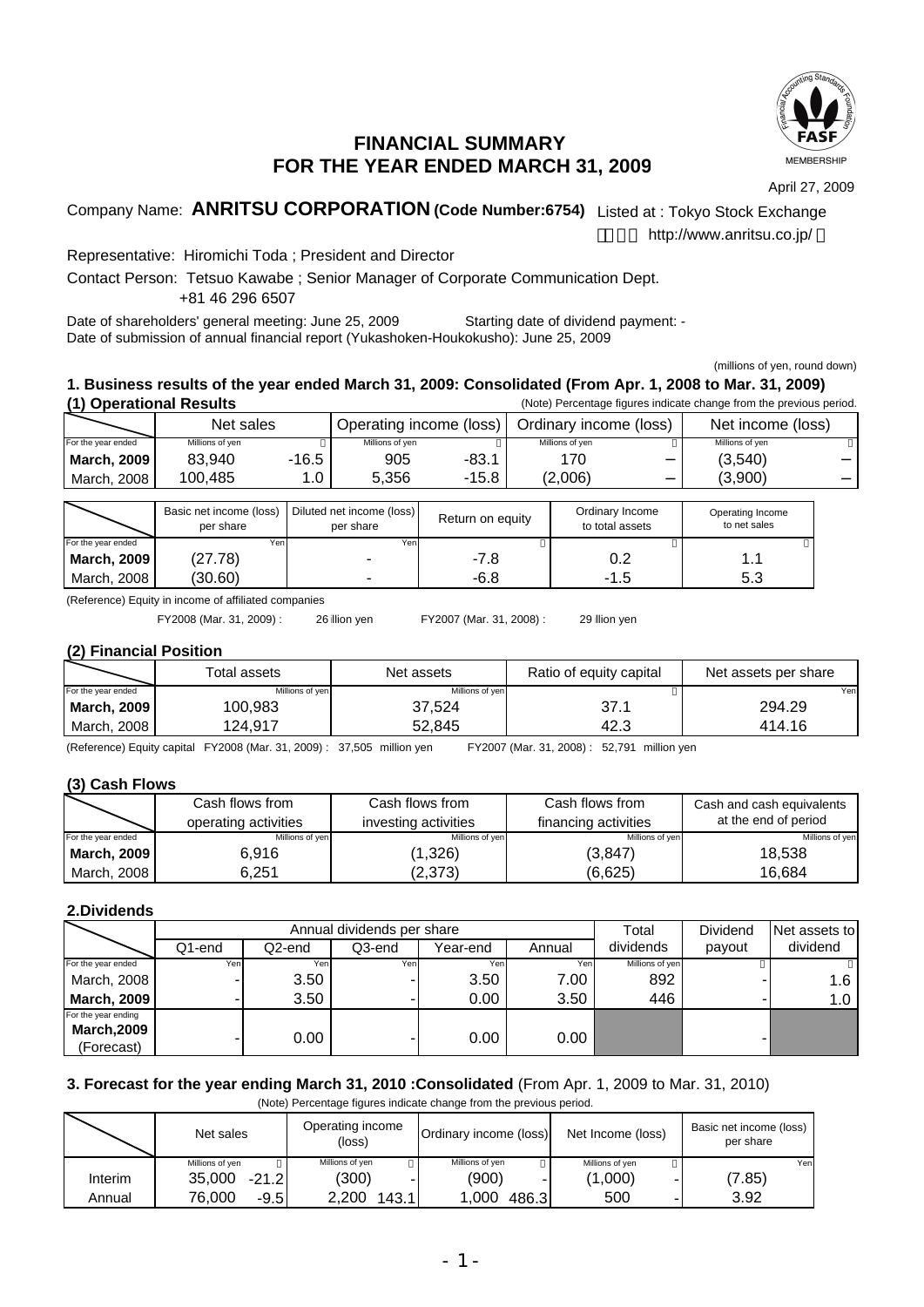## **4. Others**

- (1) Changes of scope of consolidation in the term: No
- (2) Changes of principle, method, indication method, and others of accounting procedure concerning preparation of consolidated financial statement
	- 1. Changes with the enforcement of amendments to accounting principles and others: Yes
	- 2. Changes other than 1.: Yes
- (3) The number of shares issued and outstanding
- 1. The number of shares issued and outstanding at end of term Including treasury stocks FY2008 (Mar. 31, 2009) : 128,037,848 shares FY2007 (Mar. 31, 2008) : 128,037,848 shares 2. The number of treasury stocks at end of term FY2008 (Mar. 31, 2009) : 594,428 shares FY2007 (Mar. 31, 2008) : 594,428 FY2008 (Mar. 31, 2009): 128,037,848 shares 573,255

### **(Reference) Financial Summary (Non-Consolidated)**

## **1. Business results of the year ended March 31, 2009 (From Apr. 1, 2008 to Mar. 31, 2009)**

| (1) Operational Results |                 |           |                         |       |                        | (Note) Percentage figures indicate change from the previous period. |  |
|-------------------------|-----------------|-----------|-------------------------|-------|------------------------|---------------------------------------------------------------------|--|
|                         | Net sales       |           | Operating income (loss) |       | Ordinary income (loss) | Net income (loss)                                                   |  |
| For the year ended      | Millions of yen |           | Millions of ven         |       | Millions of ven        | Millions of ven                                                     |  |
| March, 2009             | 41.229          | $-17.0$ J | (1.241)                 |       | 5.503                  | 363                                                                 |  |
| March, 2008             | 49.647          | $-1.1$    | 461                     | -83.0 | (5.076)                | (4.586)                                                             |  |

|                    | Basic net income (loss)<br>per share | Diluted net income (loss)<br>per share |
|--------------------|--------------------------------------|----------------------------------------|
| For the year ended | Yenl                                 | Yen                                    |
| March, 2009        | 2.86                                 | 2.57                                   |
| March, 2008        | (35.98)                              | -                                      |

### **(2) Financial Position**

|                    | Total assets    | Net assets      | Ratio of equity capital | Net assets per share |
|--------------------|-----------------|-----------------|-------------------------|----------------------|
| For the year ended | Millions of yen | Millions of yen |                         | Yen                  |
| March, 2009        | 123.782         | 64,251          | 51.9                    | 504.01               |
| March, 2008        | 125.109         | 64.741          | 51.7                    | 507.49               |

(Reference) Equity capital FY2008 (Mar. 31, 2009) : 64,232 million yen FY2007 (Mar. 31, 2008) : 64,687 million yen

### Forward-Looking Statements

 As the business forecast mentioned above are based on the recent information, actual results may vary substantially from projections above due to known or unknown risks, changes relating to uncertainties, and others.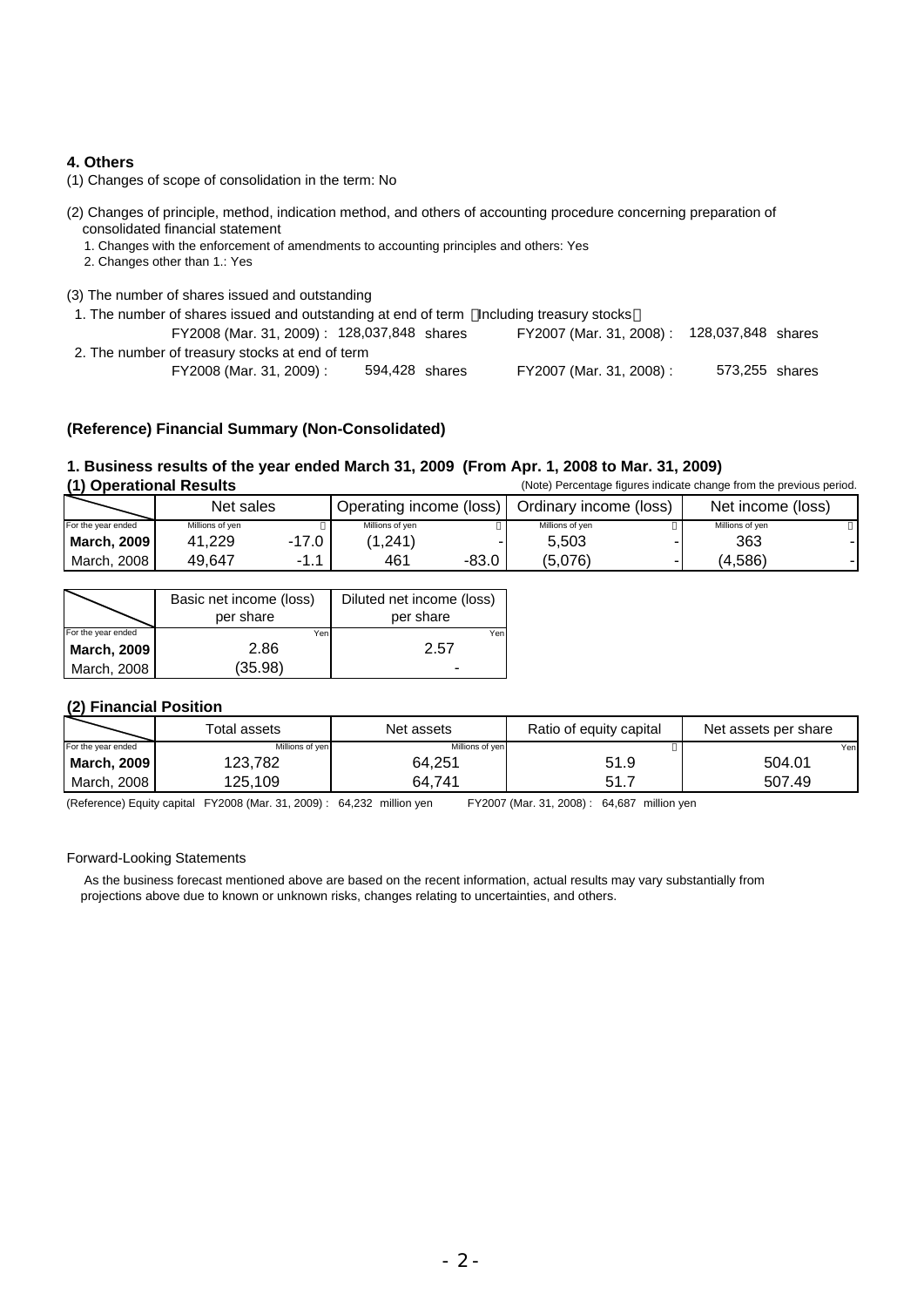|                         |        | (Millions of yen) |
|-------------------------|--------|-------------------|
|                         |        |                   |
|                         |        | Change $(YoY)$    |
| Orders                  | 81,470 | $-19.7\%$         |
| Backlog of orders       | 12,153 | $-16.9%$          |
| Net sales               | 83,940 | $-16.5\%$         |
| Operating income (loss) | 905    | $-4,451$          |
| Ordinary income (loss)  | 170    | $+2,176$          |
| Net income (loss)       |        | $+359$            |

# **1. Results of Operations (Consolidated) (1) General Overview**

During the fiscal year ended March 31, 2009, the economic slowdown resulting from the U.S. economic stagnation and financial instability triggered by the subprime mortgage crisis spread globally. Signs of global recession have appeared, particularly from the second half, when the financial crisis deepened. In Japan, the economic recession has progressively worsened, including rapid deterioration in corporate earnings, due to the impact of the global economic slowdown and the high yen.

In the field of communication networks, the shift to broadband with various systems and the move toward integration in wireline and wireless networks progressed, as did the numerous diverse services using these networks. In the field of mobile communications, investment in the development of Long-Term Evolution (LTE), a next-generation worldwide platform, has begun in earnest. While expansion of demand generated by new technologies and services is leading to the creation of new companies, the trend toward realignment and mergers among existing companies is accelerating.

In these conditions, the Anritsu Group continued to work energetically to achieve the targets of the initial plan for the fiscal year. In the Test and Measurement segment, Anritsu promoted measures to enhance profitability and strengthen competitiveness based on Management Innovation 2008, which restructures Anritsu's strategy for profitable growth. In addition, Anritsu established a base in Russia, a growth market, and introduced new products to the market including measuring instruments for research and development of LTE. In the Industrial Automation segment, with needs for food safety and security increasing worldwide, Anritsu moved to strengthen business development outside of Japan and enhance its price competitiveness with measures that included establishing and starting local production at a development and manufacturing subsidiary in Thailand.

In addition, in January, 2009 Anritsu implemented urgent management measures in response to increasingly cataclysmic changes in its operating environment amid growing curtailment of capital investment and postponement of investment among customers from the second half, when the financial crisis and economic recession deepened globally. Anritsu diligently implemented measures to improve profitability for the fiscal year ending March 31, 2010 and beyond, including headcount reductions, integration of the production organization for the Test and Measurement segment in Japan and reorganization of production and development bases overseas.

For the fiscal year ended March 31, 2009, orders decreased 19.7 percent compared with the previous fiscal year to 81,470 million yen, and net sales decreased 16.5 percent to 83,940 million yen, as a result of growing curtailment of capital investment and postponement of investment among customers centered on the core Test and Measurement segment, particularly from the second half.

Operating income decreased 83.1 percent compared with the previous fiscal year to 905 million yen, due to factors including the impact of the high yen and the decrease in sales of the Test and Measurement business, but the Company achieved ordinary income of 170 million yen, compared with ordinary loss of 2,006 million yen in the previous fiscal year. Further, the shift of certain items from non-operating expenses to operating expenses due to the application of the "Accounting Standard for Measurement of Inventories"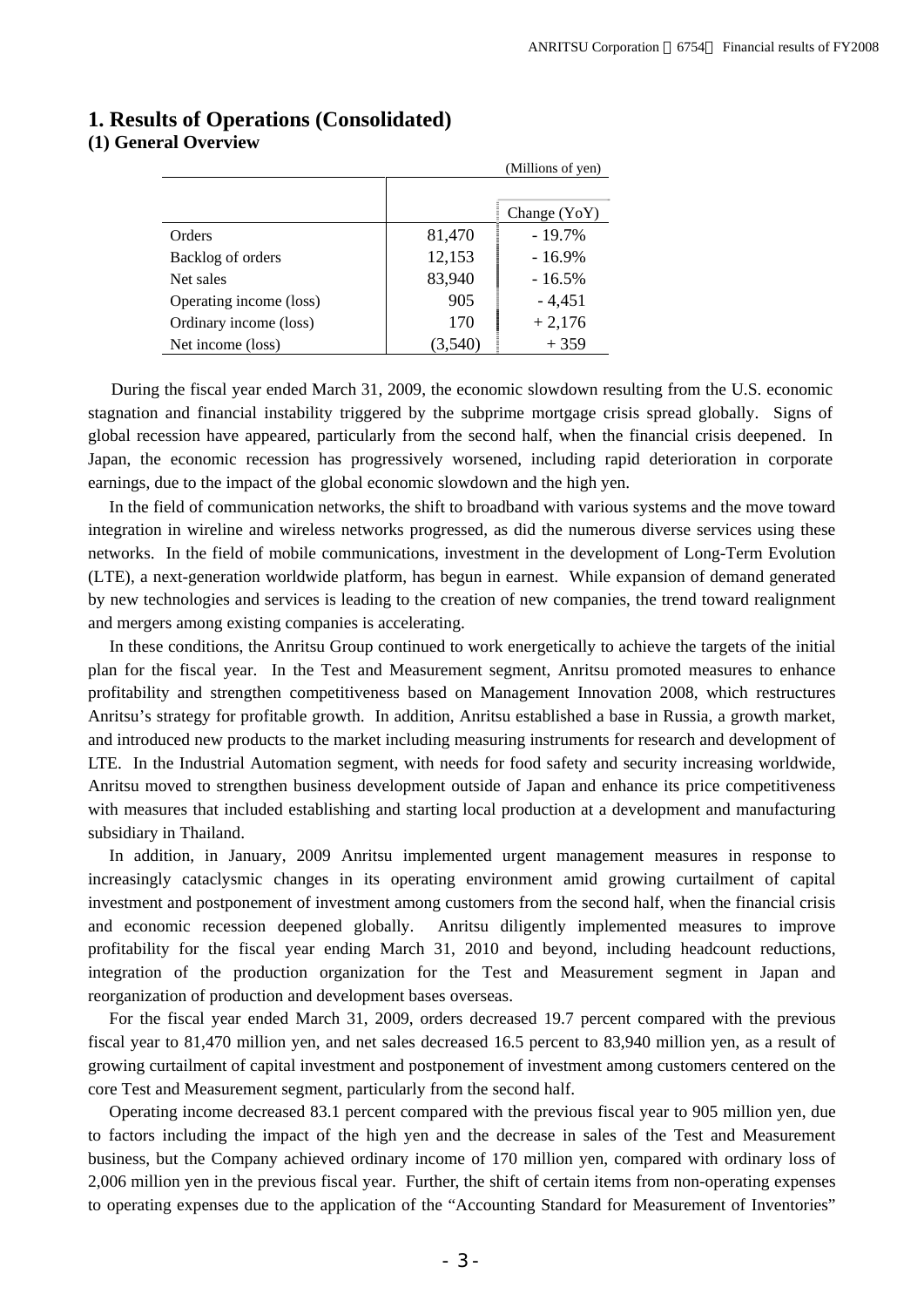(Accounting Standards Board of Japan (ASBJ) Statement No. 9) reduced operating income by 885 million yen.

Net loss totaled 3,540 million yen, compared with net loss of 3,900 million yen in the previous fiscal year, partly as a result of loss on revaluation of inventories due to the application of "Accounting Standard for Measurement of Inventories," as well as the recording of business structure improvement expenses including special retirement benefits incurred through the implementation of the urgent management measures.

|                                |        |                |                         | (Millions of yen) |  |
|--------------------------------|--------|----------------|-------------------------|-------------------|--|
|                                |        | Net sales      | Operating income (loss) |                   |  |
|                                |        | Change $(YoY)$ |                         | Change $(YoY)$    |  |
| <b>Test and Measurement</b>    | 57,449 | $-21.0\%$      | (791)                   | $-4,917$          |  |
| Information and Communications | 5,200  | $-9.5%$        | 70                      | $-5$              |  |
| Industrial Automation          | 12,980 | $-4.5%$        | 596                     | $-218$            |  |
| Services & Others              | 8,309  | $-1.3\%$       | 1,995                   | $+69$             |  |
| Elimination or corporate       |        | -              | (966)                   | $+620$            |  |
| Total                          | 83,940 | $-16.5\%$      | 905                     | $-4,451$          |  |

## **(2) Overview by Business Segment**

### *1. Test and Measurement*

This segment develops, manufactures and sells measuring instruments and systems for a variety of communications applications, including IP network and mobile communications, RF/microwave and millimeter wave communications, and service assurance, to telecom operators, manufacturers of related equipment, and maintenance and installation companies around the world.

During the fiscal year ended March 31, 2009, segment sales decreased due to factors including waning demand in Japan for measuring instruments used in research and development of 3G and 3.5G services and in manufacturing of mobile handsets. In addition, amid marked curtailment of capital investment and postponement of investment by customers against the background of the global economic slowdown from the second half, demand in the United States and other regions, which had been strong, dropped rapidly.

Consequently, and as a result of the impact of the high yen versus other currencies, segment sales decreased 21.0 percent compared with the same period of the previous fiscal year to 57,449 million yen. Operating loss was 791 million yen, compared with operating income of 4,126 million yen for the same period of the previous fiscal year, reflecting the substantial decrease in net sales, despite efforts to achieve greater efficiency in R&D investment and allocation of selling, general and administrative expenses through implementation of Management Innovation 2008. The shift of certain items from non-operating expenses to operating expenses due to the application of the "Accounting Standard for Measurement of Inventories" (Accounting Standards Board of Japan (ASBJ) Statement No. 9) reduced operating income by 868 million yen.

### *2. Information and Communications*

The Information and Communications business carries out development, manufacturing and sale of video monitoring systems, telemeters and other public works information systems for delivery to Japanese government and municipal offices, including the Ministry of Land, Infrastructure, Transport and Tourism, and video distribution solutions and network bandwidth control equipment for Internet service providers and other customers.

For the fiscal year ended March 31, 2009, sales of equipment such as remote monitoring systems for local governments were solid, but overall segment sales substantially decreased as a result of disappointing result in video monitoring systems business where bidding is becoming more competitive. Consequently, segment sales decreased 9.5 percent compared with the previous fiscal year to 5,200 million yen. Despite the decrease in sales, the Company achieved operating income of 70 million yen, a decrease of 7.3 percent from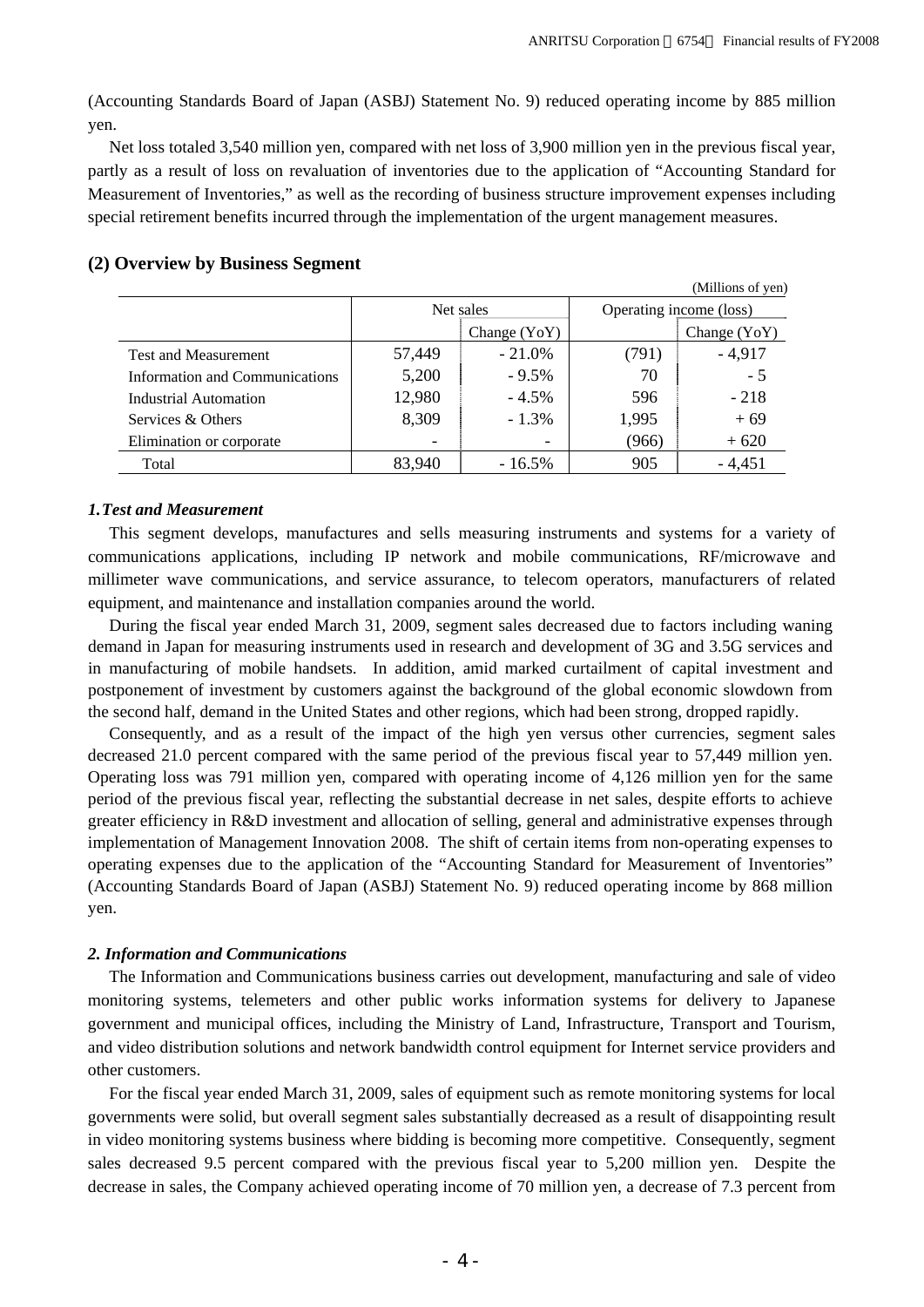the previous fiscal year, due to successful efforts to be selective in accepting orders and to reduce cost of sales.

The Information and Communications business is conducted by Anritsu Networks Co., Ltd., a wholly owned subsidiary of the Company.

### *3. Industrial Automation*

This segment develops, manufactures and sells precision, high-speed industrial machinery, including auto checkweighers, automatic combination weighers and metal detectors for production management and quality management systems in the food, pharmaceutical and cosmetics industries.

During the fiscal year ended March 31, 2009, overall demand for food inspection equipment, including detectors for foreign substances, was firm in the first half due to rising concern for food safety and security. In the second half, however, there was a growing move among food manufacturers in Japan and overseas in general to curtail capital investment as a result of the global economic slowdown. Consequently, segment sales decreased 4.5 percent compared with the previous fiscal year to 12,980 million yen. Operating income decreased 26.8 percent to 596 million yen due to downward pressure on prices resulting from a strong yen, in addition to the decrease in sales.

The Industrial Automation business is conducted by Anritsu Industrial Solutions Co., Ltd., a wholly owned subsidiary of the Company.

### *4. Services and Others*

This segment comprises devices, precision measurement, environmental, logistics, welfare services, real estate leasing and other businesses.

During the fiscal year ended March 31, 2009, demand was strong for optical communications devices for the video distribution market in the device business. In the precision measurement business, demand was firm for 3-D optical displacement sensors used in flat-panel display (FPD) inspection systems, but demand decreased for solder paste inspection systems used in high-density packaging lines due to customers' curtailment of capital investment. As a result, segment sales decreased 1.3 percent compared with the same period of the previous fiscal year to 8,309 million yen. Operating income increased 3.6 percent compared with the same period of the previous fiscal year to 1,995 million yen.

The precision measurement business is conducted as Anritsu Precision Co., Ltd., a wholly owned subsidiary of the Company established on April 1, 2008.

### **(3) Business Environment by Segment and Issues to be Dealt With**

### *1. Test and Measurement*

The Test and Measurement business, which accounts for approximately 70 percent of the Anritsu Group's net sales, is divided into the following three (3) sub-segments.

## **1) NGN and Infrastructure**

The NGN and Infrastructure sub-segment includes network construction maintenance, monitoring and service quality assurance solutions for wireline and wireless service providers, and solutions for communication equipment manufacturer needs in areas including design, production and testing.

In this area, with the increasing popularity of broadband network services, in addition to broadband services such as music and video download and IPTV, new services such as cloud computing are now being offered. Further, internet access via mobile phones is growing rapidly as flat-rate data services for mobile phones expand. As a result, demand for higher-speed networks is rising with increasing data traffic. At the same time, there is demand to curb the ever-growing electricity consumption as an environmental measure.

In backbone networks, with the start of full-scale construction of 40Gbps networks that respond to the rapid increase in high-speed traffic and optical networks aimed at decreasing energy consumption, as well as full-fledged research and development for 100Gbps network equipment, demand for related measuring equipment is expected to increase. At the same time, establishment of NGN through IP networks is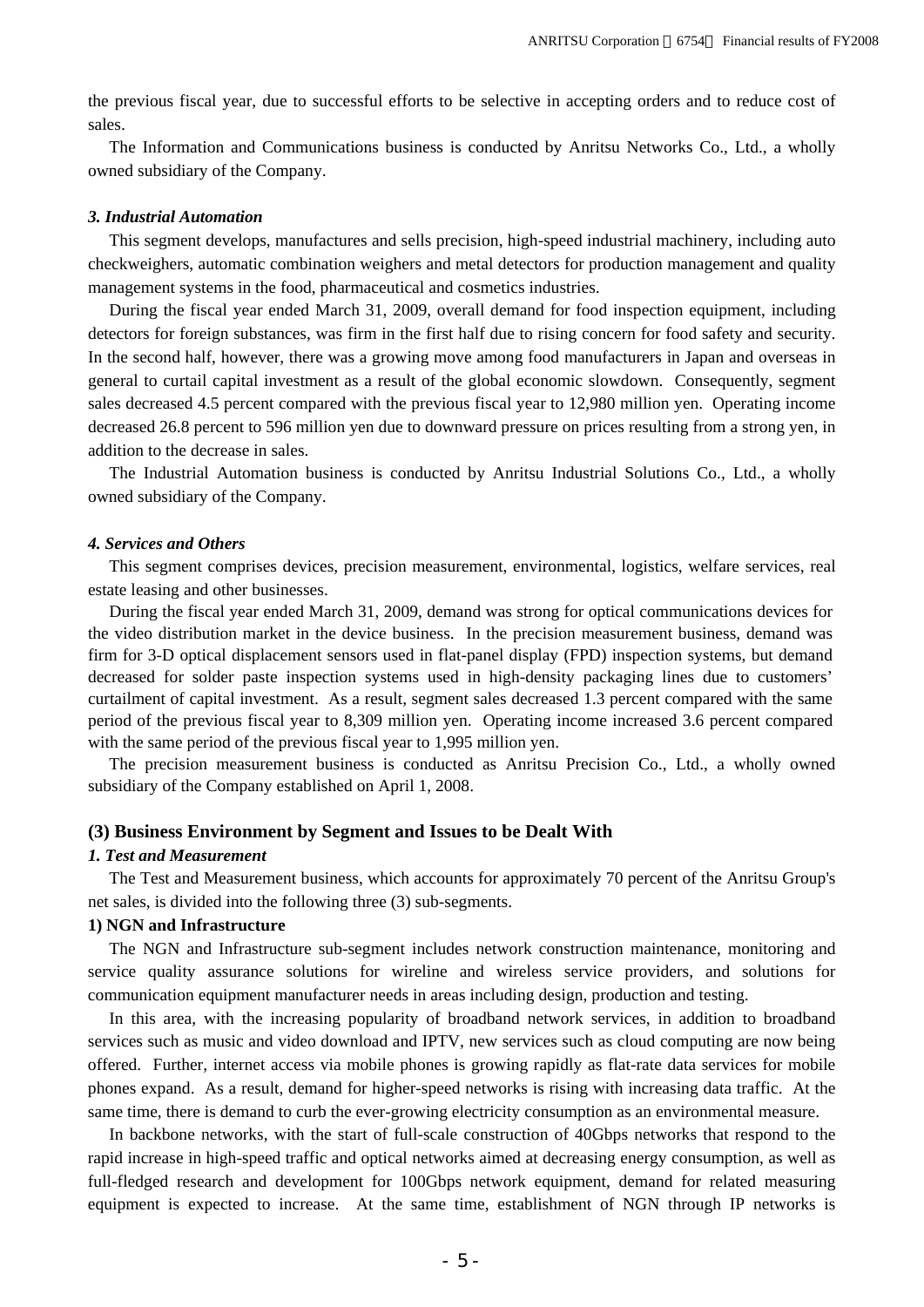progressing worldwide, and Anritsu anticipates demand for related equipment due to the growth of this market.

In access networks, Anritsu anticipates demand for measuring instruments for high-speed wireline and wireless access as this market expands with the global shift to high-speed access.

In service assurance, increased demand is anticipated for solutions that ensure service quality due to the development of new services using networks as platforms. At the same time, demand for professional services is expected in this market due to the shortage of network engineers.

The NGN and Infrastructure sub-segment is working to expand and stabilize business by providing comprehensive solutions from constructing and monitoring communications infrastructure to ensuring service quality in addition to research and development solutions for telecommunications equipment.

## **2) Mobile Phone Handset**

The Mobile Phone Handset sub-segment includes measuring instruments for mobile phone acceptance testing by mobile phone service operators, and for design, production, function and performance verification, and maintenance of mobile phone handsets by manufacturers of mobile phones, IC chipsets and relevant components.

Demand in this sub-segment tends to be influenced by factors including technological innovations in mobile phone services, the degree of diffusion, and the number of new subscribers, new mobile phone models and mobile phones shipped. Amid the accelerating popularity of broadband services for mobile phones, full-scale development has begun for IC chipsets and mobile handsets supporting LTE, the 3.9 generation (3.9G) technology, as LTE services are expected to begin in each region in 2010 or later. Expanded demand for related measuring equipment is expected as a result. Anritsu worked to expand orders received by promptly launching new products for use in research and development of LTE handsets. Further, the Company is working to enhance its portfolio of solutions for the LTE handset market and maintain and expand market position by optimally employing the technologies gained in this process to continue developing and launching competitive products to meet expected demand for conformance testing (to confirm interconnectivity) and measuring equipment for manufacturing LTE handsets. Mobile phone handset unit sales are expected to decrease in 2009 compared with the previous year due to curtailed consumer spending resulting from the global economic slowdown. However, new demand is expected due to factors including stimulation of the handset manufacturing market by the start of 3G services in China. Anritsu will work to further expand business for accurately meeting this demand by providing competitive products such as measuring equipment for manufacturing 3G handsets, including TD-SCDMA.

### **3) General Purpose**

The General Purpose Measuring Instruments sub-segment includes measuring instruments widely used in the electronics industry, particularly for design, production and evaluation of electronic devices used in telecommunications network-related communications equipment and other electronic equipment.

Demand in this sub-segment is expected to grow in the long term, but the short-term outlook is unclear due to the cutback in production of electronic components used in telecommunications equipment, automobiles and intelligent home appliances. Sales of handheld measuring instruments incorporating compact, high-density packaging and energy-saving technologies, an Anritsu strength, are growing even amid challenging market conditions. Anritsu will offer a wider range of applications for these markets, and work to further expand the business in this sub-segment by enhancing its lineup of network analyzers, spectrum analyzers and signal generators.

### *2. Information and Communications*

The Information and Communications business accounts for about 5 percent of Anritsu Group's net sales. It is easily influenced by the budgets of the national and local governments because a high proportion of its sales are for delivery to the government market. In addition, because of the connection with customers'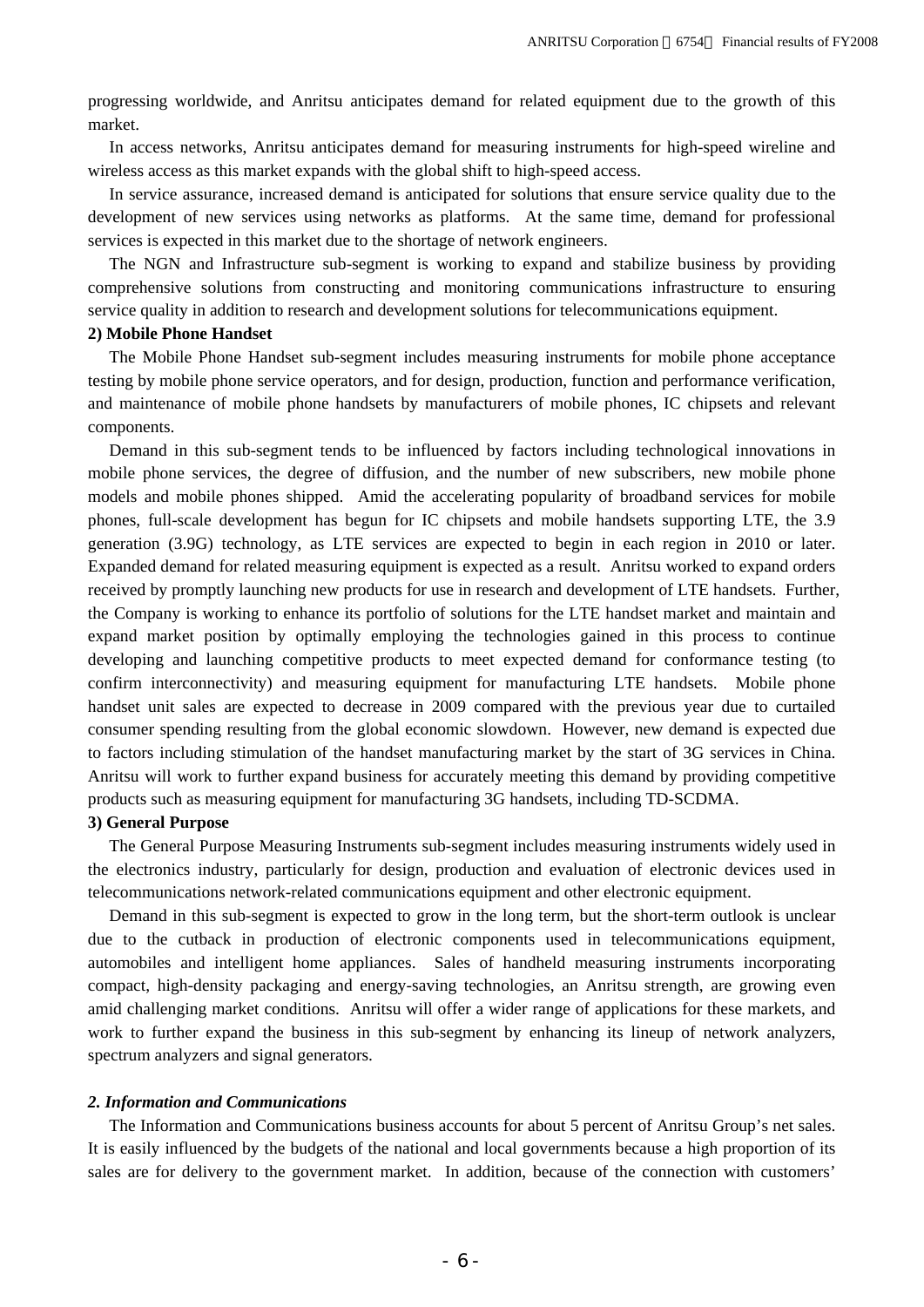budget implementation periods, approximately 50 percent or more of its sales tend to be concentrated in the fourth quarter.

In the government market, although investment related to disaster prevention and IP infrastructure development continues to increase, the decline in overall spending for public works projects persists. In the private-sector market, demand is increasing for bandwidth control equipment for maintaining Quality of Service (QoS) due to expansion of video distribution and other services.

To address these factors, Anritsu Group will work to expand sales and improve profitability by offering high-quality solutions based on IP network technologies, an Anritsu Group strength, while further promoting its model of business cooperation with system integrators.

### *3. Industrial Automation*

The Industrial Automation business accounts for about 15 percent of Anritsu Group's net sales. Since approximately 80 percent of segment sales are made to food manufacturers, this segment is substantially influenced by the impact of economic growth rate and changes in consumer spending levels on food manufacturers' business results. Its core products, metal detectors and X-ray inspection systems, have achieved the leading share in the market for inspection systems due to their high speed and high precision in detecting metal fragments and other alien materials in the food processing process. Promoting investment aimed at expanding market share in Asia, the United States and Europe resulted in an overseas sales ratio of approximately 30 percent.

Demand is for quality control inspection solutions is expected to remain comparatively firm due to continuing interest among manufacturers as food safety and security incidents rock Japan and overseas. However, there are grounds for concern, including curtailed capital investment by food manufacturers in Japan and overseas against a background of uncertainty about the future of the economy and a decline in cost competitiveness in overseas markets due to the strong yen. To address these factors, Anritsu will begin fullscale overseas production aimed at lowering production and distribution costs, and continue working to strengthen the price competitiveness of this business segment by commoditizing and standardizing basic units and reducing costs.

### **(4) Outlook for the Fiscal Year Ending March 31, 2010**

For the year ending March 31, 2010, the global economy is expected to continue deteriorating. It will be necessary to keep a careful watch on factors including financial system insecurity and exchange rate trends and the resulting worsening of corporate profitability.

In this severe market environment, the Anritsu Group will deploy the following measures.

In the Test and Measurement segment, Anritsu aims to raise profitability by implementing the measures in Management Innovation 2008 announced in January 2008 and the urgent management measures announced in January 2009. In the Mobile Handset sub-segment, Anritsu will focus on enhancing the lineup of measurement instruments used for 3.9G LTE handsets, which are becoming mainstream. Anritsu will continue to promote the launch of new products that match market needs by getting closer to customers through sharing development road maps with key customers and strengthening its product planning ability. The Company will also work to further reduce costs by increasing management efficiency through the integration of production organizations in Japan and overseas.

In the Information and Communications segment, Anritsu will work to increase profitability by boosting the competitiveness of its IP network solutions and strengthening cooperation with system integrators.

In the Industrial Automation segment, while strengthening cost-cutting to improve profitability, Anritsu aims to expand business by promoting a product strategy of higher added value and differentiation, as well as further accelerating business development in overseas markets, such as beginning full-scale overseas production.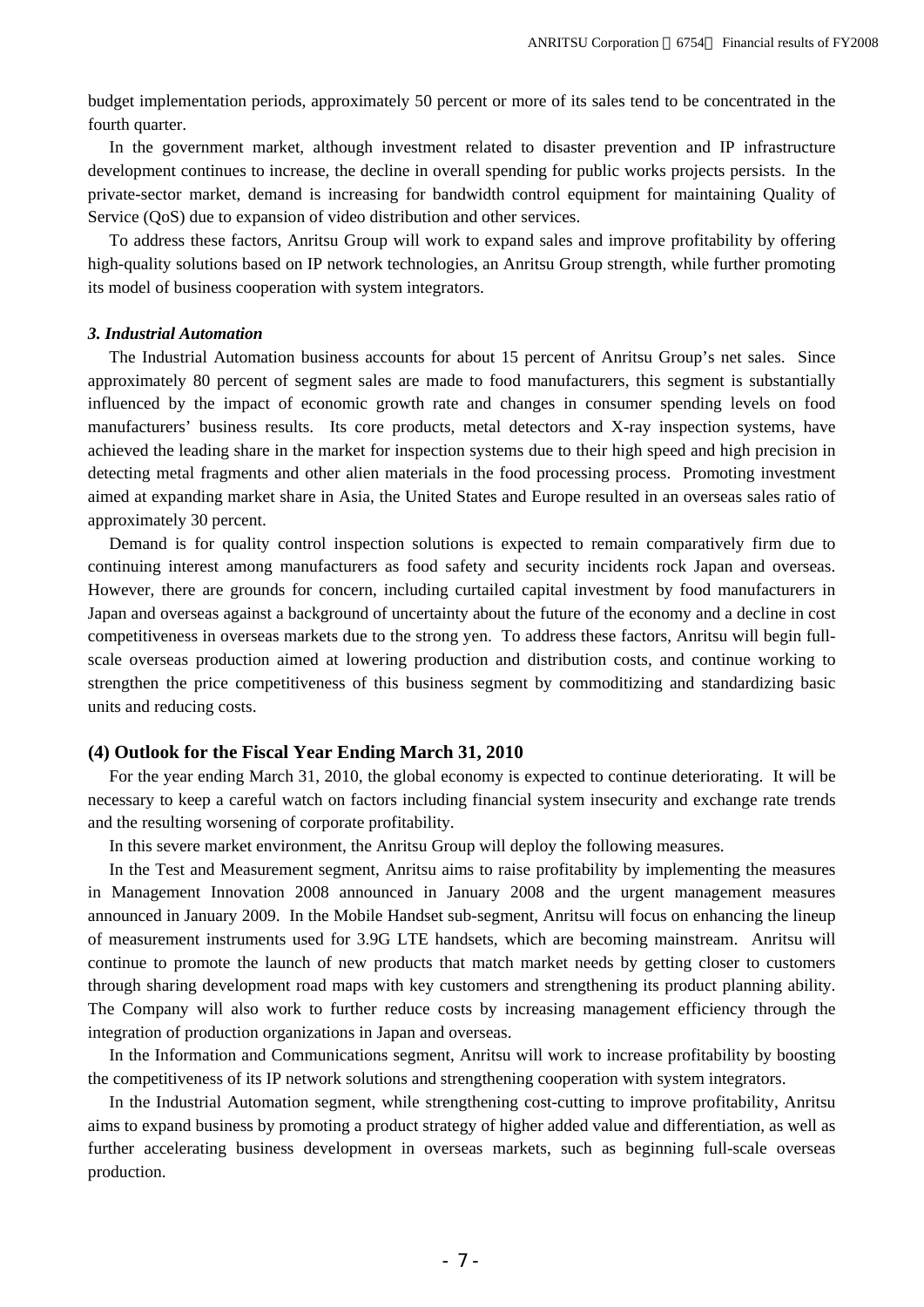The performance forecast for the year ending March 31, 2010 is shown on page **9**.

In the core Test and Measurement segment, Anritsu anticipates sales growth in markets related to LTE, 3.9G mobile communications, but expects overall sales to decline in other Test and Measurement businesses due to continued curtailment of capital investment by customers. Anritsu projects total net sales of 76.0 billion yen, a 9.5 percent decrease compared with the year ended March 31, 2009.

Anritsu projects operating income of 2.2 billion yen, by 2.4 times operating income in the fiscal year ended March 31, 2009, due to reductions of fixed costs resulting from Management Innovation 2008 and the urgent management measures.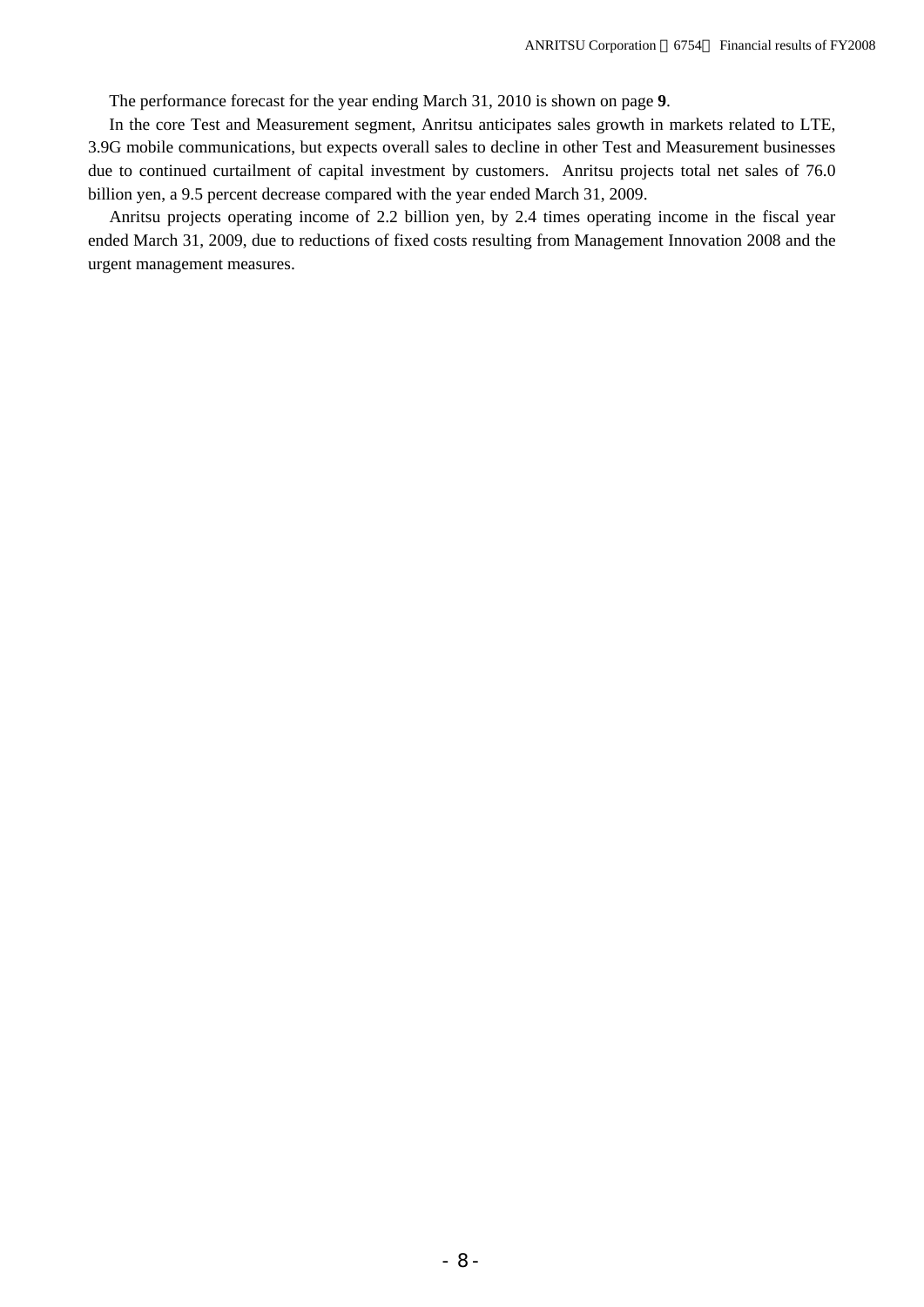$(A, E11)$  and  $(E_1, E_2)$ 

## **BUSINESS FORECAST FOR THE FISCAL YEAR ENDING MARCH 31, 2010**

|                         |                                | (Millions of yen) |
|-------------------------|--------------------------------|-------------------|
|                         | 1 <sup>st</sup> half of FY2009 | <b>FY2009</b>     |
| Net sales               | 35,000                         | 76,000            |
| Operating income (loss) | (300)                          | 2,200             |
| Ordinary income (loss)  | (900)                          | 1,000             |
| Net income (loss)       | (1,000)                        | 500               |

Assumed exchange rate; 1US\$=90Yen

### (For Reference)

### **SEGMENT INFORMATION**

|                             |                                       |         |                                       |         |                                       | (WHIIIOIIS OL VEIL) |  |  |
|-----------------------------|---------------------------------------|---------|---------------------------------------|---------|---------------------------------------|---------------------|--|--|
|                             | <b>FY2007</b>                         |         | <b>FY2008</b>                         |         | FY2009 (Forecast)                     |                     |  |  |
|                             | From Apr. 1, 2007<br>To Mar. 31, 2008 | %Change | From Apr. 1, 2008<br>To Mar. 31, 2009 | %Change | From Apr. 1, 2009<br>To Mar. 31, 2010 | %Change             |  |  |
| <b>Net sales</b>            | 100,485                               | $+1.0$  | 83,940                                | $-16.5$ | 76,000                                | $-9.5$              |  |  |
| <b>Industry segment</b>     |                                       |         |                                       |         |                                       |                     |  |  |
| <b>Test and Measurement</b> | 72,717                                | $-0.2$  | 57,449                                | $-21.0$ | 51,000                                | $-11.2$             |  |  |
| Info. and Comm.             | 5,749                                 | $-4.4$  | 5,200                                 | $-9.5$  | 5,000                                 | $-3.9$              |  |  |
| Industrial Automation       | 13,595                                | $+10.6$ | 12,980                                | $-4.5$  | 12,000                                | $-7.6$              |  |  |
| Services and Others         | 8,422                                 | $+2.0$  | 8,309                                 | $-1.3$  | 8,000                                 | $-3.7$              |  |  |
| <b>Market</b>               |                                       |         |                                       |         |                                       |                     |  |  |
| Japan                       | 44,280                                | $-1.7$  | 37,459                                | $-15.4$ | 36,500                                | $-2.6$              |  |  |
| Overseas                    | 56,204                                | $+3.3$  | 46,480                                | $-17.3$ | 39,500                                | $-15.0$             |  |  |
| Americas                    | 19,557                                | $+2.8$  | 16,365                                | $-16.3$ | 14,000                                | $-14.5$             |  |  |
| EMEA                        | 19,092                                | $+4.6$  | 14,870                                | $-22.1$ | 12,000                                | $-19.3$             |  |  |
| Asia and Others             | 17,554                                | $+2.6$  | 15,244                                | $-13.2$ | 13,500                                | $-11.4$             |  |  |

(Note) EMEA**:** Europe, Middle East and Africa

### (Note)

 *Statements made in these materials with respect to Anritsu's current plans, strategies and beliefs that are not historical fact are forward-looking statements of future business results or other forward-looking projections pertinent to the business of Anritsu. These descriptions are based on assumptions and judgments made by Anritsu's management from information currently available, and include certain risks and uncertain factors. Actual business results are the outcome of a number of unknown variables, and may substantially differ from the figures projected herein. Furthermore, Anritsu disclaims any obligation, unless required by law, to update or revise any forward-looking statements as a result of new information, future events or otherwise.*

*Factors which may affect the actual business results include but are not limited to the economic situation in the geographic areas where Anritsu conducts business, including but not limited to Japan, Americas, Europe, and Asia, pressure on prices due to trends in demand for Anritsu's products and services or to increased competition, Anritsu's ability to continue supplying products and services that are accepted by customers in a highly competitive market environment, and currency exchange rates.*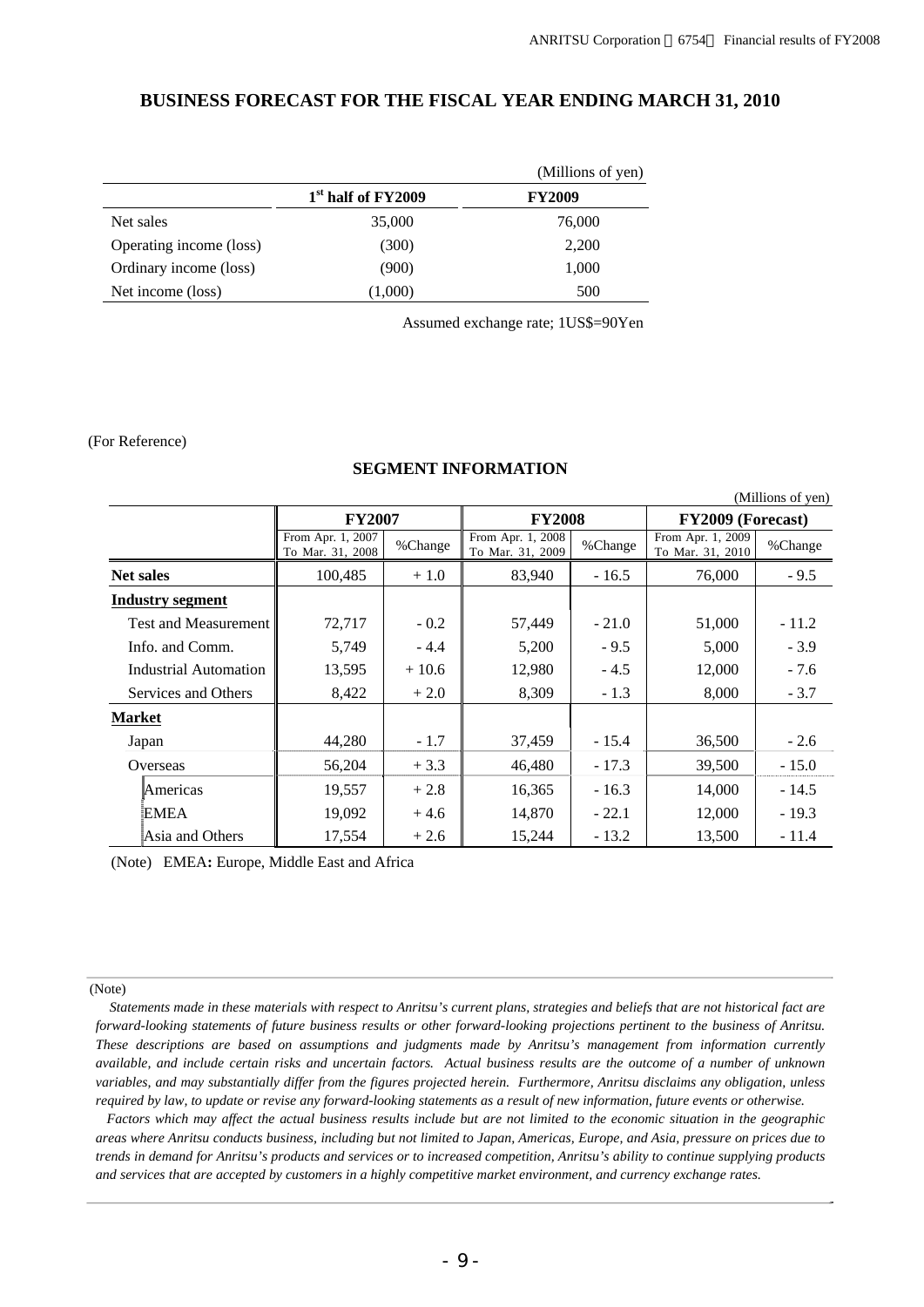# **2. Analysis of Financial Position**

## **(1) Assets, Liabilities and Net Assets**

|              | (Millions of yen) |
|--------------|-------------------|
| Total assets | 100,983           |
| Liabilities  | 63.458            |
| Net assets   | 37,524            |

Total assets, total liabilities and total net assets as of March 31, 2009 were as follows.

Total assets decreased 23,934 million yen compared with the end of the previous fiscal year to 100,983 million yen. A factor in the decrease was the application of "Practical Solution on Unification of Accounting Policies Applied to Foreign Subsidiaries for Consolidated Financial Statements" (ASBJ, Practical Issues Task Force No. 18), which reduced intangible fixed assets. Consequently, goodwill and intangible fixed assets decreased 8,354 million yen and 1,912 million yen, respectively. In current assets, notes and accounts receivable – trade decreased 7,187 million yen, and inventories decreased 5,922 million yen.

Total liabilities decreased 8,613 million yen compared with the end of the previous fiscal year to 63,458 million yen. This was mainly due to repayment of loans, as well as to reduction of notes and accounts payable – trade. Long-term debt in long-term liabilities decreased and short-term debt in current liabilities increased because 7,800 million yen in long-term debt became due for payment within one year.

Total net assets decreased 15,320 million yen compared with the end of the previous fiscal year to 37,524 million yen. Factors in the decrease included the net loss and the application of "Practical Solution on Unification of Accounting Policies Applied to Foreign Subsidiaries for Consolidated Financial Statements," which reduced retained earnings. As a result, the ratio of equity capital was 37.1 percent, compared with 42.3 percent at the end of the previous fiscal year.

|                                            | (Millions of yen) |
|--------------------------------------------|-------------------|
| Cash flows from operating activities       | 6,916             |
| Cash flows from investing activities       | (1,326)           |
| Cash flows from financing activities       | (3,847)           |
| Cash and cash equivalents at end of period | 18,538            |

**(2) Summarized Consolidated Cash Flows** 

In the year ended March 31, 2009, cash and cash equivalents on a consolidated basis (hereafter, "net cash") increased 1,853 million yen from the end of the previous fiscal year to 18,538 million yen.

Free cash flow, the sum of cash flows from operating activities and cash flows from investing activities, was positive 5,589 million yen (compared with positive 3,877 million yen in the previous fiscal year).

Conditions and factors for each category of cash flow for the fiscal year are as follows.

### *1. Cash Flows from Operating Activities*

Net cash provided by operating activities was 6,916 million yen (in the previous fiscal year, operating activities provided net cash of 6,251 million yen). Primary factors were a decrease in notes and accounts receivable – trade and the effects of measures to restrain inventories, which included more efficient management of demonstration products used in sales promotions as part of Management Innovation 2008 initiatives.

Depreciation and amortization was 3,181 million yen, a decrease of 166 million yen compared with the previous fiscal year.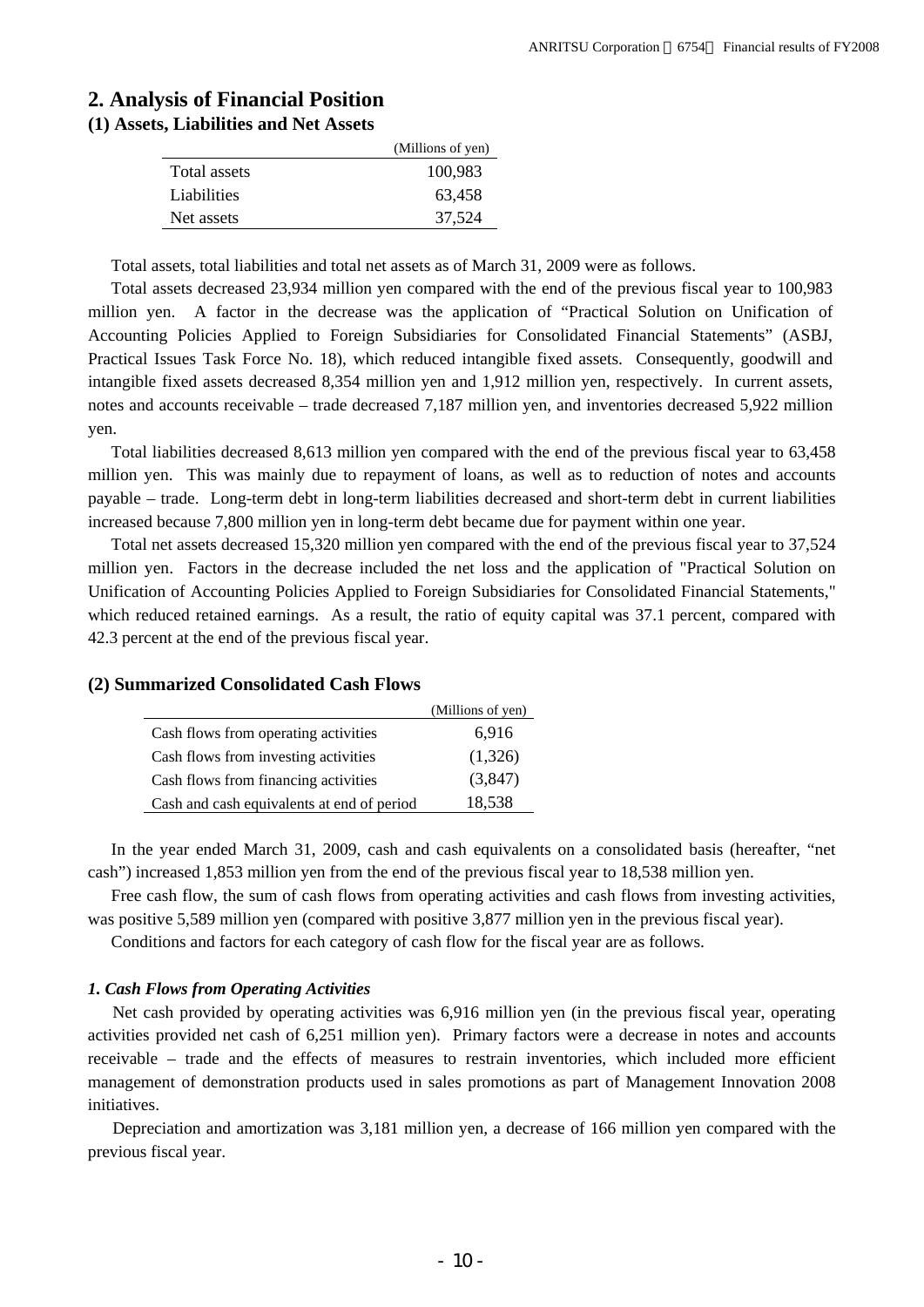### *2. Cash Flows from Investing Activities*

Net cash used in investing activities was 1,326 million yen (in the previous fiscal year, investing activities used net cash of 2,373 million yen). The primary reason was acquisition of property, plant and equipment totaling 1,912 million yen, a decrease of 525 million yen compared with the same period of the previous fiscal year.

### *3. Cash Flows from Financing Activities*

Net cash used in financing activities was 3,847 million yen (in the previous fiscal year, financing activities used net cash of 6,625 million yen). In addition to cash dividends paid, this was mainly due to repayment of loans at an overseas subsidiary.

Moreover, in the previous fiscal year Anritsu reduced long-term debt by repaying a 7.0 billion yen syndicated loan, but also issued its fourth series of unsecured bonds totaling 10.0 billion yen and took out a long-term syndicated loan of 7.0 billion yen mainly to procure funds for the redemption of the third series of unsecured bonds totaling 15.0 billion yen.

### **(3) Financial Condition**

Anritsu's Group's funding requirements are mainly working capital such as material purchase costs and operating expenses incurred in manufacturing, sales and marketing of products, as well as capital investment funds and research and development expenses. In addition, despite continuing turmoil in financial markets resulting from the deepening global economic and financial crisis triggered by the subprime mortgage crisis in the United States, Anritsu Group established a committed 15.0 billion yen line of credit in April 2008 (effective until March 2011), thus securing stable financing. A debt covenant was added to the 7.0 billion yen syndicated loan the Company entered into with multiple financial institutions as a long-term loan in the previous fiscal year. Looking forward, while preparing for unforeseen financial risks, both domestic and overseas, in a dramatically changing market environment, Anritsu Group will swiftly and flexibly meet its capital requirements for working capital, regular repayment of long-term borrowings and business growth.

In the year ended March 31, 2009, Anritsu continuously made progress in reducing interest-bearing debt. As a result, the balance of interest-bearing debt was 43.6 billion yen (compared with 47.0 billion yen at the end of the previous fiscal year). However, due to the decrease in shareholders' equity, the net debt-to-equity ratio was 0.67 (compared with 0.57 at the previous fiscal year-end), and the debt-to-equity ratio was 1.16 (compared with 0.89 at the previous fiscal year-end).

The Company will use increased cash flow generated by improvements in adjusted current earnings (net operating income after tax less an adjustment for the cost of capital) and asset turnover as well as enhanced capital efficiency resulting from measures including an internal Group cash management system to make further reductions in interest-bearing debt, improve the net debt-to-equity ratio, enhancing shareholders' equity and fortify its financial structure.

At the end of March 2009, Rating and Investment Information, Inc. (R&I) rated Anritsu's short-term debt a-2, and its long-term debt BBB. Anritsu will continue working to enhance its financial stability in order to improve its debt rating.

### *(Notes)*

*Net debt-to-equity ratio: (Interest-bearing debt – cash and cash equivalents) / Equity Capital Debt-to-equity ratio: Interest-bearing debt / Equity Capital* 

### **(4) Cash Flow Outlook for the Year Ending March 31, 2010**

### *1. Cash Flows from Operating Activities*

Anritsu plans to increase cash provided by operating activities by making more effective use of operating assets such as inventories and notes and accounts receivable - trade. In particular, with respect to inventories,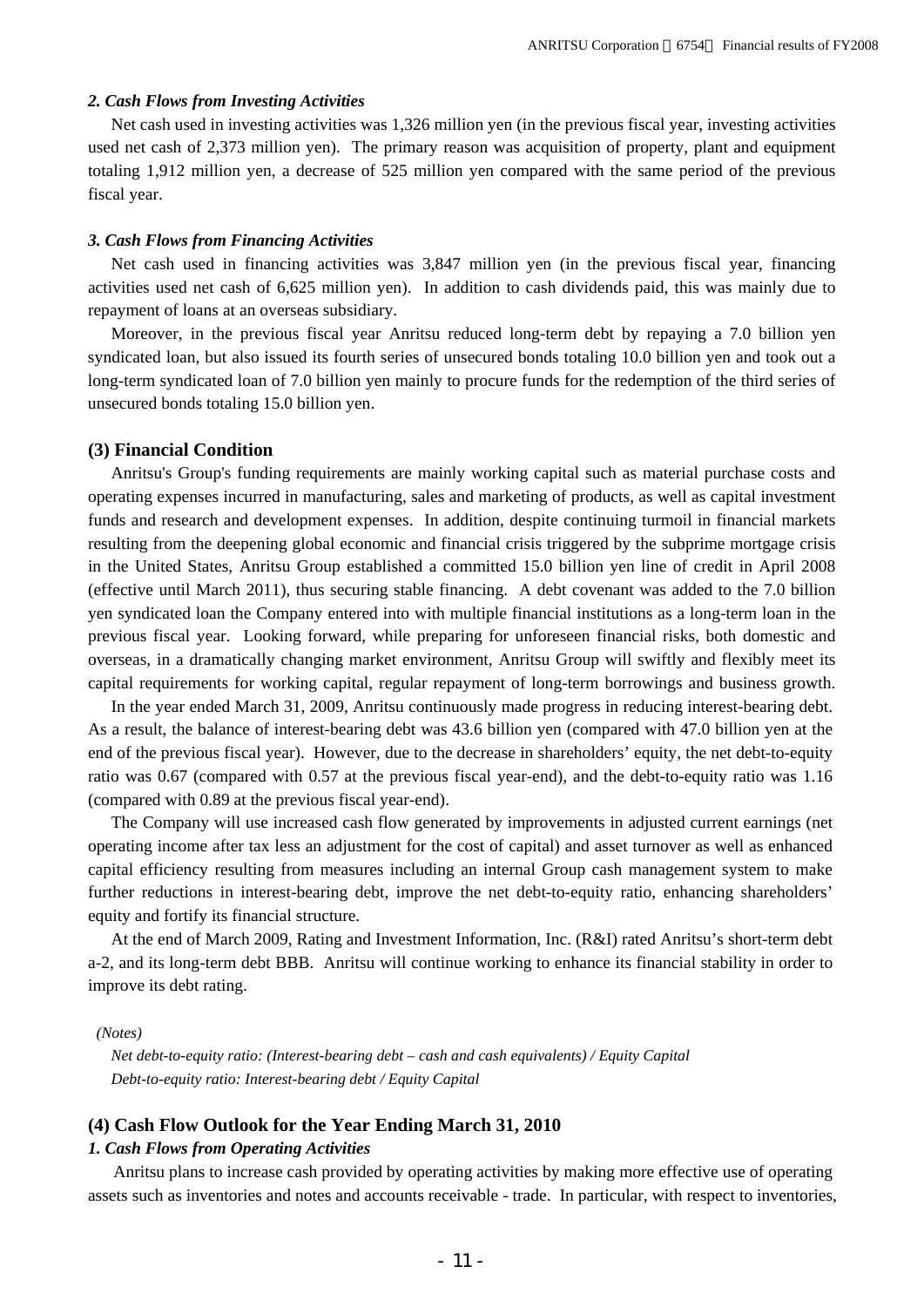by conducting thorough supply chain management, including production innovation, the Company aims to raise the turnover ratio on the end-of-period balance of inventories to net sales from 5.7 times to 6.0 times or higher over the medium term.

### *2. Cash Flows from Investing Activities*

Anritsu expects investing activities to use net cash in the year ending March 31, 2010.

The Company plans to focus capital investment on strengthening the foundation of the development environment, but the scale of investment is expected to decrease substantially compared with the fiscal year ended March 31, 2009.

### *3. Cash Flows from Financing Activities*

Anritsu expects the balance of interest-bearing debt to increase from the fiscal year ended March 31, 2009. The Company expects to repay 7.0 billion yen in long-term loans in September 2009.

# **(5) Indicator Trend of Consolidated Cash Flows**

|                                                             | Year Ended<br>March 31, 2006 | Year Ended<br>March 31, 2007 | Year Ended<br>March 31, 2008 | Year Ended<br>March 31, 2009 |
|-------------------------------------------------------------|------------------------------|------------------------------|------------------------------|------------------------------|
| Shareholders' equity / Total assets (%)                     | 40.0                         | 43.9                         | 42.3                         | 37.1                         |
| Market capitalization / Total assets (%)                    | 61.9                         | 51.0                         | 28.4                         | 29.4                         |
| Interest bearing liabilities / Operating cash flows (years) | 11.1                         | 21.3                         | 7.5                          | 6.3                          |
| Operating cash flows / Interest expense (times)             | 5.6                          | l.9                          | 6.2                          | 9.8                          |

*(Notes)* 

- *2. Market capitalization is calculated by multiplying the total number of shares outstanding at the end of the period (excluding treasury stock) by the closing share price at the end of the period.*
- *3. Interest-bearing liabilities are liabilities stated on the consolidated balance sheets on which interest is paid (including zero coupon bonds with stock acquisition rights).*
- *4. Operating cash flows and Interest expense are as reported in the consolidated statement of cash flows.*
- 5. *The terms which operating cash flows was negative don't calculate Interest bearing liabilities / Operating cash flows and Operating cash flows / Interest expense.*

*<sup>1.</sup> All indicators are calculated on a consolidated basis.*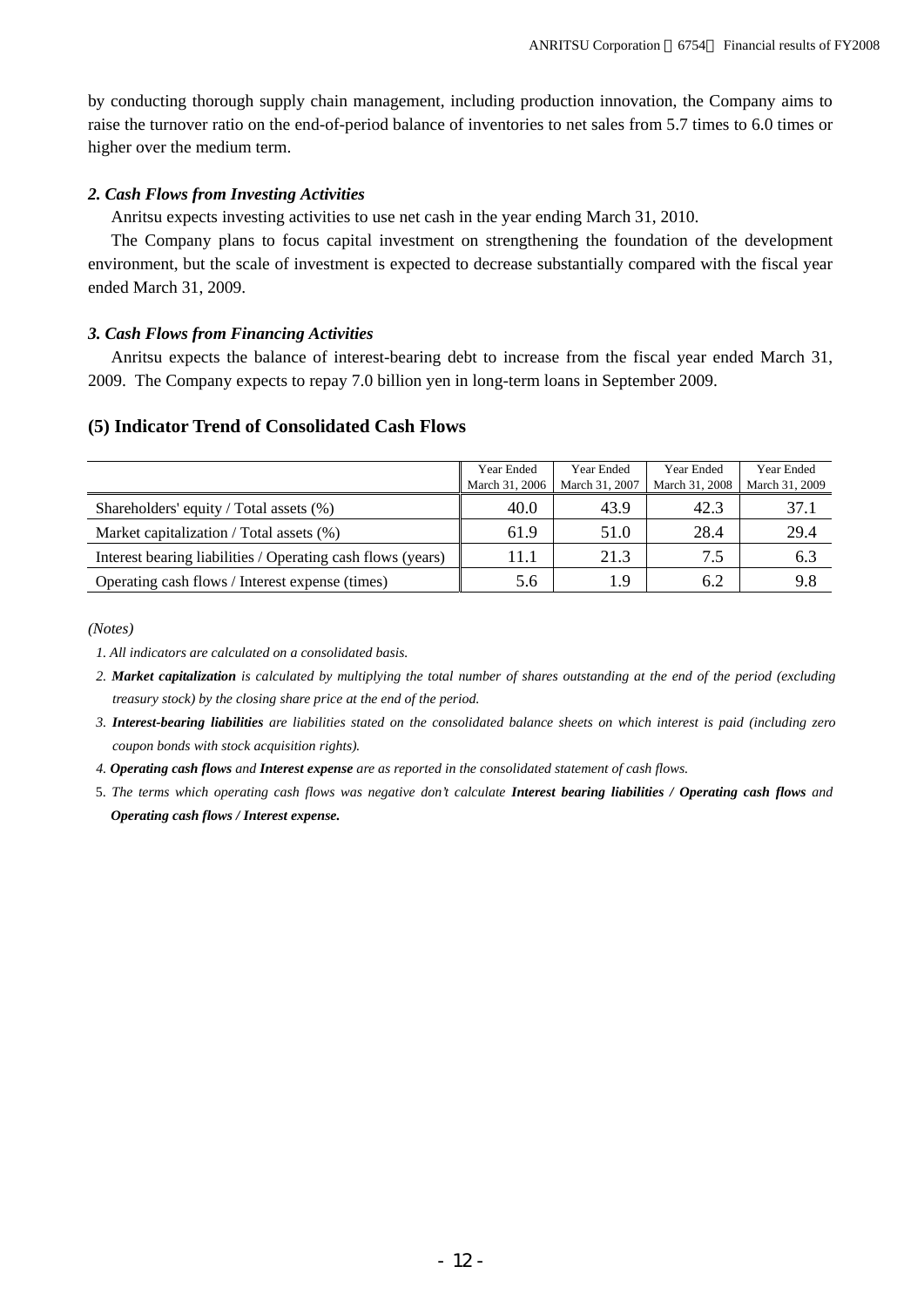# **3. Profit Distribution Policy and Dividends for the Years Ended/Ending March 31, 2009 and March 31, 2010**

Anritsu considers the return of profits to shareholders a management priority. Its basic policy for paying dividends from surplus funds is to increase the ratio of dividends on consolidated equity (DOE) to reflect the level of income during the consolidated period while comprehensively taking into account factors such as the operating environment and the outlook for results in the next fiscal year. The Company's policy is to apply retained earnings to research and development and capital investment in order to respond to rapid technological advances and changes in the market structure.

The Company's basic policy regarding distribution of surplus funds is to make two distributions of dividends annually, consisting of a fiscal year-end dividend by resolution of the General Meeting of Shareholders and an interim dividend approved by the Board of Directors.

As announced on January 28, 2009, Anritsu does not plan to pay a year-end dividend for the fiscal year ended March 31, 2008. As a result, total dividends for the fiscal year will be 3.50 yen per share.

In addition to the extremely unclear operating environment for the fiscal year ending March 31, 2010, Anritsu projects that it will take considerable time for financial markets to return to normal. The Company therefore believes it is necessary to prioritize increasing available liquidity. Accordingly, with apologies to shareholders, we have decided not to pay dividends for the fiscal year ending March 31, 2010.

## **4. Risk Information**

## **(1) Inherent Risks In Anritsu Group's Technology and Marketing Strategies**

Anritsu Group works to deploy its well-developed technological capabilities to promptly provide cutting-edge products and services that offer value to customers. However, the rapid pace of technological innovation in Anritsu Group's core information and communication markets and Anritsu Group's ability to deliver products and services in a timely manner to meet the needs and wants of customers are factors that have the potential to exert a material impact on Anritsu Group's results.

Amid advances in mobile phone and internet protocol (IP) technologies, an especially important point is the ability to provide customers with timely solutions based on an accurate understanding of trends in research and development investment and service for quad play services incorporating data, voice, video and mobile service, as well as Fixed Mobile Convergence (FMC) and NGN.

### **(2) Market Fluctuation Risk**

External factors including changes in the economy or market conditions and technological innovation affect the profitability of product lines the Group develops and have the potential to exert a significant material impact on the Anritsu Group's results.

Because a high percentage of Test and Measurement segment sales are in the telecommunications market, capital investment trends among telecom operators, telecommunications equipment manufacturers and electronic component manufacturers have the potential to exert a material effect on business results. Telecom operators are progressively adopting technologies to handle rapid increases in data traffic. However, due to the global economic recession, they are also increasingly adopting shared open network use in order to curtail capital investment and increase service development efficiency. Moreover, business results for the mobile communications measuring instrument field, the cornerstone of earnings for the Anritsu Group, are affected by changes in technological innovation in mobile phone services, the number of subscribers and the replacement ratio for mobile phones. Business results are also affected by factors including changes in development methods as seen in the shift to mobile phone software platforms and response to intensifying price competition in measuring instruments used in handset production.

The Information and Communications business has a high proportion of sales to government entities, and the scale and status of implementation of government and municipal budgets for disaster prevention and IP networks may exert a material impact on its performance.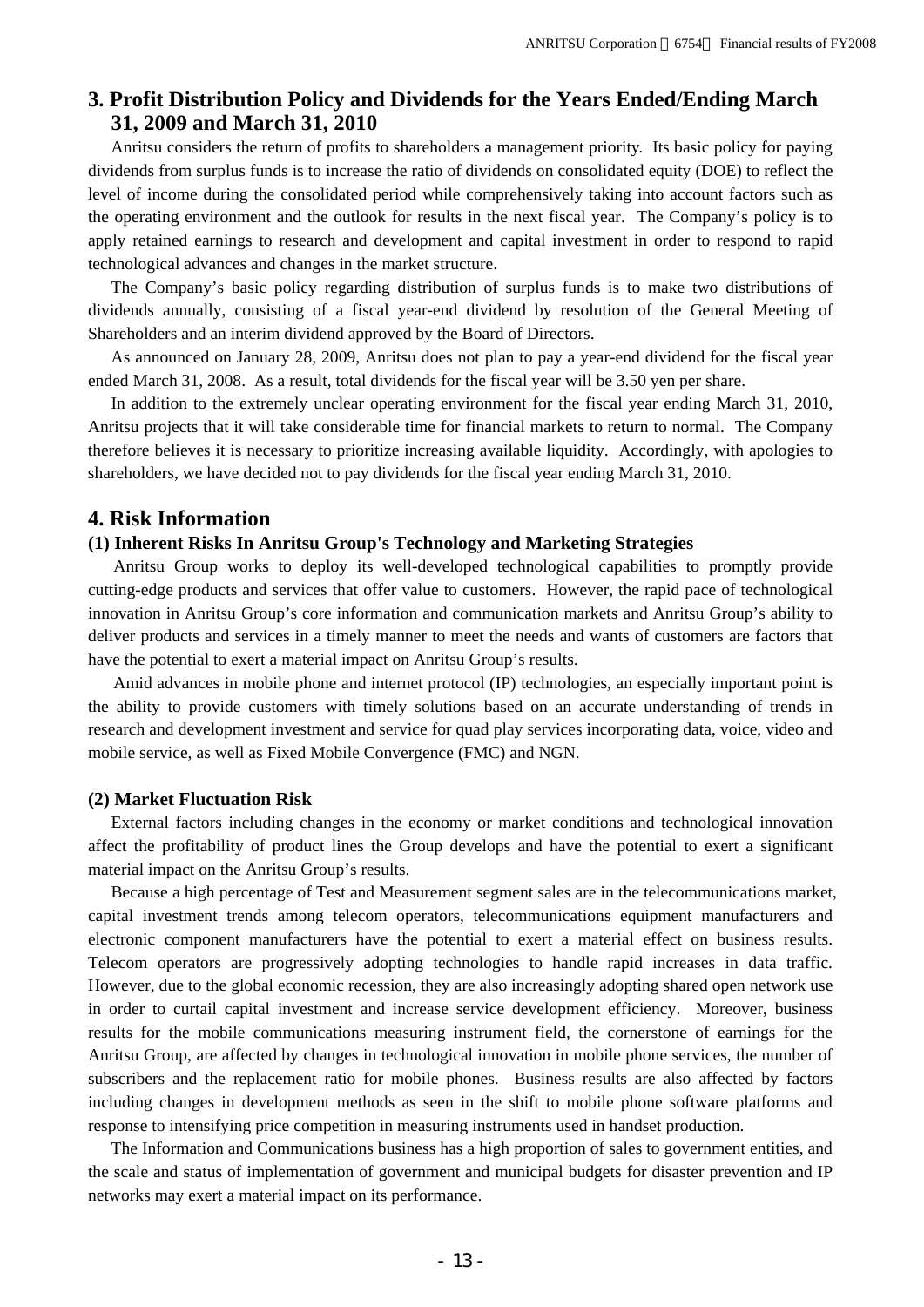In the Industrial Automation business, sales to food manufacturers constitute about 80 percent of sales. Economic growth rates, consumer spending and raw material price trends have the potential to impact performance, capital investment and other issues among food manufacturers and materially influence its performance.

### **(3) Global Business Development Risks**

Anritsu Group markets its products globally, and conducts business in the Americas, Europe, Asia and elsewhere. In particular, the overseas sales ratio for the Test and Measurement business is about 70 percent, and many customers likewise operate on a global scale. As a result, economic trends in countries worldwide, international conditions and progress in Anritsu Group's global strategy have the potential to exert a material impact on earnings. Of particular importance are the vertiginous changes in the competitive landscape resulting from the surge in global-scale mergers, acquisitions and realignment in the telecommunications industry as it reacts to the global economic recession that began in the United States. These changes are expected to continue. Significant changes in the resulting capital investment trends of key customers have the potential to exert a material impact on the Anritsu Group's operating results.

## **(4) Foreign Exchange Risk**

Anritsu Group's sales outside Japan account for 55.4 percent of consolidated net sales. Anritsu Group hedges foreign exchange risk using instruments including forward foreign exchange contracts for foreign exchange transactions that occur upon collection of accounts receivable and other events. However, rapid changes in foreign exchange rates have the potential to exert a material impact on Anritsu Group's performance.

## **(5) Long-term Inventory Obsolescence Risk**

Anritsu Group works to provide products and services that precisely meet customer needs and wants. However, particularly in the test and measuring instruments market, product lines are subject to rapid change in technology, which can easily result in obsolescent of products and parts, and cause inventory held for long periods to lose its value. These factors have the potential to exert a material impact on Anritsu Group's financial condition.

### **(6) Risk of Loss of Goodwill**

As of March 31, 2009, the Anritsu Group recorded goodwill resulting from the acquisition of an overseas company for the purpose of expanding the territory of the Test and Measurement business. The impact on earnings of the Test and Measurement business from changes in the global economy and markets, intensifying competition and other factors has the potential to cause the Group to recognize a loss of goodwill.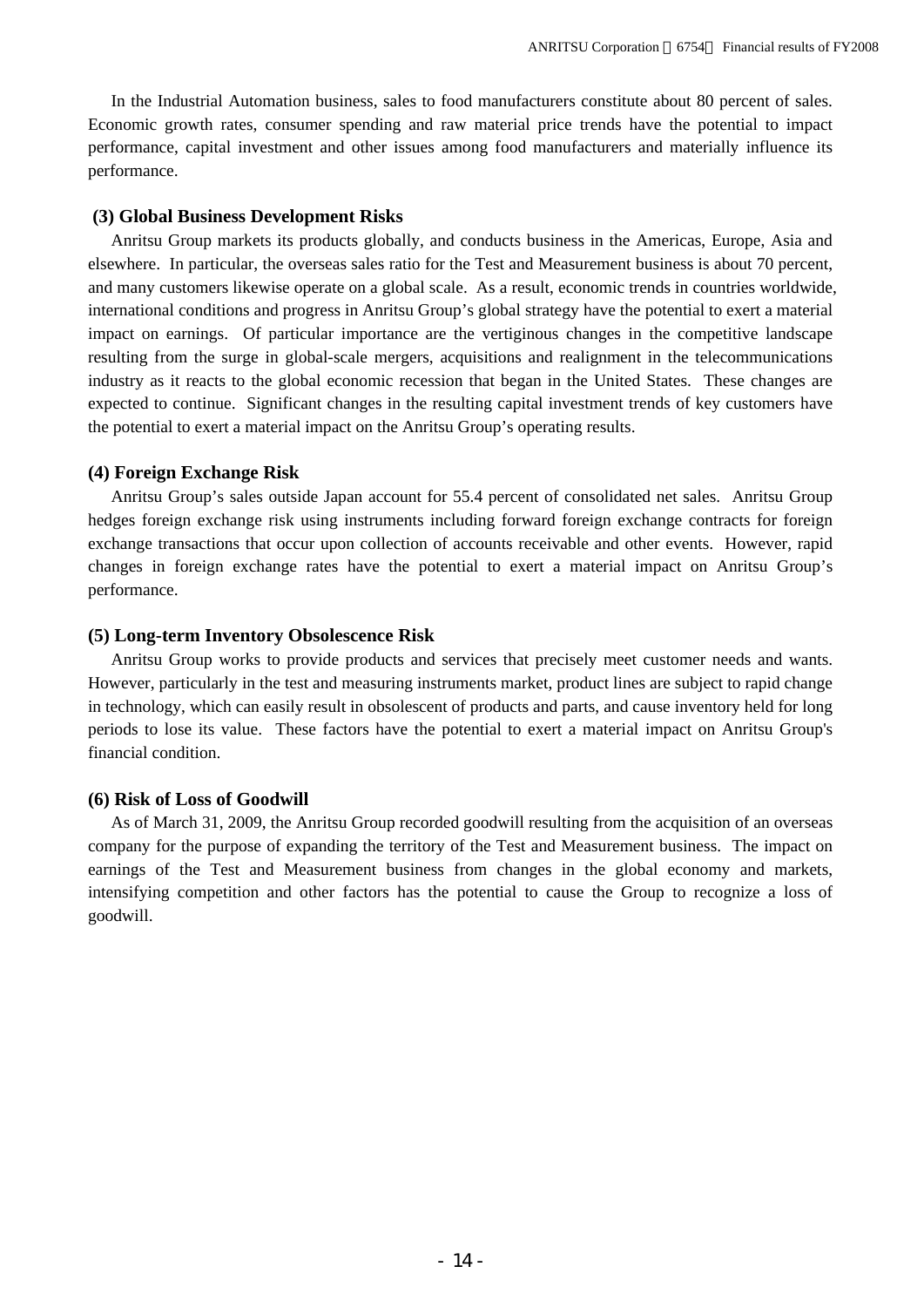# **Management Policies**

## **1. Basic Policy**

The management philosophy of Anritsu Corporation is to contribute to creating an affluent ubiquitous network society by providing "original & high-level" products and services with sincerity, harmony and enthusiasm. Based on this, Anritsu's Company Commitment is focused on high return for shareholders, winwin relationships with customers, employees who are proud of Anritsu, and contribution to society as a good citizen.

The Anritsu Group has built a solid base of customer trust with its portfolio of communications, test and measurement and inspection technologies that it has built up over the more than 110 years since its founding. These core technologies support the Group's current businesses, including Test and Measurement, Information and Communications, and Industrial Automation, and are a source of its corporate value. Strong relationships with suppliers and good workplace relationships based on trust are also key management resources and another source of corporate value.

The Anritsu Group will continue working to raise corporate value by maximizing its use of these management resources while contributing to the realization of a safe, secure, and comfortable society.

## **2. Management Targets**

Anritsu aims to maximize corporate value by managing its operations with a focus on consolidated cash flow. In addition, to evaluate the added value generated by capital invested, Anritsu uses an original metric, ACE (Anritsu Capital-cost Evaluation), for evaluating the results of each business.

In the year ending March 31, 2009, Anritsu was aiming to be a company with a high earnings-oriented structure, with consolidated ACE of 5.0 billion yen and a consolidated operating margin of 10 percent or higher.

However, as progress so far has fallen short of targets, Anritsu resolved to implement measures under Management Innovation 2008 in January 2008 and reduce fixed costs by formulating the urgent management measures in January 2009. The Company will work to reconstruct its strategy for profitable growth by improving profitability and strengthening competitiveness.

Main numerical management targets and progress toward achieving them are as follows.

|                               | Year Ended<br>March 31, 2006 March 31, 2007 | Year Ended | Year Ended | Year Ended<br>March 31, 2008   March 31, 2009 | Year Ended<br>March 31, 2009<br>Targets |
|-------------------------------|---------------------------------------------|------------|------------|-----------------------------------------------|-----------------------------------------|
| ACE (Billions of yen)         | (3.1)                                       | (1.3)      | (0.7)      | (4.9)                                         | 5.0                                     |
| <b>ROE</b>                    | 0.9                                         | 2.2%       | (6.8)%     | (7.8)%                                        | 10.0                                    |
| Operating Income to Net Sales | 5.0                                         | 6.4%       | 5.3%       | 1.1%                                          | 10.4                                    |

ACE: After-tax operating income – Cost of capital

# **3. Medium- and Long-Term Management Strategy and Issues to be Dealt With**

Based on the Mid-term Business Plan Anritsu Global LP 2008, Anritsu aims to become a company that contributes to the realization of a safe, secure, and comfortable society. During the fiscal year ended March 31, 2009, the Anritsu Group worked to effectively utilize Group resources under Management Innovation 2008.

The telecommunications industry is currently undergoing significant structural changes in conjunction with the advance of the ubiquitous network society, including fixed-mobile convergence, the integration of communications and broadcasting, and the construction of the IP-based next-generation network (NGN). In response to these structural changes, the Anritsu Group aims to expand the scope of its business to include the provision of network quality and service quality assurance as the global market leader in the field of communications measuring instruments. However, with notable customer curtailment in capital investment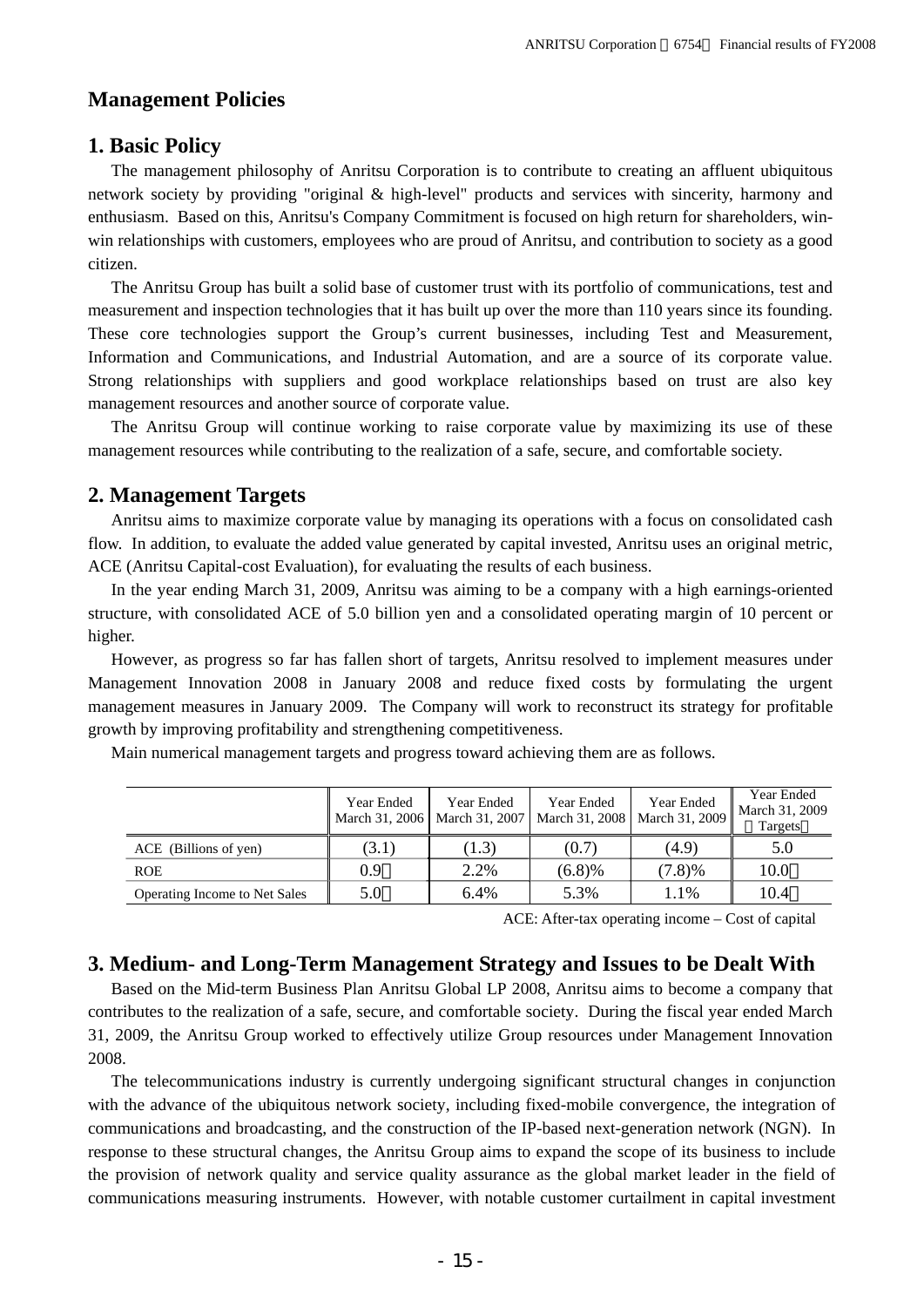due to the worsening business environment in the fiscal year ended March 31, 2009, sales and operating income fell substantially short of initial targets. For the fiscal year ending March 31, 2010, Anritsu will work to realize its strategy for profitable growth through continuing implementation of Management Innovation 2008.

In the Information and Communications segment, Anritsu will promote the provision of new solutions for the public sector, including disaster prevention, with IP network technologies at their core. At the same time, the Company will work to expand the customer base beyond its traditional government market to include telecom operators and other private-sector entities by leveraging its traffic smoothing and other bandwidth control technologies for networks.

In the Industrial Automation business, with awareness of food safety rising around the world, Anritsu will work to develop business globally in ways such as strengthening its support framework for overseas customers, based on its core of highly competitive quality control (QC) inspection technologies.

Steady implementation of these strategies requires appropriately managing and reducing risks and transforming them from impediments into a source of competitive advantage. For this reason, Anritsu will strive to achieve its management targets by making ongoing improvements to the risk management system that incorporate upgrades to the internal control system, which the Company is currently devoted to promoting.

The Anritsu Group believes that honest business practices enhance corporate value, and will continue to actively conduct corporate social responsibility (CSR) activities. Anritsu intends to go beyond what it considers to be its primary CSR activity - contributing to the realization of a safe, secure, and comfortable society through its products and services - to review the activities of the entire Group in all areas of corporate social responsibility, including compliance, corporate governance, the environment, human rights and risk management. Doing so will lead to further improvement of the Group's management infrastructure. By attaining its desired future form through these ongoing CSR activities, Anritsu will raise its value for customers, shareholders, employees and all other stakeholders, and in doing so, contribute to achieving its management targets.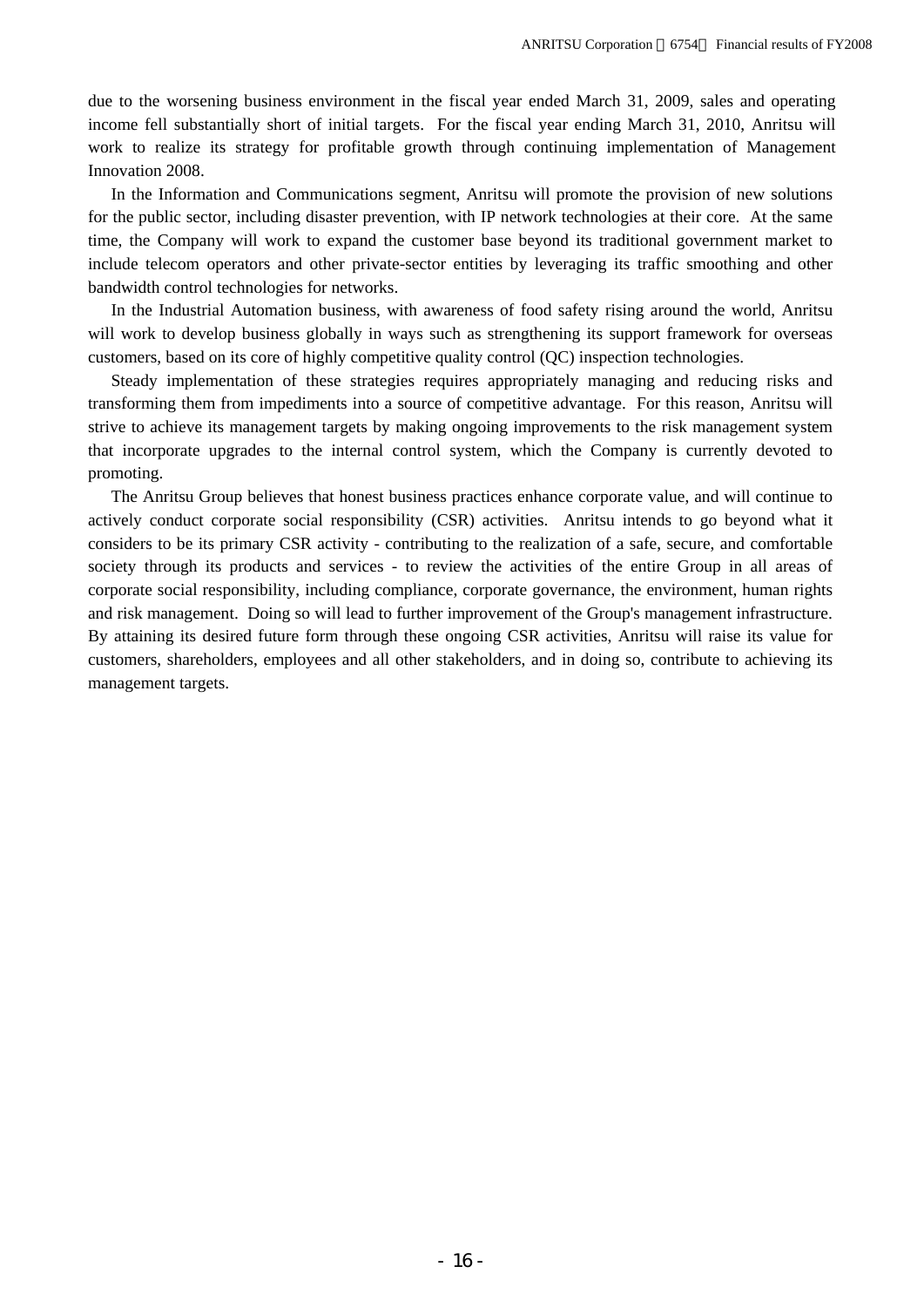| <b>Consolidated Balance Sheets</b> |
|------------------------------------|
|------------------------------------|

| Assets                                    |               |               |                                                |                                                           |               | (Unit: Millions of yen; round down) |              |
|-------------------------------------------|---------------|---------------|------------------------------------------------|-----------------------------------------------------------|---------------|-------------------------------------|--------------|
| FY2007<br>FY2008                          |               |               | Liabilities and Net assets<br>FY2008<br>FY2007 |                                                           |               |                                     |              |
|                                           | as of 3.31.08 | as of 3.31.09 | $(B) - (A)$                                    |                                                           | as of 3.31.08 | as of 3.31.09                       | $(B) - (A)$  |
|                                           | (A)           | (B)           |                                                |                                                           | (A)           | (B)                                 |              |
| <b>Assets</b>                             | 124,917       | 100,983       |                                                | $(23,934)$ Liabilities                                    | 72,071        | 63,458                              | (8,613)      |
| <b>Current assets</b>                     | 75,659        | 62,286        |                                                | (13,373) Current liabilities                              | 27,435        | 28,062                              | 627          |
| Cash and deposits                         | 17,384        | 18.538        | 1,153                                          | Notes payable-trade                                       | 7,269         | 5,020                               | (2, 249)     |
| Notes and accounts receivable-trade       | 27,616        | 20,428        | (7, 187)                                       | Short-term loans payable                                  | 6,276         | 11.601                              | 5,325        |
| [Inventories]                             | [20, 652]     | [14, 729]     | [(5,922)]                                      | Income taxes payable                                      | 830           | 889                                 | 59           |
| Finished goods                            | 9,018         | 6,029         | (2,989)                                        | Provision for directors' bonuses                          | 27            | 7                                   | (19)         |
| Raw materials                             | 6,430         | 5,024         | (1,406)                                        | Other                                                     | 13,031        | 10,542                              | (2,488)      |
| Work in process                           | 5,202         | 3,675         | (1,527)                                        | Noncurrent liabilities                                    | 44,636        | 35,395                              | (9,240)      |
| Deferred tax assets                       | 9,071         | 7,542         | (1,528)                                        | Bonds payable                                             | 10,000        | 10,000                              |              |
| Other                                     | 1,353         | 1,392         | 38                                             | Bonds with subscription rights to<br>shares               | 15,000        | 15,000                              |              |
| Allowance for doubtful accounts           | (418)         | (344)         | 74                                             | Long-term loans payable                                   | 15,734        | 7,003                               | (8,730)      |
| Noncurrent assets                         | 49,258        | 38,697        | (10, 561)                                      | Deferred tax liabilities                                  | 865           | 659                                 | (205)        |
| Property, plant and equipment             | 21,946        | 20,986        | (959)                                          | Provision for retirement benefits                         | 1,866         | 1,630                               | (235)        |
| Buildings and structures, net             | 13,306        | 12,693        | (612)                                          | Provision for directors' retirement<br>benefits           | 32            | 20                                  | (12)         |
| Machinery, equipment and vehicles,<br>net | 2,027         | 2,105         | 77                                             | Provision for bonuses                                     | 8             |                                     | (8)          |
| Tools, furniture and fixtures             | 2,056         | 1,806         | (250)                                          | Other                                                     | 1,129         | 1,081                               | (48)         |
| Land                                      | 4,397         | 4,380         | (17)                                           |                                                           |               |                                     |              |
| Construction in progress                  | 157           | 0             |                                                | $(156)$ Net assets                                        | 52,845        | 37,524                              | (15,320)     |
| Intangible assets                         | 15,368        | 4,380         |                                                | (10,988) Shareholders' equity                             | 58,540        | 43,810                              | (14, 729)    |
| Goodwill                                  | 12,518        | 3,523         | (8,994)                                        | Capital stock                                             | 14,049        | 14,049                              |              |
| Other                                     | 2,850         | 856           | (1,993)                                        | Capital surplus                                           | 22,999        | 22,999                              |              |
| Investments and other assets              | 11.943        | 13,330        | 1,387                                          | Retained earnings                                         | 22,322        | 7,593                               | (14, 728)    |
| Investment securities                     | 1,612         | 1,448         | (164)                                          | Treasury stock                                            | (831)         | (832)                               | (1)          |
| Deferred tax assets                       | 1,849         | 2,985         | 1,135                                          | Valuation and translation adjustments                     | (5,749)       | (6,305)                             | (556)        |
| Long-term prepaid expenses                | 7,614         | 8,318         | 704                                            | Valuation difference on available-for-<br>sale securities | 183           | 258                                 | 74           |
| Other                                     | 890           | 613           | (277)                                          | Deferred gains or losses on hedges                        | (22)          | (21)                                | $\mathbf{1}$ |
| Allowance for doubtful accounts           | (24)          | (35)          | (11)                                           | Foreign currency translation<br>adjustment                | (5,910)       | (6, 542)                            | (632)        |
|                                           |               |               |                                                | Subscription rights to shares                             | 54            | 19                                  | (34)         |
|                                           |               |               |                                                |                                                           |               |                                     |              |
| <b>TOTAL</b>                              | 124,917       | 100,983       | (23, 934)                                      | <b>TOTAL</b>                                              | 124,917       | 100,983                             | (23, 934)    |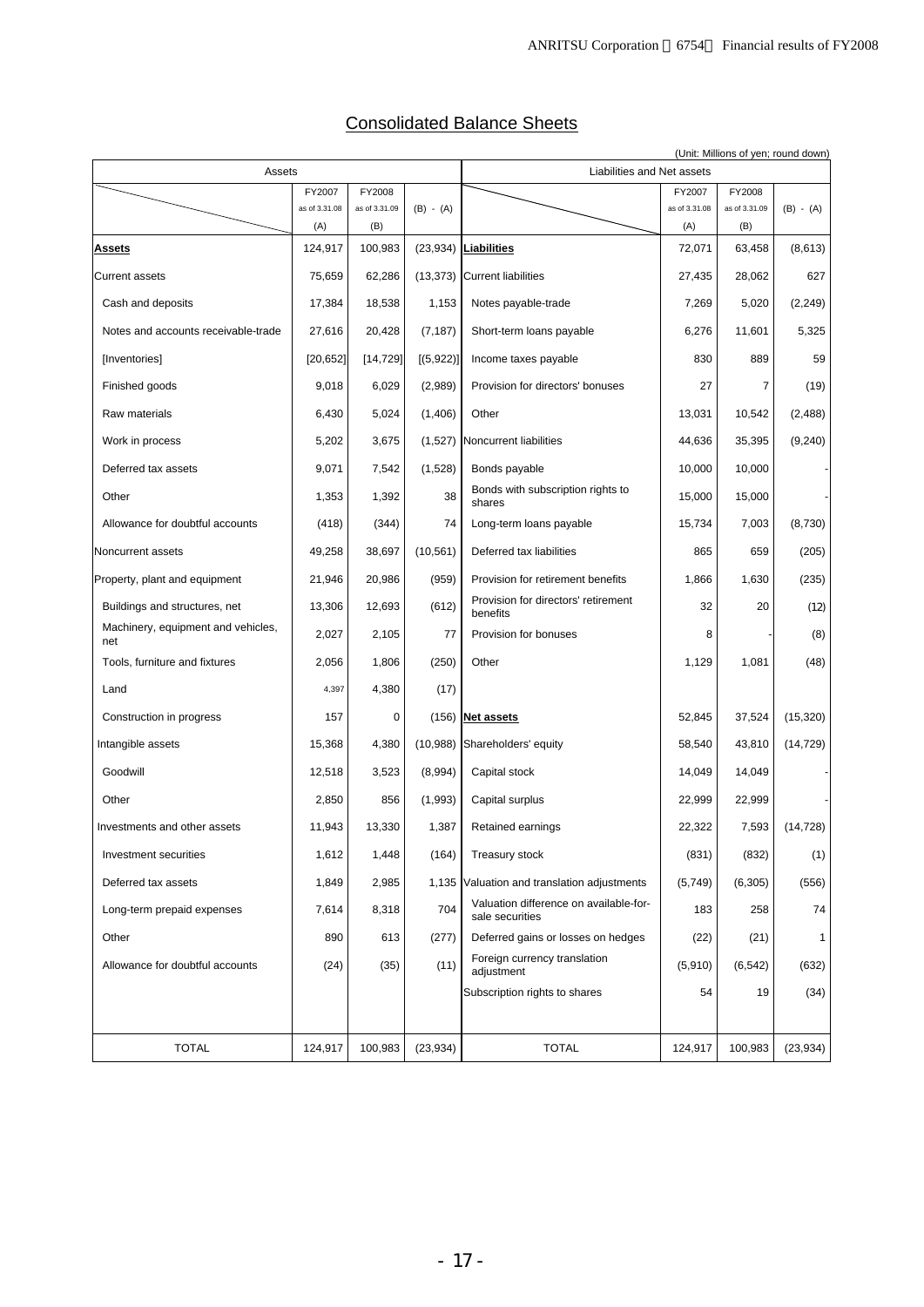# Consolidated Statements of Income

|                                                   | FY2007                                     |         | <b>FY2008</b>                              |        | (Unit: Millions of yen; round down) |               |
|---------------------------------------------------|--------------------------------------------|---------|--------------------------------------------|--------|-------------------------------------|---------------|
|                                                   | From April 1, 2007<br>to March 31, 2008(A) |         | From April 1, 2008<br>to March 31, 2009(B) |        | Change                              |               |
|                                                   | Amount                                     | %       | Amount                                     | $\%$   | (B)<br>$-(A)$                       | $\frac{0}{6}$ |
| <b>Net sales</b>                                  | 100,485                                    | 100.0   | 83,940                                     | 100.0  | (16, 545)                           | $-16.5$       |
| Cost of sales                                     | 56,474                                     | 56.2    | 52,005                                     | 62.0   | (4, 468)                            | $-7.9$        |
| <b>Gross profit</b>                               | 44,011                                     | 43.8    | 31,934                                     | 38.0   | (12,077)                            | $-27.4$       |
| Selling, general and administrative expenses      | 38,655                                     | 38.5    | 31,029                                     | 37.0   | (7,625)                             | $-19.7$       |
| <b>Operating income</b>                           | 5,356                                      | 5.3     | 905                                        | 1.1    | (4, 451)                            | $-83.1$       |
| Interest income                                   | 254                                        |         | 176                                        |        | (77)                                |               |
| Dividends income                                  | 38                                         |         | 34                                         |        | (3)                                 |               |
| Other                                             | 444                                        |         | 311                                        |        | (132)                               |               |
| Non - operating income                            | 737                                        | 0.7     | 522                                        | 0.6    | (214)                               | $-29.1$       |
| Interest expenses                                 | 888                                        |         | 706                                        |        | (181)                               |               |
| Foreign exchange losses                           | 258                                        |         | 265                                        |        | 6                                   |               |
| Loss on disposal of obsolete inventories          | 2,426                                      |         | 21                                         |        | (2,405)                             |               |
| Loss on valuation of inventories                  | 3,221                                      |         |                                            |        | (3,221)                             |               |
| Other                                             | 1,304                                      |         | 263                                        |        | (1,041)                             |               |
| Non - operating expenses                          | 8,099                                      | 8.0     | 1,257                                      | 1.5    | (6, 842)                            | $-84.5$       |
| <b>Ordinary income</b>                            | (2,006)                                    | $-2.0$  | 170                                        | 0.2    | 2,176                               |               |
| Gain on revision of retirement benefit plan       |                                            |         | 1,201                                      |        | 1,201                               |               |
| Compensation income for expropriation             |                                            |         | 98                                         |        | 98                                  |               |
| Gain on reversal of subscription rights to shares |                                            |         | 34                                         |        | 34                                  |               |
| Gain on sales of noncurrent assets                | 35                                         |         |                                            |        | (35)                                |               |
| <b>Extraordinary income</b>                       | 35                                         | $0.0\,$ | 1,334                                      | 1.6    | 1,299                               |               |
| Business structure improvement expenses           |                                            |         | 2,213                                      |        | 2,213                               |               |
| Loss on valuation of inventories                  |                                            |         | 1,357                                      |        | 1,357                               |               |
| Loss on valuation of investment securities        | 29                                         |         | 169                                        |        | 139                                 |               |
| Management innovation implementation expenses     | 1,156                                      |         |                                            |        | (1, 156)                            |               |
| <b>Extraordinary Loss</b>                         | 1,186                                      | $1.2$   | 3,741                                      | 4.5    | 2,555                               | 215.4         |
| Income before income taxes                        | (3, 156)                                   | $-3.2$  | (2, 236)                                   | $-2.7$ | 920                                 |               |
| Income taxes-current                              | 435                                        | 0.4     | 1,175                                      | 1.3    | 739                                 | 169.7         |
| Income taxes-deferred                             | 307                                        | 0.3     | 129                                        | 0.2    | (178)                               | $-58.0$       |
| Net income                                        | (3,900)                                    | $-3.9$  | (3,540)                                    | $-4.2$ | 359                                 |               |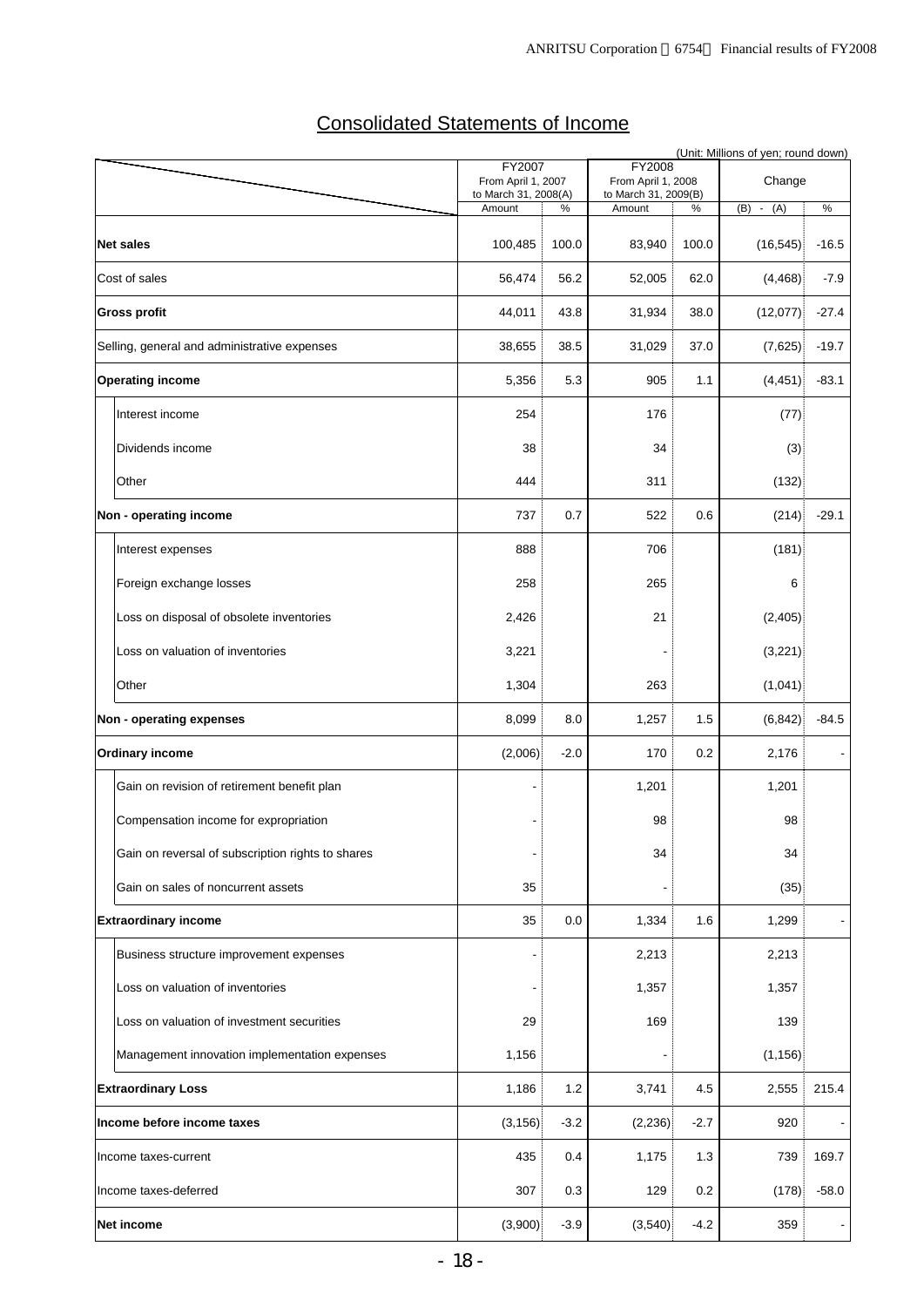| (Unit: Millions of yen; round down)      |                                           |                                           |  |  |  |
|------------------------------------------|-------------------------------------------|-------------------------------------------|--|--|--|
|                                          | FY2007                                    | FY2008                                    |  |  |  |
|                                          | (From April 1, 2007<br>to March 31, 2008) | (From April 1, 2008<br>to March 31, 2009) |  |  |  |
| Shareholders' equity                     |                                           |                                           |  |  |  |
| Capital stock                            |                                           |                                           |  |  |  |
| Balance at the end of previous period    | 14,049                                    | 14,049                                    |  |  |  |
| Changes of items during the period       |                                           |                                           |  |  |  |
| Total changes of items during the period |                                           |                                           |  |  |  |
| Balance at the end of current period     | 14,049                                    | 14,049                                    |  |  |  |
| Capital surplus                          |                                           |                                           |  |  |  |
| Balance at the end of previous period    | 22,999                                    | 22,999                                    |  |  |  |
| Changes of items during the period       |                                           |                                           |  |  |  |
| Total changes of items during the period |                                           |                                           |  |  |  |
| Balance at the end of current period     | 22,999                                    | 22,999                                    |  |  |  |
| Retained earnings                        |                                           |                                           |  |  |  |
| Balance at the end of previous period    | 27,116                                    | 22,322                                    |  |  |  |
| Changes of items during the period       |                                           |                                           |  |  |  |
| Dividends from surplus                   | 892                                       | 892                                       |  |  |  |
| Net income                               | 3,900                                     | 3,540                                     |  |  |  |
| Disposal of treasury stock               |                                           | 4                                         |  |  |  |
| Other                                    |                                           | 10,290                                    |  |  |  |
| Total changes of items during the period | 4,794                                     | 14,728                                    |  |  |  |
| Balance at the end of current period     | 22,322                                    | 7,593                                     |  |  |  |
| Treasury stock                           |                                           |                                           |  |  |  |
| Balance at the end of previous period    | 824                                       | 831                                       |  |  |  |
| Changes of items during the period       |                                           |                                           |  |  |  |
| Purchase of treasury stock               | 9                                         | 7                                         |  |  |  |
| Disposal of treasury stock               | 2                                         | 6                                         |  |  |  |
| Total changes of items during the period | 7                                         | 1                                         |  |  |  |
| Balance at the end of current period     | 831                                       | 832                                       |  |  |  |
| Total shareholders' equity               |                                           |                                           |  |  |  |
| Balance at the end of previous period    | 63,341                                    | 58,540                                    |  |  |  |
| Changes of items during the period       |                                           |                                           |  |  |  |
| Dividends from surplus                   | 892                                       | 892                                       |  |  |  |
| Net income                               | 3,900                                     | 3,540                                     |  |  |  |
| Purchase of treasury stock               | 9                                         |                                           |  |  |  |
| Disposal of treasury stock               |                                           | 1                                         |  |  |  |
| Other                                    |                                           | 10,290                                    |  |  |  |
| Total changes of items during the period | 4,801                                     | 14,729                                    |  |  |  |
| Balance at the end of current period     | 58,540                                    | 43,810                                    |  |  |  |

# **Consolidated Statements of Changes in Net Assets**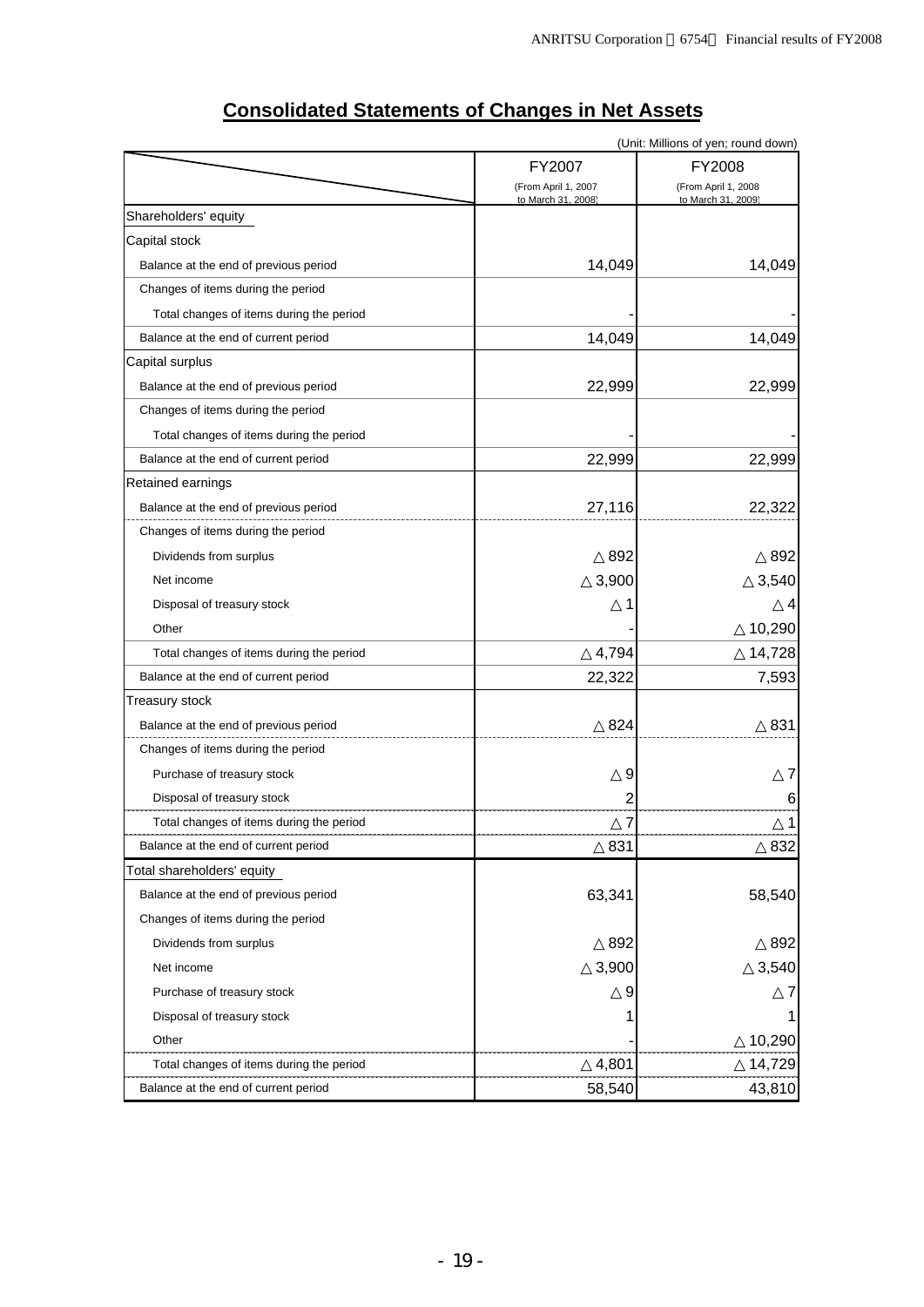|                                                       |                                           | (Unit: Millions of yen; round down)       |  |
|-------------------------------------------------------|-------------------------------------------|-------------------------------------------|--|
|                                                       | FY2007                                    | FY2008                                    |  |
|                                                       | (From April 1, 2007<br>to March 31, 2008) | (From April 1, 2008<br>to March 31, 2009) |  |
| Valuation and translation adjustments                 |                                           |                                           |  |
| Valuation difference on available-for-sale securities |                                           |                                           |  |
| Balance at the end of previous period                 | 705                                       | 183                                       |  |
| Changes of items during the period                    |                                           |                                           |  |
| Net changes of items other than shareholders' equity  | 521                                       | 74                                        |  |
| Total changes of items during the period              | 521                                       | 74                                        |  |
| Balance at the end of current period                  | 183                                       | 258                                       |  |
| Deferred gains or losses on hedges                    |                                           |                                           |  |
| Balance at the end of previous period                 | 1                                         | 22                                        |  |
| Changes of items during the period                    |                                           |                                           |  |
| Net changes of items other than shareholders' equity  | 21                                        |                                           |  |
| Total changes of items during the period              | 21                                        |                                           |  |
| Balance at the end of current period                  | 22                                        | 21                                        |  |
| Foreign currency translation adjustment               |                                           |                                           |  |
| Balance at the end of previous period                 | 2,441                                     | 5,910                                     |  |
| Changes of items during the period                    |                                           |                                           |  |
| Net changes of items other than shareholders' equity  | 3,469                                     | 632                                       |  |
| Total changes of items during the period              | 3,469                                     | 632                                       |  |
| Balance at the end of current period                  | 5,910                                     | 6,542                                     |  |
| Total valuation and translation adjustments           |                                           |                                           |  |
| Balance at the end of previous period                 | 1,736                                     | 5,749                                     |  |
| Changes of items during the period                    |                                           |                                           |  |
| Net changes of items other than shareholders' equity  | 4,012                                     | 556                                       |  |
| Total changes of items during the period              | 4,012                                     | 556                                       |  |
| Balance at the end of current period                  | 5,749                                     | 6,305                                     |  |
| Subscription rights to shares                         |                                           |                                           |  |
| Balance at the end of previous period                 | 13                                        | 54                                        |  |
| Changes of items during the period                    |                                           |                                           |  |
| Net changes of items other than shareholders' equity  | 40                                        | 34                                        |  |
| Total changes of items during the period              | 40                                        | 34                                        |  |
| Balance at the end of current period                  | 54                                        | 19                                        |  |
| Total net assets                                      |                                           |                                           |  |
| Balance at the end of previous period                 | 61,619                                    | 52,845                                    |  |
| Changes of items during the period                    |                                           |                                           |  |
| Dividends from surplus                                | 892                                       | 892                                       |  |
| Net income                                            | 3,900                                     | 3,540                                     |  |
| Purchase of treasury stock                            |                                           |                                           |  |
| Disposal of treasury stock                            |                                           |                                           |  |
| Other                                                 |                                           | 10,290                                    |  |
| Net changes of items other than shareholders' equity  | 3,972                                     | 590                                       |  |
| Total changes of items during the period              | 8,773                                     | 15,320                                    |  |
| Balance at the end of current period                  | 52,845                                    | 37,524                                    |  |

# **Consolidated Statements of Changes in Net Assets**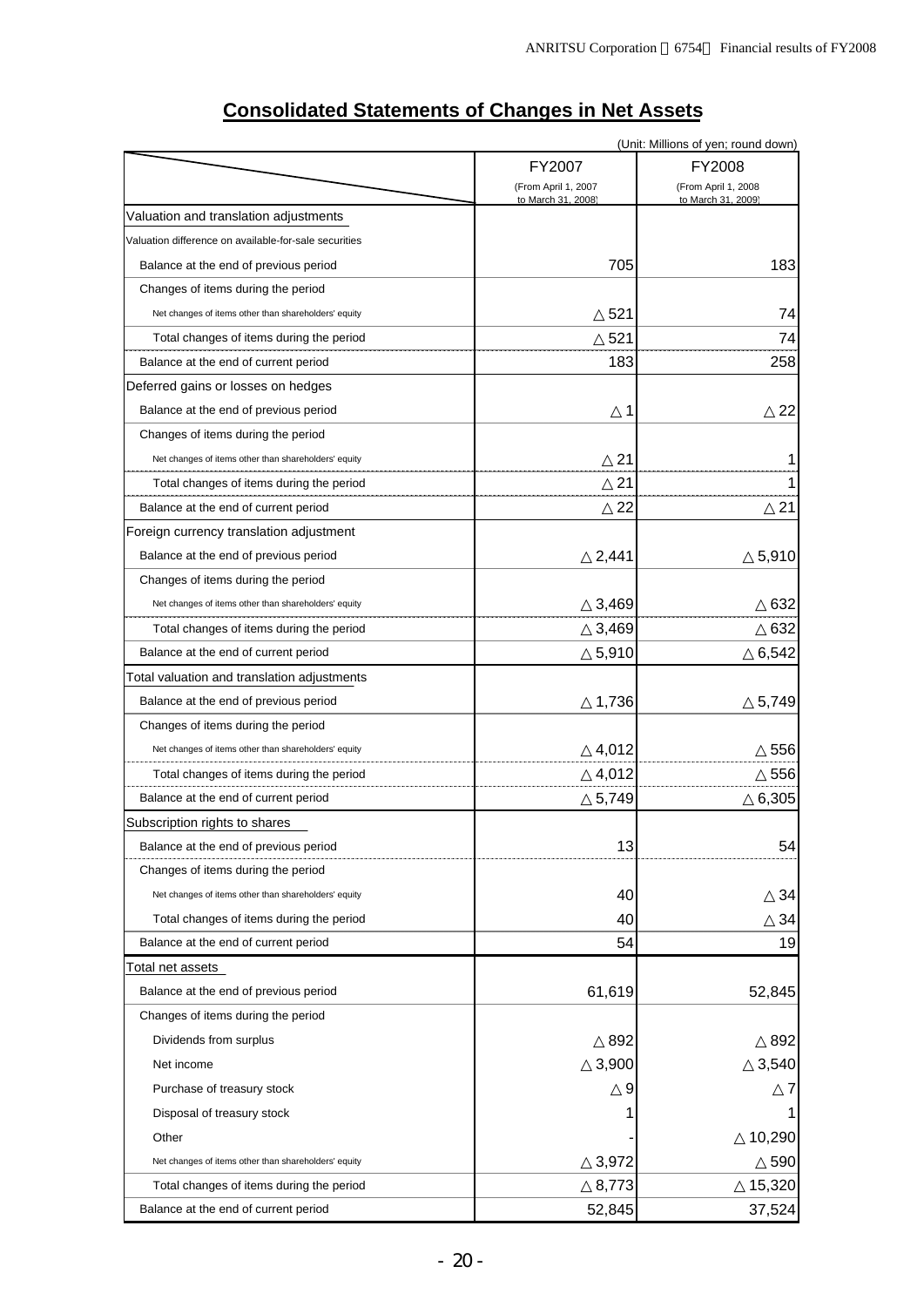| (Unit: Millions of yen; round down)                                               |                     |                     |             |  |  |  |
|-----------------------------------------------------------------------------------|---------------------|---------------------|-------------|--|--|--|
|                                                                                   | FY 2007             | FY 2008             | Change      |  |  |  |
|                                                                                   | From April 1, 2007  | From April 1, 2008  | $(B) - (A)$ |  |  |  |
|                                                                                   | to Mar 31, 2008 (A) | to Mar 31, 2009 (B) |             |  |  |  |
| Net cash provided by operating activities                                         |                     |                     |             |  |  |  |
| Loss before income taxes                                                          | (3, 156)            | (2, 236)            | 920         |  |  |  |
| Depreciation and amortization                                                     | 3,347               | 3,181               | (166)       |  |  |  |
| Amortization of goodwill                                                          | 640                 | 640                 | 0           |  |  |  |
| Decrease in allowance for doubtful accounts                                       | (26)                | (28)                | (2)         |  |  |  |
| Decrease in provision for bonuses                                                 | (39)                | (8)                 | 30          |  |  |  |
| Interest and dividends income                                                     | (292)               | (210)               | 81          |  |  |  |
| Interest expenses                                                                 | 888                 | 706                 | (181)       |  |  |  |
| Foreign exchange losses                                                           | 4                   | $\overline{7}$      | 3           |  |  |  |
| Gain on sales of investment securities                                            |                     | (5)                 | (5)         |  |  |  |
| Loss on valuation of investment securities                                        | 29                  | 169                 | 139         |  |  |  |
| Loss on sales and retirement of property, plant and equipment                     | 65                  | 57                  | (7)         |  |  |  |
| Decrease (increase) in notes and accounts receivable - trade                      | (1,590)             | 5,811               | 7,402       |  |  |  |
| Decrease of inventories                                                           | 4,961               | 5,635               | 673         |  |  |  |
| Increase (Decrease) in notes and accounts payable - trade                         | 1,035               | (1,225)             | (2,260)     |  |  |  |
| Increase (Decrease) in provision for retirement benefits                          | 125                 | (235)               | (360)       |  |  |  |
| Increase in prepaid pension costs<br>Decrease in provision for directors' bonuses | (124)<br>(39)       | (710)<br>(19)       | (586)<br>19 |  |  |  |
| Decrease in consumption taxes refund receivable                                   | 119                 | 38                  | (81)        |  |  |  |
| Decrease in accrued consumption taxes                                             | (29)                | (4)                 | 25          |  |  |  |
| Other, net                                                                        | 1,774               | (3, 111)            | (4,886)     |  |  |  |
| Sub Total                                                                         | 7,694               | 8,452               | 758         |  |  |  |
| Interest and dividends income received                                            | 291                 | 210                 | (80)        |  |  |  |
| Interest expenses paid                                                            | (1,008)             | (707)               | 301         |  |  |  |
| Income taxes paid                                                                 | (878)               | (1, 136)            | (258)       |  |  |  |
| Income taxes refund                                                               | 152                 | 96                  | (55)        |  |  |  |
| Net cash provided by operating activities                                         | 6,251               | 6,916               | 665         |  |  |  |
|                                                                                   |                     |                     |             |  |  |  |
| Net cash used in investment activities                                            |                     |                     |             |  |  |  |
| Decrease in time deposits                                                         |                     | 700                 | 700         |  |  |  |
| Purchase of property, plant and equipment                                         | (2, 437)            | (1, 912)            | 525         |  |  |  |
| Proceeds from sales of property, plant and equipment                              | 132                 | 34                  | (98)        |  |  |  |
| Purchase of investment securities                                                 | (2)                 | (3)                 | (0)         |  |  |  |
| Proceeds from sales of investment securities                                      |                     | 5                   | 5           |  |  |  |
| Other, net                                                                        | (65)                | (150)               | (84)        |  |  |  |
| Net cash used in investment activities                                            | (2,373)             | (1,326)             | 1,047       |  |  |  |
| Net cash used in financing activities                                             |                     |                     |             |  |  |  |
|                                                                                   |                     |                     |             |  |  |  |
| Net decrease in short-term loans payable                                          | (244)               | (1,790)             | (1,546)     |  |  |  |
| Proceeds from long-term loans payable                                             | 7,640               |                     | (7,640)     |  |  |  |
| Repayment of long-term loans payable                                              | (8, 120)            | (975)               | 7,144       |  |  |  |
| Proceeds from issuance of bonds<br>Redemption of bonds                            | 10,000              |                     | (10,000)    |  |  |  |
| Cash dividends paid                                                               | (15,000)<br>(892)   | (892)               | 15,000<br>0 |  |  |  |
| Purchase of treasury stock                                                        | (9)                 | (7)                 | 2           |  |  |  |
| Proceeds from sales of treasury stock                                             | 1                   |                     | 0           |  |  |  |
| Other, net                                                                        |                     | (184)               | (184)       |  |  |  |
| Net cash used in financing activities                                             | (6,625)             | (3, 847)            | 2,777       |  |  |  |
|                                                                                   |                     |                     |             |  |  |  |
| Effect of exchange rate change on cash and cash equivalents                       | (514)               | 111                 | 625         |  |  |  |
| Net increase (decrease) in cash and cash equivalents                              | (3,261)             | 1,853               | 5,115       |  |  |  |
| Cash and cash equivalents at beginning of period                                  | 19,946              | 16,684              | (3,261)     |  |  |  |
| Cash and cash equivalents at end of period                                        | 16,684              | 18,538              | 1,853       |  |  |  |

## Consolidated Statements of Cash Flows **Year ended March 31, 2009 and 2008**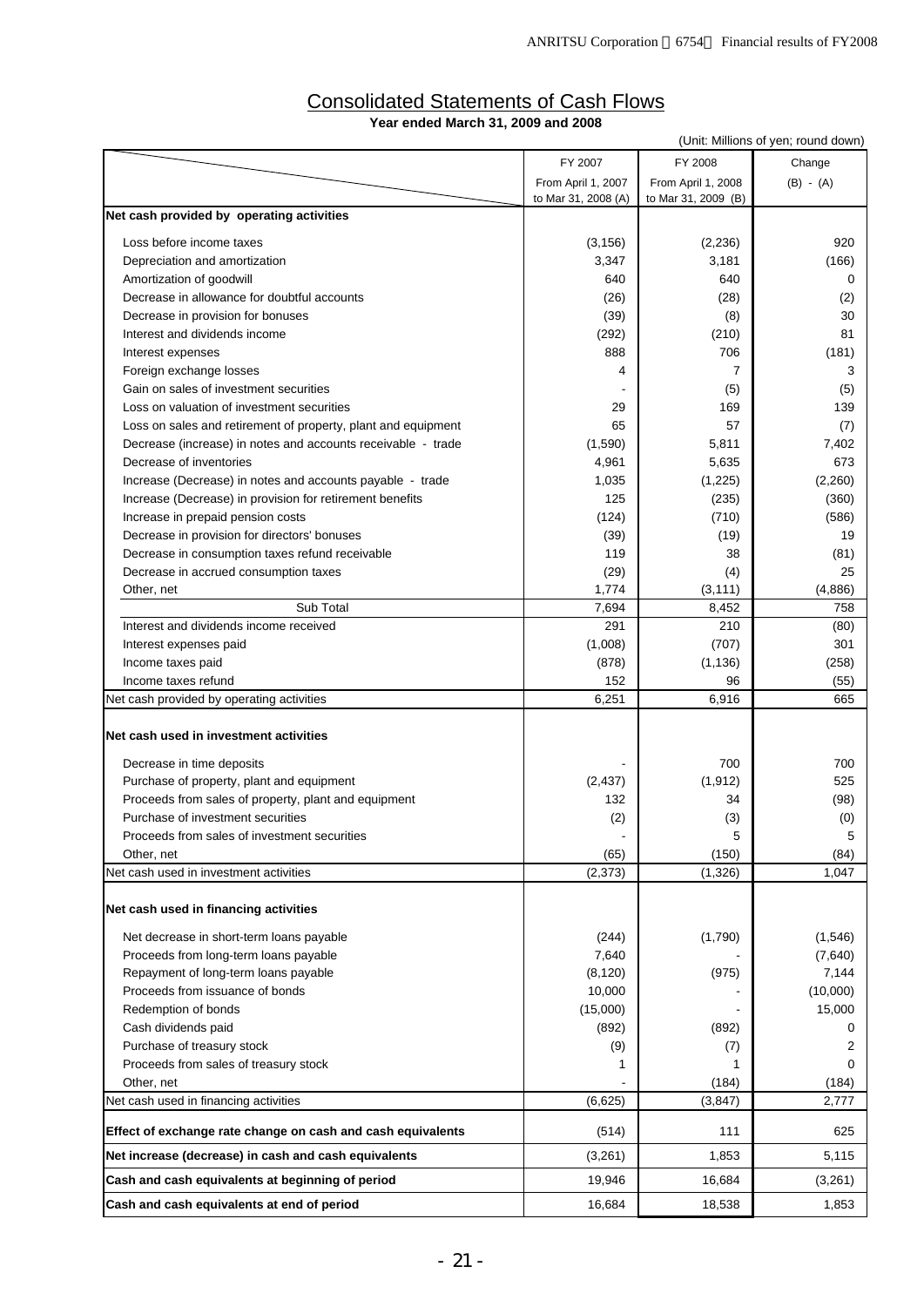# Segment Information

## **Year ended March 31, 2009 and 2008**

### **1. Information by industry segment**

### **Year ended March 31, 2008** (From April 1, 2007 to March 31, 2008) (Unit : Millions of Yen ; round down)

|                               | Test and<br>Measurement | Information and<br>Communications | Industrial<br>Automation | Services and<br>Others | Total   | Elimination or<br>corporate | Consolidated |
|-------------------------------|-------------------------|-----------------------------------|--------------------------|------------------------|---------|-----------------------------|--------------|
| Net sales:                    |                         |                                   |                          |                        |         |                             |              |
| Outside customers             | 72,717                  | 5,749                             | 13,595                   | 8,422                  | 100,485 |                             | 100,485      |
| Inter - segment               | 176                     | 4                                 | 35                       | 3,240                  | 3,457   | (3, 457)                    |              |
| Total                         | 72,894                  | 5,754                             | 13,631                   | 11,663                 | 103,942 | (3, 457)                    | 100,485      |
| Operating expenses            | 68,767                  | 5,677                             | 12,816                   | 9,737                  | 96,999  | (1,869)                     | 95,129       |
| Operating income              | 4,126                   | 76                                | 814                      | 1,925                  | 6,943   | (1,587)                     | 5,356        |
| Identifiable assets           | 80,560                  | 7,551                             | 10,565                   | 16,480                 | 115,157 | 9,760                       | 124,917      |
| Depreciation and amortization | 2,242                   | 98                                | 176                      | 627                    | 3,145   | 227                         | 3,373        |
| Capital expenditures          | 2,162                   | 82                                | 192                      | 284                    | 2,721   | 68                          | 2,790        |

### Year ended March 31, 2009 (From April 1, 2008 to March 31, 2009) **Communist Contract Contract Contract Contract Contract Contract Contract Contract Contract Contract Contract Contract Contract Contract Contract Contract Co**

|                               | Test and<br>Measurement | Information and<br>Communications | Industrial<br>Automation | Services and<br>Others | Total  | Elimination or<br>corporate | Consolidated |
|-------------------------------|-------------------------|-----------------------------------|--------------------------|------------------------|--------|-----------------------------|--------------|
| Net sales:                    |                         |                                   |                          |                        |        |                             |              |
| Outside customers             | 57,449                  | 5,200                             | 12,980                   | 8,309                  | 83,940 |                             | 83,940       |
| Inter - segment               | 165                     | 0                                 | 20                       | 2,820                  | 3,006  | (3,006)                     |              |
| Total                         | 57,614                  | 5,201                             | 13,001                   | 11,129                 | 86,946 | (3,006)                     | 83,940       |
| Operating expenses            | 58,405                  | 5,130                             | 12,404                   | 9,134                  | 85,074 | (2,039)                     | 83,035       |
| Operating income              | (791)                   | 70                                | 596                      | 1,995                  | 1,871  | (966)                       | 905          |
| Identifiable assets           | 63,580                  | 6.847                             | 10,309                   | 15.015                 | 95,752 | 5,230                       | 100,983      |
| Depreciation and amortization | 2,052                   | 85                                | 205                      | 596                    | 2,939  | 159                         | 3,099        |
| Capital expenditures          | 391.ا                   | 56                                | 161                      | 543                    | 2,153  | 82                          | 2,236        |

(Notes) 1. Segments are classified by the company for internal management purposes.

2. Main products of each industry segment

(1)Test and Measurement …… Measuring instruments for Digital communications and IP network, Optical communications equipment ,

 Mobile communications equipment, RF / microwave and millimeter wave communications equipment /systems, Service assurance

(2)Information and Communications …… Public information systems, Video distribution systems, IP network equipment

(3)Industrial Automation …… Checkweighers, Automatic combination weighers, Inspection equipment

(4)Services and Others …… Logistics, Welfare related service, Lease on real estate, Corporate administration, Optical devices,

Parts manufacturing, Precision measuring instruments and others

 3. Operating expenses in elimination or corporate are basic research and development expense that can not be allocated to each segment. The amounts of such expenses were 1,730 million yen and 1,105 million yen for the years ended March 31, 2008 and 2009, respectively.

 4. Corporate assets being included in the elimination or corporate of the years ended March 31, 2008 and 2009 amounted to 18,130 million yen and 21,363 million yen are principally cash, marketable securities and investment securities of the parent company and assets used for basic research and development.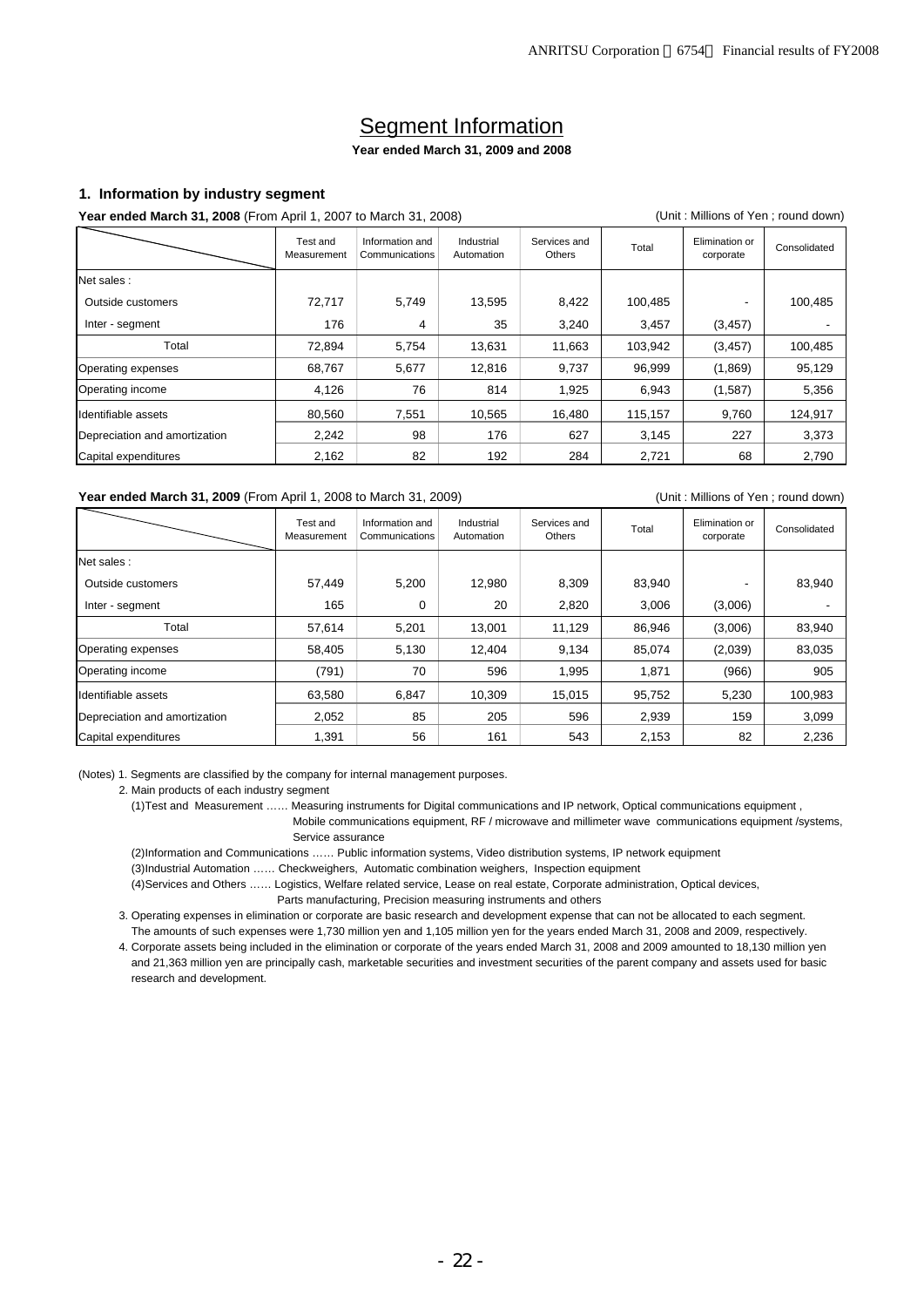| <b>Year ended March 31, 2008</b> (From April 1, 2007 to March 31, 2008) |         |          |                                     |        |         |                             | (Unit: Millions of Yen; round down) |
|-------------------------------------------------------------------------|---------|----------|-------------------------------------|--------|---------|-----------------------------|-------------------------------------|
|                                                                         | Japan   | Americas | Asia and<br>Europe<br><b>Others</b> |        | Total   | Elimination<br>or corporate | Consolidated                        |
| Net sales:                                                              |         |          |                                     |        |         |                             |                                     |
| Outside customers                                                       | 50,167  | 20.437   | 19,266                              | 10,614 | 100,485 |                             | 100,485                             |
| Inter - segment                                                         | 14,810  | 9,633    | 4,859                               | 617    | 29,920  | (29, 920)                   |                                     |
| Total                                                                   | 64,977  | 30,070   | 24,126                              | 11,231 | 130,406 | (29, 920)                   | 100,485                             |
| Operating expenses                                                      | 62,480  | 26,600   | 26,050                              | 10,793 | 125,925 | (30, 796)                   | 95,129                              |
| Operating income (loss)                                                 | 2,496   | 3,470    | (1,924)                             | 438    | 4,480   | 875                         | 5,356                               |
| Identifiable assets                                                     | 111,007 | 33,695   | 15.203                              | 4,993  | 164,899 | (39,982)                    | 124.917                             |

#### **2. Information by geographic area**

### Year ended March 31, 2009 (From April 1, 2008 to March 31, 2009) **(Example 2018)** (Unit: Millions of Yen; round down)

Elimination or corporate Net sales : Outside customers 1 43,056 16,443 14,930 9,510 83,940 - 83,940 Inter - segment 12,601 | 8,855 | 1,896 | 455 | 23,809 | 23,809) Total 55,657 25,299 16,827 9,965 107,749 (23,809) 83,940 Operating expenses 55,621 22,624 18,925 9,844 107,015 (23,980) 83,035 Operating income (loss) 36 2,674 (2,097) 120 734 170 905 Identifiable assets 104,111 26,760 8,483 4,837 144,193 (43,210) 100,983 Total | Consolidated Europe Asia and Japan Americas Europe Maia

(Notes) 1. The countries or areas of consolidated subsidiaries are classified based on the geographic factors from the current term.

2. Main countries based on such classification is as follows:

(1) Americas : U.S.A., Canada, Mexico, Brazil

(2) Europe : U.K., France, Germany, Italy, Sweden, Spain, Denmark

(3) Asia and Others : China, Korea, Taiwan, Singapore, Australia, Thailand

 3. Corporate assets being included in the elimination or corporate of the years ended March 31, 2008 and 2009 amounted to 18,130 million yen and 21,363 million yen are principally cash, marketable securities and investment securities of the parent company.

#### **3. Overseas sales**

**Year ended March 31, 2008** (From April 1, 2007 to March 31, 2008) (Unit : Millions of Yen ; round down) Americas EMEA Asia and Asia and Total Overseas sales 19,557 19,092 17,554 56,204 Consolidated net sales - - - 100,485 Percentage of consolidated net sales 19.4% 19.4% 19.0% 17.5% 55.9%

#### **Year ended March 31, 2009** (From April 1, 2008 to March 31, 2009) (Unit : Millions of Yen ; round down)

|                                      | Americas | <b>EMEA</b> | Asia and<br><b>Others</b> | Total  |
|--------------------------------------|----------|-------------|---------------------------|--------|
| Overseas sales                       | 16.365   | 14.870      | 15.244                    | 46.480 |
| Consolidated net sales               |          |             |                           | 83,940 |
| Percentage of consolidated net sales | 19.5%    | 17.7%       | 18.2%                     | 55.4%  |

(Notes) 1. The countries or areas of consolidated subsidiaries are classified based on the geographic factors from the current term.

2. The details based on such classification are as follows:

(1) Americas : U.S.A., Canada, Mexico, Brazil

(2) EMEA : U.K., France, Germany, Italy, Sweden, Spain, Denmark, Near and Middle East, Africa

(3) Asia and Others : China, Korea, Taiwan, Singapore, Australia, Thailand

3. Overseas sales represents outside Japan sales of Anritsu and its consolidated subsidiaries.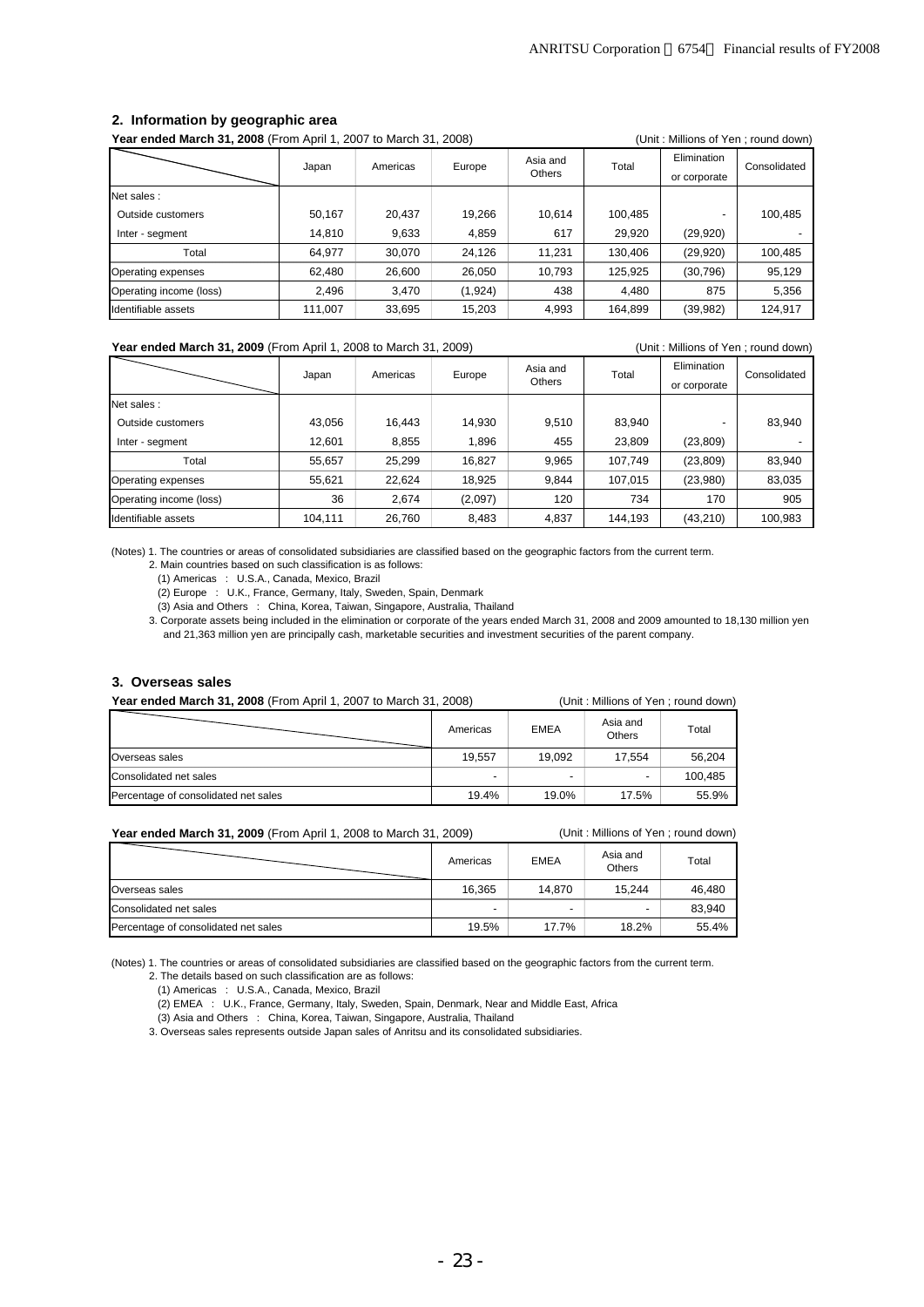# Consolidated Quarterly Financial Highlights

# Year ended March 31, 2008

|                                                      | 1st Quarter     | 2nd Quarter | 3rd Quarter     | 4th Quarter |  |
|------------------------------------------------------|-----------------|-------------|-----------------|-------------|--|
|                                                      | Millions of yen |             |                 |             |  |
| Net sales                                            | 20,499          | 28,312      | 22,864          | 28,808      |  |
| Gross profit                                         | 8,878           | 12,234      | 10,786          | 12,113      |  |
| Operating income (loss)                              | (939)           | 2,215       | 1,447           | 2,632       |  |
| Ordinary income (loss)                               | (1,151)         | 834         | 1,141           | (2,830)     |  |
| Income (Loss) before income taxes                    | (1,151)         | 805         | 1,141           | (3,952)     |  |
| Net income (loss)                                    | (1, 851)        | 1,677       | 204             | (3,930)     |  |
|                                                      |                 |             | Yen             |             |  |
| Net income (loss) per share : Basic                  | (14.53)         | 13.16       | 1.60            | (30.84)     |  |
| : Diluted                                            |                 | 11.86       | 1.44            |             |  |
|                                                      |                 |             | Millions of yen |             |  |
| Total assets                                         | 131,304         | 143,199     | 142,188         | 124,917     |  |
| Net assets                                           | 60,399          | 60,423      | 59,803          | 52,845      |  |
|                                                      |                 |             | Yen             |             |  |
| Net assets per share                                 | 473.65          | 473.68      | 468.79          | 414.16      |  |
|                                                      |                 |             | Millions of yen |             |  |
| Cash flows from operating activities                 | 483             | 1,663       | 2,180           | 1,922       |  |
| Cash flows from investing activities                 | (627)           | (1,374)     | (43)            | (326)       |  |
| Cash flows from financing activities                 | (7,004)         | 11,520      | (2,196)         | (8,944)     |  |
| Net increase (decrease) in cash and cash equivalents | (6,864)         | 11,329      | (80)            | (7,647)     |  |
| Cash and cash equivalents at end of period           | 13,082          | 24,412      | 24,332          | 16,684      |  |

# **Year ending March 31, 2009**

|                                                      | 1st Quarter | 2nd Quarter | 3rd Quarter     | <b>4th Quarter</b> |
|------------------------------------------------------|-------------|-------------|-----------------|--------------------|
|                                                      |             |             | Millions of yen |                    |
| Net sales                                            | 19,754      | 24,671      | 17,602          | 21,910             |
| Gross profit                                         | 7,798       | 10,051      | 6,335           | 7,749              |
| Operating income (loss)                              | (874)       | 1,419       | (1,076)         | 1,437              |
| Ordinary income (loss)                               | (778)       | 955         | (1,717)         | 1,710              |
| Income (Loss) before income taxes                    | (2,135)     | 936         | (2,011)         | 974                |
| Net income (loss)                                    | (2,325)     | 759         | (2,149)         | 174                |
|                                                      |             |             | Yen             |                    |
| Net income (loss) per share : Basic                  | (18.24)     | 5.96        | (16.87)         | 1.37               |
| : Diluted                                            |             | 5.37        |                 | 1.23               |
|                                                      |             |             | Millions of yen |                    |
| Total assets                                         | 112,540     | 108,834     | 103,108         | 100,983            |
| Net assets                                           | 40,585      | 40,914      | 36,662          | 37,524             |
|                                                      |             |             | Yen             |                    |
| Net assets per share                                 | 318.26      | 320.87      | 287.52          | 294.29             |
|                                                      |             |             | Millions of yen |                    |
| Cash flows from operating activities                 | 3,002       | 2,271       | (514)           | 2,155              |
| Cash flows from investing activities                 | (580)       | (523)       | (367)           | 146                |
| Cash flows from financing activities                 | (276)       | (943)       | 381             | (3,009)            |
| Net increase (decrease) in cash and cash equivalents | 2,411       | 508         | (1,052)         | (14)               |
| Cash and cash equivalents at end of period           | 19,095      | 19,604      | 18,552          | 18,538             |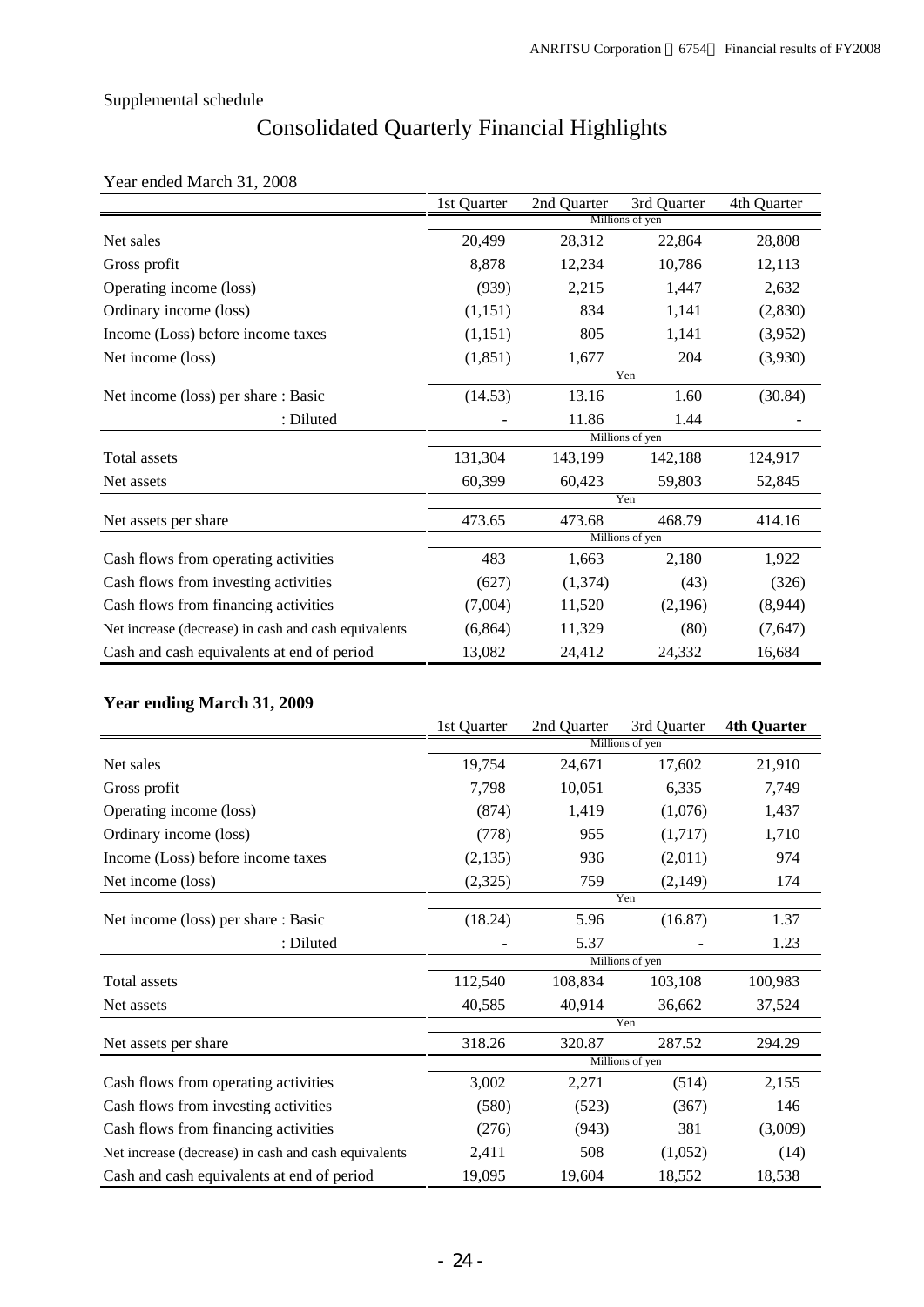# Consolidated Quarterly Financial Position

| Year ended March 31, 2008                            | Millions of yen; round down |             |             |             |  |  |
|------------------------------------------------------|-----------------------------|-------------|-------------|-------------|--|--|
|                                                      | 1st Quarter                 | 2nd Quarter | 3rd Quarter | 4th Quarter |  |  |
| <b>Assets</b>                                        | 131,304                     | 143,199     | 142,188     | 124,917     |  |  |
| Current assets                                       | 75,905                      | 88,895      | 89,217      | 75,659      |  |  |
| Fixed assets                                         | 55,399                      | 54,303      | 52,971      | 49,258      |  |  |
| Tangible fixed assets                                | 23,428                      | 23,036      | 22,688      | 21,946      |  |  |
| Intangible fixed assets                              | 18,566                      | 17,564      | 17,325      | 15,368      |  |  |
| Investments and other assets                         | 13,404                      | 13,703      | 12,958      | 11,943      |  |  |
| <b>Liabilities</b>                                   | 70,904                      | 82,775      | 82,384      | 72,071      |  |  |
| <b>Current liabilities</b>                           | 41,998                      | 44,129      | 43,468      | 27,435      |  |  |
| Long-term liabilities                                | 28,906                      | 38,646      | 38,916      | 44,636      |  |  |
| <b>Net assets</b>                                    | 60,399                      | 60,423      | 59,803      | 52,845      |  |  |
| Common stock                                         | 14,049                      | 14,049      | 14,049      | 14,049      |  |  |
| Additional paid-in capital                           | 22,999                      | 22,999      | 22,999      | 22,999      |  |  |
| Retained earnings                                    | 24,818                      | 26,495      | 26,253      | 22,322      |  |  |
| Treasury stocks, at cost                             | (826)                       | (830)       | (832)       | (831)       |  |  |
| Valuation and translation adjustments                | (661)                       | (2, 335)    | (2,717)     | (5,749)     |  |  |
| Reservation rights on common stock                   | 19                          | 43          | 48          | 54          |  |  |
| <b>Supplemental information: Debts with interest</b> | 46,829                      | 58,046      | 56,369      | 47,010      |  |  |

| Year ending March 31, 2009                           | Millions of yen; round down |             |             |                    |  |  |
|------------------------------------------------------|-----------------------------|-------------|-------------|--------------------|--|--|
|                                                      | 1st Quarter                 | 2nd Quarter | 3rd Quarter | <b>4th Quarter</b> |  |  |
| <b>Assets</b>                                        | 112,540                     | 108,834     | 103,108     | 100,983            |  |  |
| Current assets                                       | 73,046                      | 70,471      | 66,481      | 62,286             |  |  |
| Fixed assets                                         | 39,493                      | 38,363      | 36,626      | 38,697             |  |  |
| Tangible fixed assets                                | 22,365                      | 22,052      | 21,095      | 20,986             |  |  |
| Intangible fixed assets                              | 4,896                       | 4,673       | 4,449       | 4,380              |  |  |
| Investments and other assets                         | 12,231                      | 11,637      | 11,081      | 13,330             |  |  |
| <b>Liabilities</b>                                   | 71,954                      | 67,920      | 66,445      | 63,458             |  |  |
| Current liabilities                                  | 27,237                      | 31,058      | 29,884      | 28,062             |  |  |
| Long-term liabilities                                | 44,717                      | 36,861      | 36,561      | 35,395             |  |  |
| Net assets                                           | 40,585                      | 40,914      | 36,662      | 37,524             |  |  |
| Common stock                                         | 14,049                      | 14,049      | 14,049      | 14,049             |  |  |
| Additional paid-in capital                           | 22,999                      | 22,999      | 22,999      | 22,999             |  |  |
| Retained earnings                                    | 9,260                       | 10,018      | 7,421       | 7,593              |  |  |
| Treasury stocks, at cost                             | (832)                       | (834)       | (833)       | (832)              |  |  |
| Valuation and translation adjustments                | (4,911)                     | (5,339)     | (6,993)     | (6,305)            |  |  |
| Reservation rights on common stock                   | 19                          | 19          | 19          | 19                 |  |  |
| <b>Supplemental information: Debts with interest</b> | 47,508                      | 46,094      | 46,136      | 43,605             |  |  |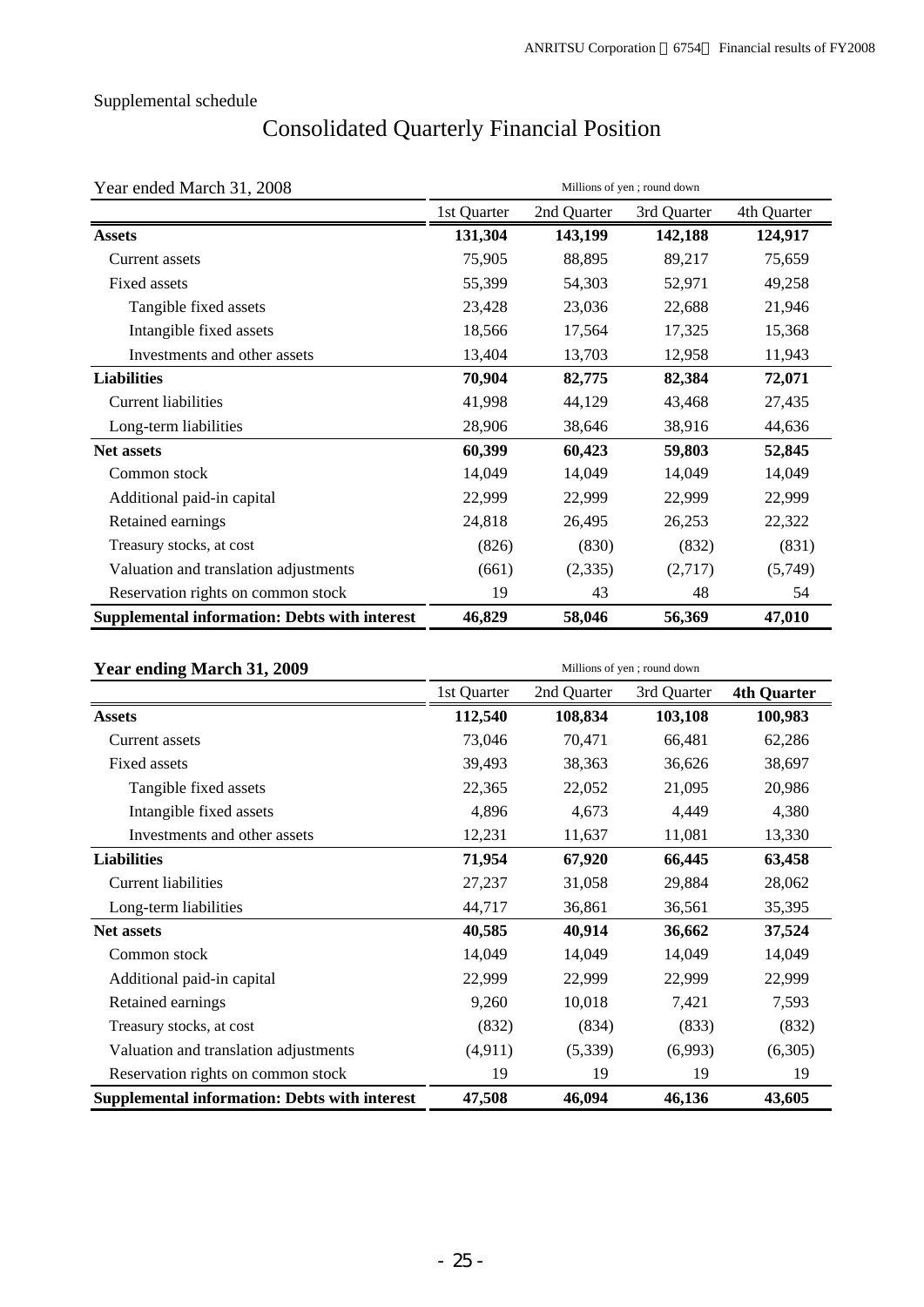# Consolidated Quarterly Segment Information

| Year ended March 31, 2008                   | Millions of yen; round down |             |             |             |  |  |
|---------------------------------------------|-----------------------------|-------------|-------------|-------------|--|--|
|                                             | 1st Quarter                 | 2nd Quarter | 3rd Quarter | 4th Quarter |  |  |
| Net sales by industry segment               | 20,499                      | 28,312      | 22,864      | 28,808      |  |  |
| <b>Test and Measurement</b>                 | 15,629                      | 20,488      | 17,541      | 19,058      |  |  |
| Information and Communications              | 464                         | 1,714       | 655         | 2,915       |  |  |
| <b>Industrial Automation</b>                | 2,670                       | 4,127       | 2,920       | 3,877       |  |  |
| Services and Others                         | 1,735                       | 1,982       | 1,748       | 2,957       |  |  |
| Operating income (loss) by industry segment | (939)                       | 2,215       | 1,447       | 2,632       |  |  |
| <b>Test and Measurement</b>                 | (665)                       | 1,685       | 1,536       | 1,569       |  |  |
| Information and Communications              | (237)                       | (44)        | (254)       | 613         |  |  |
| <b>Industrial Automation</b>                | 2                           | 484         | 57          | 270         |  |  |
| Services and Others                         | 361                         | 470         | 418         | 675         |  |  |
| Elimination or corporate                    | (400)                       | (379)       | (310)       | (496)       |  |  |
| Net sales by market                         | 20,499                      | 28,312      | 22,864      | 28,808      |  |  |
| Japan                                       | 8,107                       | 13,852      | 7,122       | 15,198      |  |  |
| Americas                                    | 4,350                       | 4,867       | 6,096       | 4,243       |  |  |
| <b>EMEA</b>                                 | 4,142                       | 4,819       | 5,032       | 5,098       |  |  |
| Asia and Others                             | 3,899                       | 4,774       | 4,612       | 4,268       |  |  |

| Year ending March 31, 2009                  | Millions of yen; round down |             |             |                    |  |  |
|---------------------------------------------|-----------------------------|-------------|-------------|--------------------|--|--|
|                                             | 1st Quarter                 | 2nd Quarter | 3rd Quarter | <b>4th Quarter</b> |  |  |
| Net sales by industry segment               | 19,754                      | 24,671      | 17,602      | 21,910             |  |  |
| <b>Test and Measurement</b>                 | 14,535                      | 17,247      | 12,496      | 13,169             |  |  |
| <b>Information and Communications</b>       | 533                         | 824         | 579         | 3,264              |  |  |
| <b>Industrial Automation</b>                | 2,849                       | 4,306       | 2,476       | 3,348              |  |  |
| Services and Others                         | 1,836                       | 2,293       | 2,051       | 2,128              |  |  |
| Operating income (loss) by industry segment | (874)                       | 1,419       | (1,076)     | 1,437              |  |  |
| <b>Test and Measurement</b>                 | (757)                       | 846         | (968)       | 88                 |  |  |
| Information and Communications              | (329)                       | (126)       | (109)       | 636                |  |  |
| Industrial Automation                       | 9                           | 403         | (238)       | 422                |  |  |
| Services and Others                         | 482                         | 480         | 494         | 537                |  |  |
| Elimination or corporate                    | (279)                       | (185)       | (255)       | (246)              |  |  |
| Net sales by market                         | 19,754                      | 24,671      | 17,602      | 21,910             |  |  |
| Japan                                       | 6,920                       | 10,609      | 6,663       | 13,265             |  |  |
| Americas                                    | 4,442                       | 5,215       | 3,829       | 2,877              |  |  |
| <b>EMEA</b>                                 | 4,138                       | 4,300       | 3,513       | 2,918              |  |  |
| Asia and Others                             | 4,253                       | 4,545       | 3,595       | 2,849              |  |  |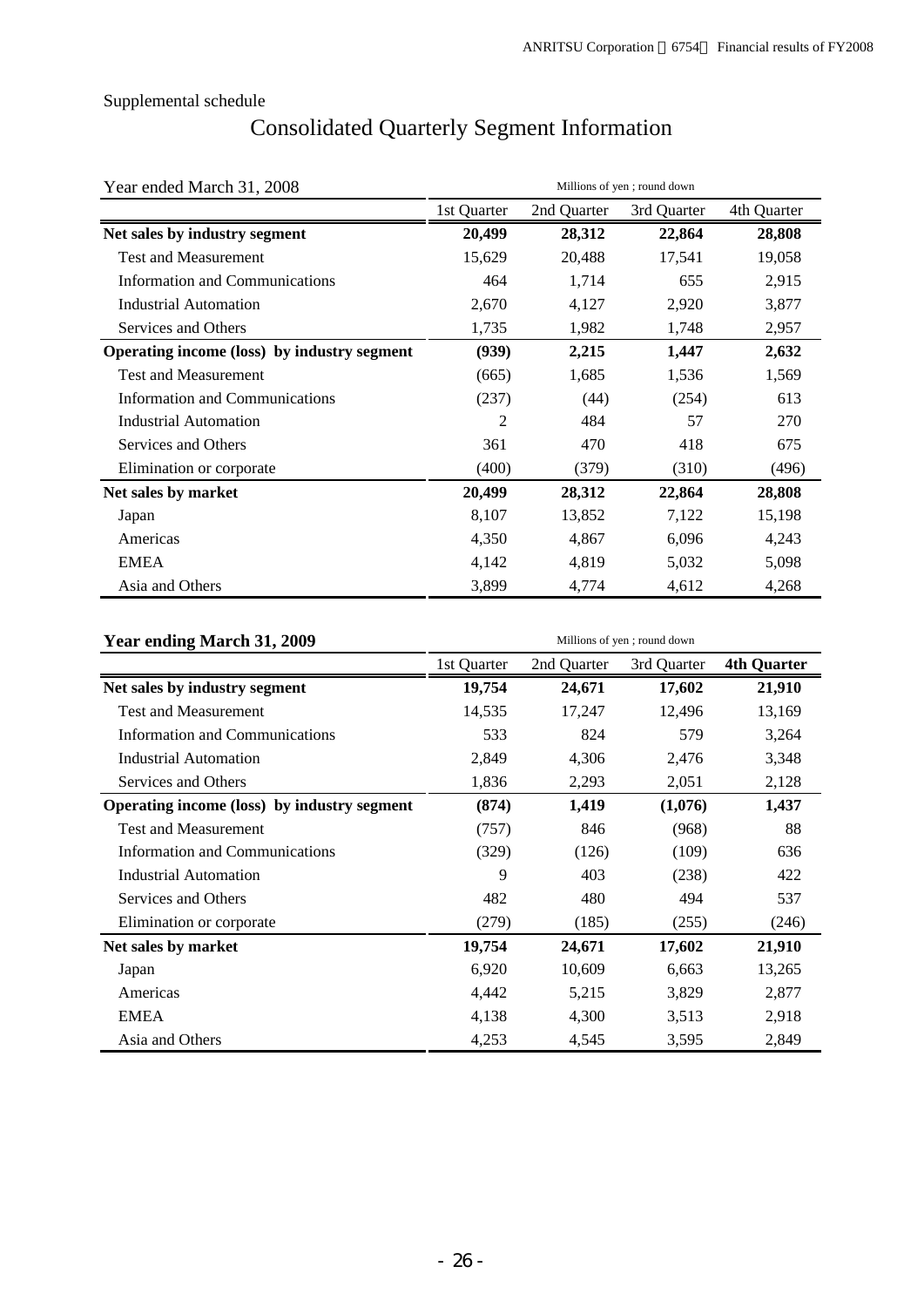# Consolidated Quarterly Segment Information

| Year ended March 31, 2008      |             | Millions of yen; round down |             |             |  |  |
|--------------------------------|-------------|-----------------------------|-------------|-------------|--|--|
|                                | 1st Quarter | 2nd Quarter                 | 3rd Quarter | 4th Quarter |  |  |
| <b>Orders received</b>         | 24,761      | 26,590                      | 24,943      | 25,156      |  |  |
| <b>Test and Measurement</b>    | 18,459      | 19,832                      | 17,994      | 16,538      |  |  |
| Information and Communications | 725         | 1,174                       | 1,616       | 2,473       |  |  |
| Industrial Automation          | 3,029       | 3,871                       | 2,976       | 3,908       |  |  |
| Services & Others              | 2,548       | 1,711                       | 2,355       | 2,236       |  |  |
| <b>Orders outstanding</b>      | 17,919      | 16,197                      | 18,275      | 14,622      |  |  |
| <b>Test and Measurement</b>    | 13,166      | 12,510                      | 12,963      | 10,443      |  |  |
| Information and Communications | 1,487       | 947                         | 1,909       | 1,466       |  |  |
| Industrial Automation          | 1,989       | 1,733                       | 1,789       | 1,820       |  |  |
| Services & Others              | 1,275       | 1,004                       | 1,612       | 892         |  |  |

| Year ending March 31, 2009     | Millions of yen; round down |             |             |                    |  |
|--------------------------------|-----------------------------|-------------|-------------|--------------------|--|
|                                | 1st Ouarter                 | 2nd Ouarter | 3rd Ouarter | <b>4th Quarter</b> |  |
| <b>Orders received</b>         | 21,716                      | 23,111      | 16,536      | 20,105             |  |
| <b>Test and Measurement</b>    | 15,518                      | 16,315      | 10,766      | 13,670             |  |
| Information and Communications | 718                         | 906         | 1.281       | 1,764              |  |
| Industrial Automation          | 3.097                       | 3,514       | 2.554       | 3,182              |  |
| Services & Others              | 2,382                       | 2,375       | 1.933       | 1,488              |  |
| <b>Orders outstanding</b>      | 16,584                      | 15,025      | 13,958      | 12,153             |  |
| <b>Test and Measurement</b>    | 11,426                      | 10,494      | 8.764       | 9,265              |  |
| Information and Communications | 1,651                       | 1,733       | 2,436       | 936                |  |
| Industrial Automation          | 2.068                       | 1.276       | 1.354       | 1,188              |  |
| Services & Others              | 1.438                       | 1,520       | 1,402       | 763                |  |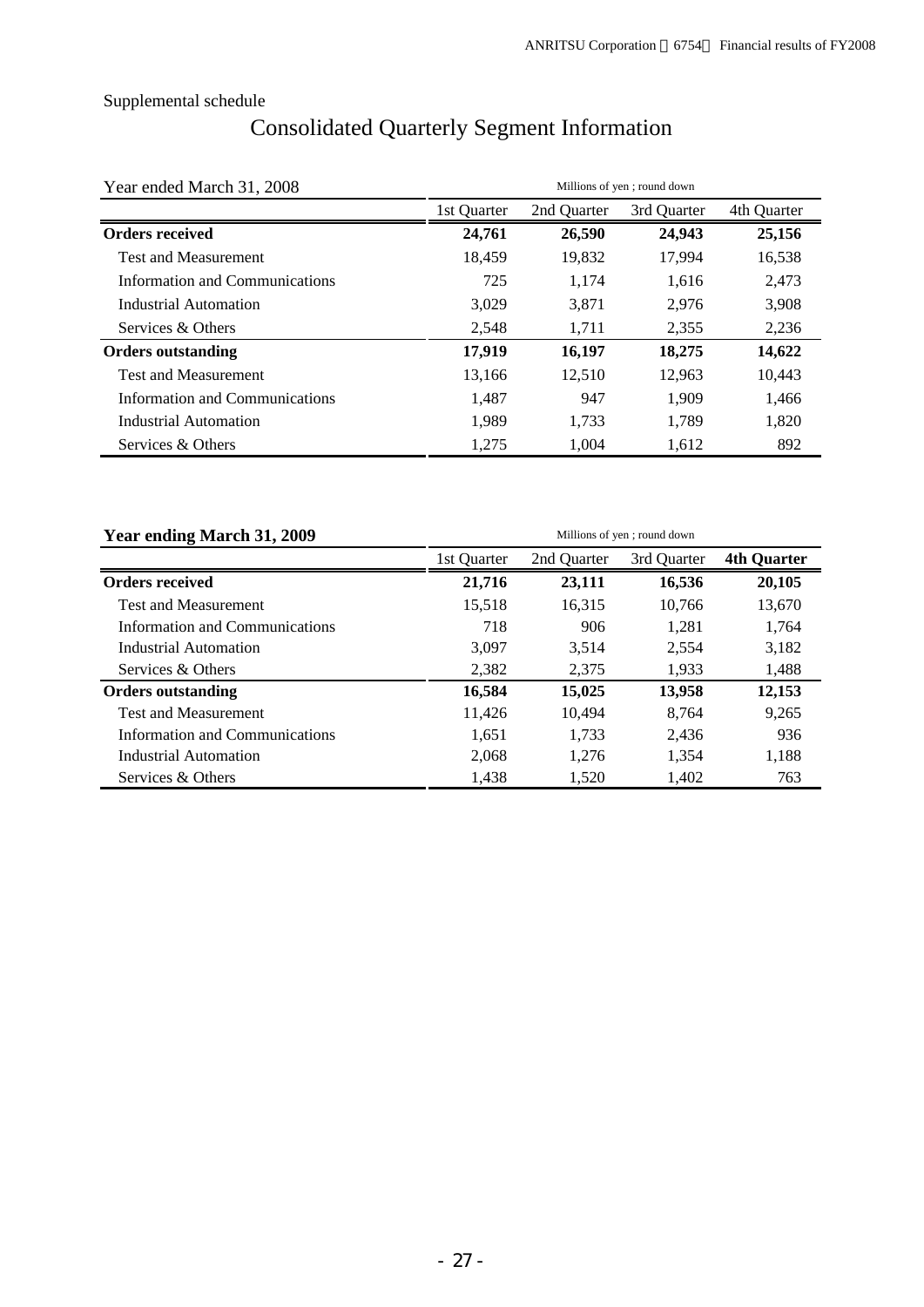|                                       |                      |                      |             |                                                           |                      | (Unit: Millions of yen; round down) |                          |
|---------------------------------------|----------------------|----------------------|-------------|-----------------------------------------------------------|----------------------|-------------------------------------|--------------------------|
| Assets                                | FY2007               | FY2008               |             | Liabilities and Net assets                                | FY2007               | FY2008                              |                          |
|                                       | as of 3.31.08<br>(A) | as of 3.31.09<br>(B) | $(B) - (A)$ |                                                           | as of 3.31.08<br>(A) | as of 3.31.09<br>(B)                | $(B) - (A)$              |
| <b>Assets</b>                         | 125,109              | 123,782              |             | $(1,327)$ Liabilities                                     | 60,368               | 59,530                              | (837)                    |
| <b>Current assets</b>                 | 47,708               | 44,262               |             | $(3,446)$ Current liabilities                             | 20.755               | 27,231                              | 6,476                    |
| Cash and deposits                     | 10,433               | 8,142                | (2,290)     | Notes payable-trade                                       | 110                  | 106                                 | (4)                      |
| Notes receivable-trade                | 1,031                | 662                  | (368)       | Accounts payable - trade                                  | 6,832                | 6,227                               | (604)                    |
| Accounts receivable - trade           | 16,032               | 12,595               | (3, 437)    | Short-term loans payable                                  | 1,040                | 8,140                               | 7,100                    |
| [Inventories]                         | [10, 904]            | [6, 382]             | [(4,521)]   | Lease obligations                                         |                      | 34                                  | 34                       |
| Finished goods                        | 4,561                | 2,360                | (2,201)     | Accounts payable - other                                  | 4,023                | 3,186                               | (837)                    |
| Raw materials                         | 4,360                | 3,205                | (1, 155)    | Accrued expenses                                          | 1,013                | 369                                 | (643)                    |
| Work in process                       | 1,981                | 816                  | (1, 165)    | Income taxes payable                                      | 67                   | 201                                 | 133                      |
| Deferred tax assets                   | 7,394                | 6,031                | (1, 362)    | Deposits received                                         | 7,338                | 8,584                               | 1,245                    |
| Other                                 | 2,075                | 10,573               | 8,498       | Other                                                     | 328                  | 380                                 | 51                       |
| Allowance for doubtful accounts       | (162)                | (125)                | 36          | Noncurrent liabilities                                    | 39,613               | 32,299                              | (7, 314)                 |
| <b>Noncurrent assets</b>              | 77,401               | 79,520               | 2,118       | Bonds payable                                             | 10,000               | 10,000                              |                          |
| Property, plant and equipment         | 9,110                | 8,347                | (762)       | Bonds with subscription rights to shares                  | 15,000               | 15,000                              | $\overline{\phantom{a}}$ |
| <b>Buildings</b>                      | 6,800                | 6,511                | (288)       | Long-term loans payable                                   | 14.000               | 7,000                               | (7,000)                  |
| Structures                            | 170                  | 162                  | (7)         | Lease obligations                                         |                      | 40                                  | 40                       |
| Machinery and equipment               | 472                  | 180                  | (292)       | Deferred tax liabilities                                  | 345                  |                                     | (345)                    |
| Vehicles                              | 0                    | 0                    | (0)         | Provision for directors' retirement benefits              | 18                   | 14                                  | (4)                      |
| Tools, furniture and fixtures         | 1,173                | 1,000                | (173)       | Provision for bonuses                                     | 8                    |                                     | (8)                      |
| Land                                  | 492                  | 492                  | (0)         | Other                                                     | 240                  | 244                                 | 3                        |
| Intangible assets                     | 512                  | 434                  | (78)        |                                                           |                      |                                     |                          |
| Software                              | 477                  | 399                  |             | $(78)$ Net assets                                         | 64,741               | 64,251                              | (489)                    |
| Other                                 | 35                   | 34                   | (0)         | Shareholders'equity                                       | 64,530               | 63,996                              | (534)                    |
| Investments and other assets          | 67,778               | 70,738               |             | 2,960 Capital stock                                       | 14,049               | 14,049                              | $\overline{\phantom{a}}$ |
| Investment securities                 | 935                  | 940                  | 5           | Capital surplus                                           | 22,999               | 22,999                              |                          |
| Stocks of subsidiaries and affiliates | 53,247               | 52,123               | (1, 124)    | Legal capital surplus                                     | 22,999               | 22,999                              | $\overline{\phantom{a}}$ |
| Long - term loans receivable          | 7,015                | 9,174                | 2,159       | Retained earnings                                         | 28,312               | 27,779                              | (532)                    |
| Long - term prepaid expenses          | 6,347                | 6,867                | 520         | Legal retained earnings                                   | 2,468                | 2,468                               |                          |
| Deferred tax assets                   |                      | 1,393                | 1,393       | Other retained earnings                                   | 25,844               | 25,311                              | (532)                    |
| Other                                 | 235                  | 240                  | 5           | General reserve                                           | 28,219               | 21,719                              | (6,500)                  |
| Allowance for doubtful accounts       | (1)                  | (1)                  | 0           | Retained earnings brought forward                         | (2, 374)             | 3,592                               | 5,967                    |
|                                       |                      |                      |             | <b>Treasury stock</b>                                     | (831)                | (832)                               | (1)                      |
|                                       |                      |                      |             | Valuation and translation adjustments                     | 156                  | 235                                 | 79                       |
|                                       |                      |                      |             | Valuation difference on available-for-<br>sale securities | 178                  | 256                                 | 78                       |
|                                       |                      |                      |             | Deferred gains or losses on hedges                        | (22)                 | (21)                                | 1                        |
|                                       |                      |                      |             | Subscription rights to shares                             | 54                   | 19                                  | (34)                     |
| <b>TOTAL</b>                          | 125,109              | 123,782              | (1,327)     | <b>TOTAL</b>                                              | 125,109              | 123,782                             | (1,327)                  |

# Non - consolidated Balance Sheets

# Financial Analysis

|                                  | FY2007        | FY2008                |                                                                  | FY2007        | FY2008        |
|----------------------------------|---------------|-----------------------|------------------------------------------------------------------|---------------|---------------|
|                                  | as of 3.31.08 | as of 3.31.09         |                                                                  | as of 3.31.08 | as of 3.31.09 |
| Return on assets (ROA)           | $(3.5\%)$     | 0.3%                  | Current ratio (Current assets / Current liabilities)             | 229.9%        | 162.5%        |
| Return on equity (ROE)           | (6.8%)        | 0.6%                  | Shareholders' equity to total liabities and shareholders' equity | 51.7%         | 51.9%         |
| Net income(loss) per share (EPS) | (JPY 35.98)   | JPY 2.86              | Total capital turnover ratio                                     | 0.38          | 0.33          |
| Shareholders' equity per share   |               | JPY 507.49 JPY 504.01 | Inventory turnover ratio                                         | 3.70          | 4.77          |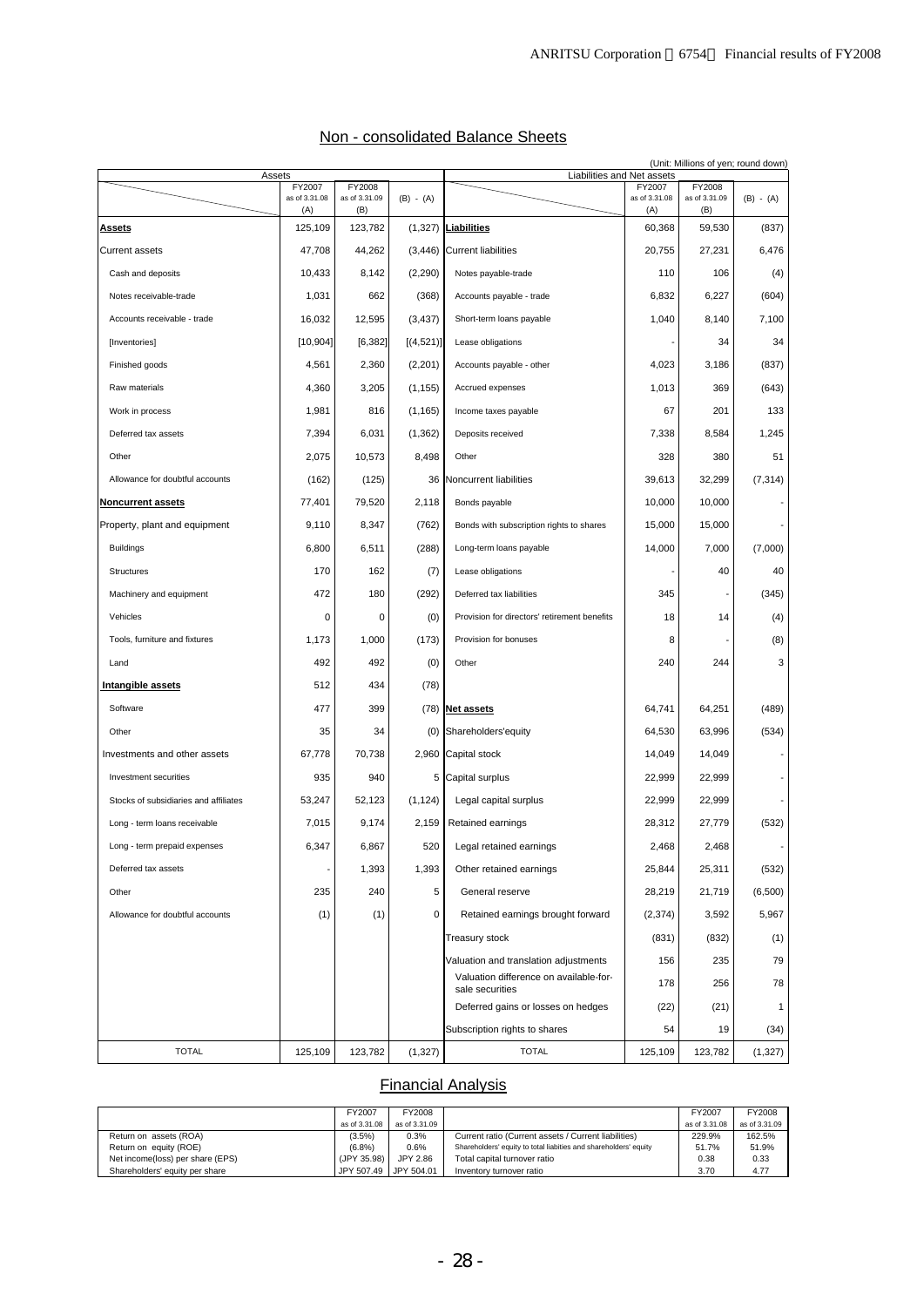# Non-consolidated Statements of Income

|                                                               |                                |         |                                |         | (Unit: Millions of yen; round down) |                          |
|---------------------------------------------------------------|--------------------------------|---------|--------------------------------|---------|-------------------------------------|--------------------------|
|                                                               | FY2007<br>From April 1, 2007   |         | FY2008<br>From April 1, 2008   |         | Change                              |                          |
|                                                               | to March 31, 2008(A)<br>Amount | %       | to March 31, 2009(B)<br>Amount | $\%$    | $(B) - (A)$                         | $\%$                     |
| <b>Net sales</b>                                              | 49,647                         | 100.0   | 41,229                         | 100.0   | (8, 418)                            | $-17.0$                  |
| Cost of sales                                                 | 36,812                         | 74.1    | 32,381                         | 78.5    | (4, 430)                            | $-12.0$                  |
| Gross profit                                                  | 12,834                         | 25.9    | 8,847                          | 21.5    | (3,987)                             | $-31.1$                  |
| Selling, general and administrative expenses                  | 12,373                         | 25.0    | 10,089                         | 24.5    | (2, 283)                            | $-18.5$                  |
| <b>Operating income (loss)</b>                                | 461                            | 0.9     | (1,241)                        | $-3.0$  | (1,703)                             |                          |
| Interest income                                               | 260                            |         | 263                            |         | 3                                   |                          |
| Dividends income                                              | 358                            |         | 7,001                          |         | 6,643                               |                          |
| Brand manegment fee                                           | 132                            |         | 127                            |         | (5)                                 |                          |
| Other                                                         | 117                            |         | 100                            |         | (17)                                |                          |
| Non-operating income                                          | 868                            | 1.8     | 7,493                          | 18.1    | 6,624                               | 762.4                    |
| Interest expenses                                             | 184                            |         | 265                            |         | 81                                  |                          |
| Interest on bonds                                             | 324                            |         | 187                            |         | (137)                               |                          |
| Foreign exchange losses                                       | 474                            |         | 79                             |         | (394)                               |                          |
| Loss on abandonment of inventories                            | 2,373                          |         |                                |         | (2, 373)                            |                          |
| Loss on valuation of inventories                              | 2,457                          |         |                                |         | (2, 457)                            |                          |
| Other                                                         | 593                            |         | 214                            |         | (378)                               |                          |
| Non-operating expenses                                        | 6,407                          | 12.9    | 747                            | 1.8     | (5,659)                             | $-88.3$                  |
| Ordinary income (loss)                                        | (5,076)                        | $-10.2$ | 5,503                          | 13.3    | 10,580                              |                          |
| Gain on revision of retirement benefit plan                   |                                |         | 785                            |         | 785                                 |                          |
| Gain on sales of noncurrent assets                            | 35                             |         | 501                            |         | 466                                 |                          |
| Compensation income for expropriation                         |                                |         | 98                             |         | 98                                  |                          |
| Gain on reversal of subscription rights to shares             |                                |         | 34                             |         | 34                                  |                          |
| Reversal of allowance for doubtful accounts                   | 112                            |         |                                |         | (112)                               |                          |
| <b>Extraordinary income</b>                                   | 148                            | 0.3     | 1,420                          | 3.5     | 1,272                               | 858.1                    |
| Loss on valuation of stocks of subsidiaries and<br>affiliates |                                |         | 4,985                          |         | 4,985                               |                          |
| Loss on valuation of inventories                              |                                |         | 1,289                          |         | 1,289                               |                          |
| Business structure improvement expenses                       |                                |         | 591                            |         | 591                                 |                          |
| Loss on valuation of investment securities                    | 29                             |         | 52                             |         | 22                                  |                          |
| Management innovation implementation expenses                 | 43                             |         |                                |         | (43)                                |                          |
| <b>Extraordinary loss</b>                                     | 73                             | 0.2     | 6,919                          | 16.8    | 6,845                               |                          |
| Income (Loss) before income taxes                             | (5,002)                        | $-10.1$ | 5                              | $0.0\,$ | 5,007                               | $\overline{\phantom{0}}$ |
| Income taxes-current                                          | (409)                          | $-0.9$  | 50                             | 0.1     | 459                                 | $\overline{\phantom{0}}$ |
| Income taxes-deferred                                         | (6)                            | $-0.0$  | (408)                          | $-1.0$  | (402)                               | $\overline{\phantom{a}}$ |
| Net income (loss)                                             | (4, 586)                       | $-9.2$  | 363                            | 0.9     | 4,950                               | $\frac{1}{2}$            |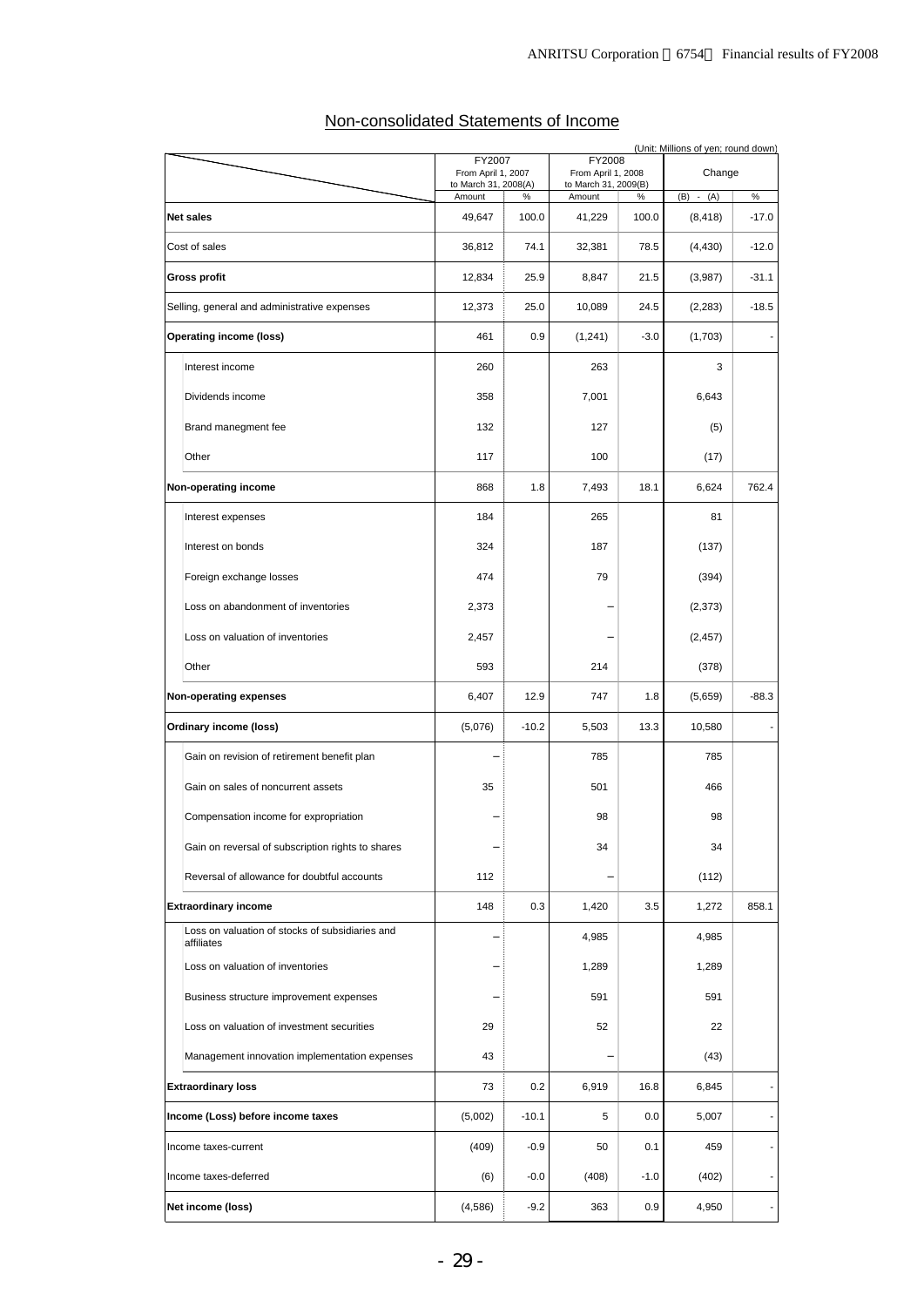|                                          |                    | (Unit: Millions of yen; round down) |
|------------------------------------------|--------------------|-------------------------------------|
|                                          | FY2007             | FY2008                              |
|                                          | From April 1, 2007 | From April 1, 2008                  |
|                                          | to March 31, 2008  | to March 31, 2009                   |
| <u>Shareholders' equity</u>              |                    |                                     |
| Capital stock                            |                    |                                     |
| Balance at the end of previous period    | 14,049             | 14,049                              |
| Changes of items during the period       |                    |                                     |
| Balance at the end of current period     | 14,049             | 14,049                              |
| Capital surplus                          |                    |                                     |
| Legal capital surplus                    |                    |                                     |
| Balance at the end of previous period    | 22,999             | 22,999                              |
| Changes of items during the period       |                    |                                     |
| Balance at the end of current period     | 22,999             | 22,999                              |
| Retained earnings                        |                    |                                     |
| Legal retained earnings                  |                    |                                     |
|                                          |                    |                                     |
| Balance at the end of previous period    | 2,468              | 2,468                               |
| Changes of items during the period       |                    |                                     |
| Balance at the end of current period     | 2,468              | 2,468                               |
| Other retained earnings                  |                    |                                     |
| General reserve                          |                    |                                     |
| Balance at the end of previous period    | 28,219             | 28,219                              |
| Changes of items during the period       |                    |                                     |
| Reversal of general reserve              |                    | (6,500)                             |
| Total changes of items during the period |                    | (6,500)                             |
| Balance at the end of current period     | 28,219             | 21,719                              |
| Other retained earnings                  |                    |                                     |
| Retained earnings brought forward        |                    |                                     |
| Balance at the end of previous period    | 3,105              | (2, 374)                            |
| Changes of items during the period       |                    |                                     |
| Reversal of general reserve              |                    | 6,500                               |
| Dividends from surplus                   | (892)              | (892)                               |
| Net income (loss)                        | (4,586)            | 363                                 |
| Disposal of treasury stock               | (1)                | (4)                                 |
| Total changes of items during the period | (5,480)            | 5,967                               |
| Balance at the end of current period     | (2, 374)           | 3,592                               |
| Total retained earnings                  |                    |                                     |
| Balance at the end of previous period    | 33,792             | 28,312                              |
| Changes of items during the period       |                    |                                     |
| Dividends from surplus                   | (892)              | (892)                               |
| Net income (loss)                        | (4,586)            | 363                                 |
| Disposal of treasury stock               | (1)                | (4)                                 |
| Total changes of items during the period | (5,480)            | (532)                               |
| Balance at the end of current period     | 28,312             | 27,779                              |
| <b>Treasury stock</b>                    |                    |                                     |
|                                          |                    |                                     |
| Balance at the end of previous period    | (824)              | (831)                               |
| Changes of items during the period       |                    |                                     |
| Purchase of treasury stock               | (9)                | (7)<br>6                            |
| Disposal of treasury stock               | 2                  |                                     |
| Total changes of items during the period | (7)                | (1)                                 |
| Balance at the end of current period     | (831)              | (832)                               |
| <b>Total shareholders' equity</b>        |                    |                                     |
| Balance at the end of previous period    | 70,018             | 64,530                              |
| Changes of items during the period       |                    |                                     |
| Reversal of general reserve              |                    |                                     |
| Dividends from surplus                   | (892)              | (892)                               |
| Net income (loss)                        | (4,586)            | 363                                 |
| Purchase of treasury stock               | (9)                | (7)                                 |
| Disposal of treasury stock               | 1                  |                                     |
| Total changes of items during the period | (5, 487)           | (534)                               |
| Balance at the end of current period     | 64,530             | 63,996                              |

## **Non-consolidated Statements of changes in net assets**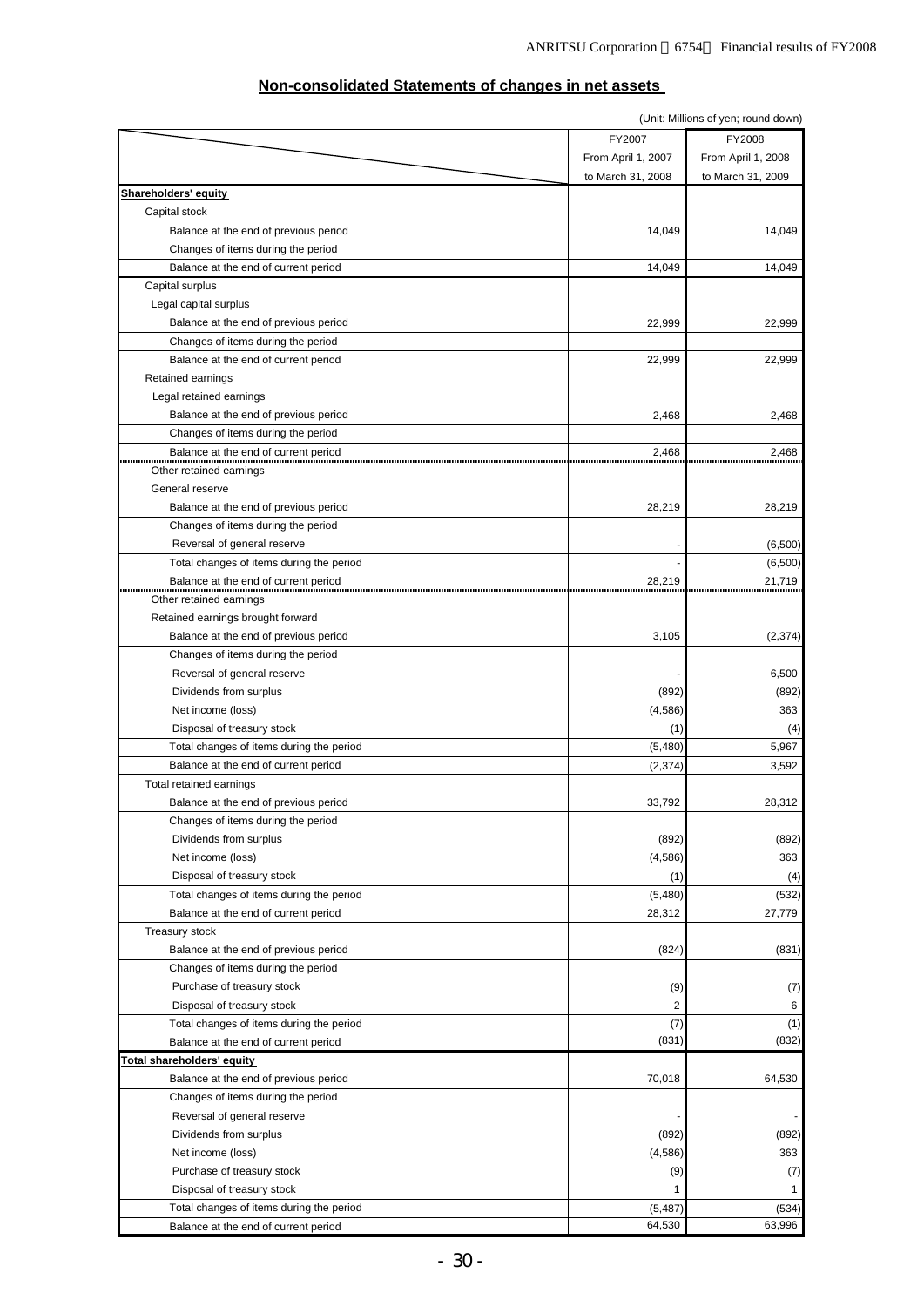| (Unit: Millions of yen; round down)                   |                    |                    |  |  |  |
|-------------------------------------------------------|--------------------|--------------------|--|--|--|
|                                                       | FY2007             | FY2008             |  |  |  |
|                                                       | From April 1, 2007 | From April 1, 2008 |  |  |  |
|                                                       | to March 31, 2008  | to March 31, 2009  |  |  |  |
| Valuation and translation adjustments                 |                    |                    |  |  |  |
| Valuation difference on available for sale securities |                    |                    |  |  |  |
| Balance at the end of previous period                 | 688                | 178                |  |  |  |
| Changes of items during the period                    |                    |                    |  |  |  |
| Net changes of items other than shareholders' equity  | (510)              | 78                 |  |  |  |
| Total changes of items during the period              | (510)              | 78                 |  |  |  |
| Balance at the end of current period                  | 178                | 256                |  |  |  |
| Deferred gains or losses on hedges                    |                    |                    |  |  |  |
| Balance at the end of previous period                 | (1)                | (22)               |  |  |  |
| Changes of items during the period                    |                    |                    |  |  |  |
| Net changes of items other than shareholders' equity  | (21)               | 1                  |  |  |  |
| Total changes of items during the period              | (21)               | 1                  |  |  |  |
| Balance at the end of current period                  | (22)               | (21)               |  |  |  |
| <b>Total valuation and translation adjustments</b>    |                    |                    |  |  |  |
| Balance at the end of previous period                 | 687                | 156                |  |  |  |
| Changes of items during the period                    |                    |                    |  |  |  |
| Net changes of items other than shareholders' equity  | (531)              | 79                 |  |  |  |
| Total changes of items during the period              | (531)              | 79                 |  |  |  |
| Balance at the end of current period                  | 156                | 235                |  |  |  |
| <b>Subscription rights to shares</b>                  |                    |                    |  |  |  |
| Balance at the end of previous period                 | 13                 | 54                 |  |  |  |
| Changes of items during the period                    |                    |                    |  |  |  |
| Net changes of items other than shareholders' equity  | 40                 | (34)               |  |  |  |
| Total changes of items during the period              | 40                 | (34)               |  |  |  |
| Balance at the end of current period                  | 54                 | 19                 |  |  |  |
| Net assets                                            |                    |                    |  |  |  |
| Balance at the end of previous period                 | 70,719             | 64,741             |  |  |  |
| Changes of items during the period                    |                    |                    |  |  |  |
| Dividends from surplus                                | (892)              | (892)              |  |  |  |
| Net income (loss)                                     | (4, 586)           | 363                |  |  |  |
| Purchase of treasury stock                            | (9)                | (7)                |  |  |  |
| Disposal of treasury stock                            | 1                  | 1                  |  |  |  |
| Net changes of items other than shareholders' equity  | (491)              | 44                 |  |  |  |
| Total changes of items during the period              | (5,978)            | (489)              |  |  |  |
| Balance at the end of current period                  | 64,741             | 64,251             |  |  |  |

## **Non-consolidated Statements of changes in net assets**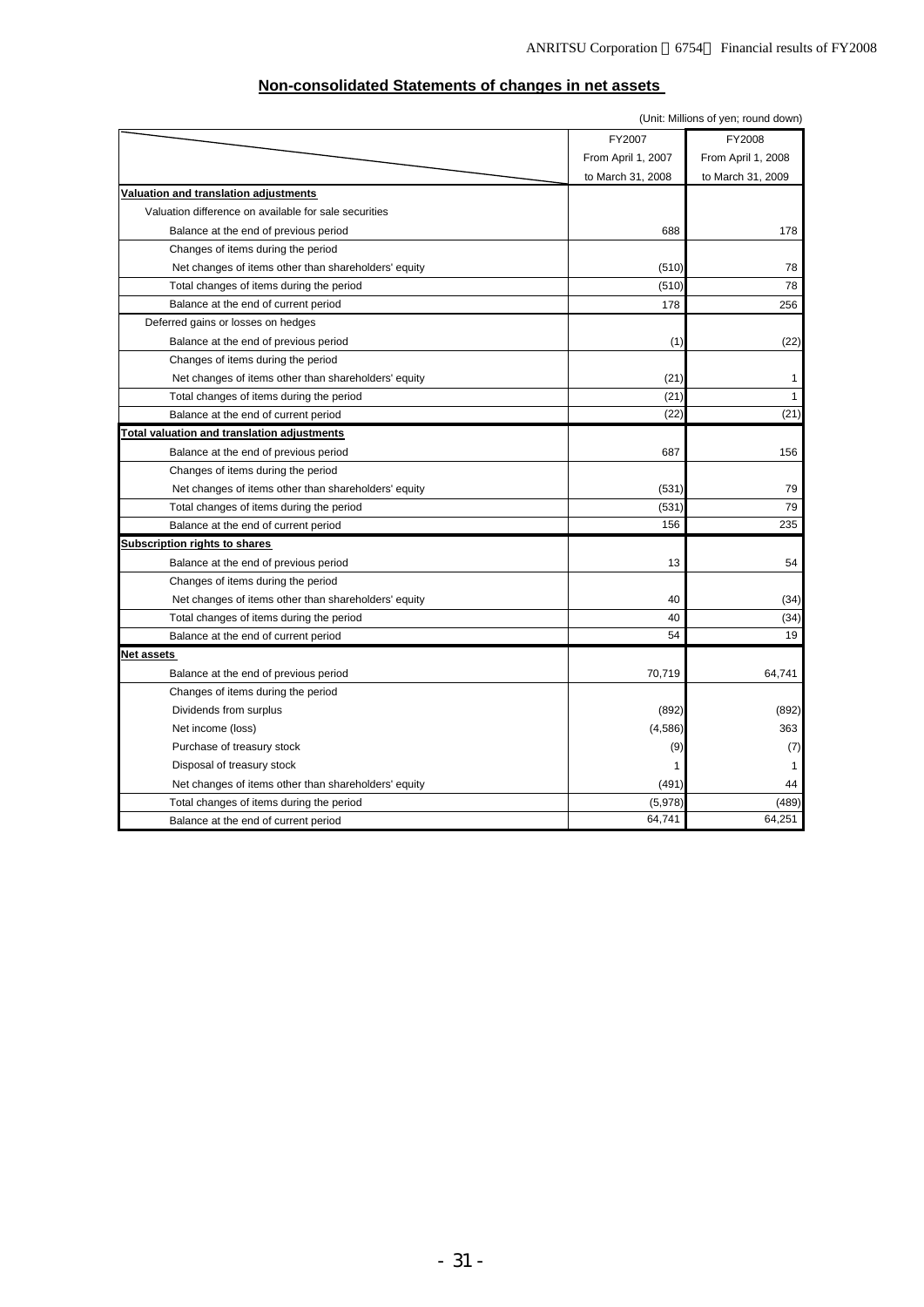# **Executive personnel changes expected on June 25, 2009**

# **1. Change of Representative Director**

None

# **2. Other Changes**

## **(Director)**

(1) New Appointment

| Name (Current Title)                              | New Title |  |  |
|---------------------------------------------------|-----------|--|--|
| Yasuyuki Oguma                                    |           |  |  |
| (Vice President (Executive Officer),              | Director  |  |  |
| General Manager of Management Strategy Center,    |           |  |  |
| Senior Manager of Environmental Promotion Center) |           |  |  |
| Kenji Tanaka                                      |           |  |  |
| (Vice President (Executive Officer),              | Director  |  |  |
| General Manager of Marketing Div.)                |           |  |  |

# (2) Retiring Corporate Auditor

| Name      | Current Title |
|-----------|---------------|
| Kohei Ono | Director      |

# **(Corporate Auditor)**

# (1) New Appointment

| Name (Current Title)    | New Title                          |
|-------------------------|------------------------------------|
| Kohei Ono<br>(Director) | <b>Full-time Corporate Auditor</b> |

# (2) Retiring Corporate Auditor

| Name       | Current Title                      |
|------------|------------------------------------|
| Koji Shoji | <b>Full-time Corporate Auditor</b> |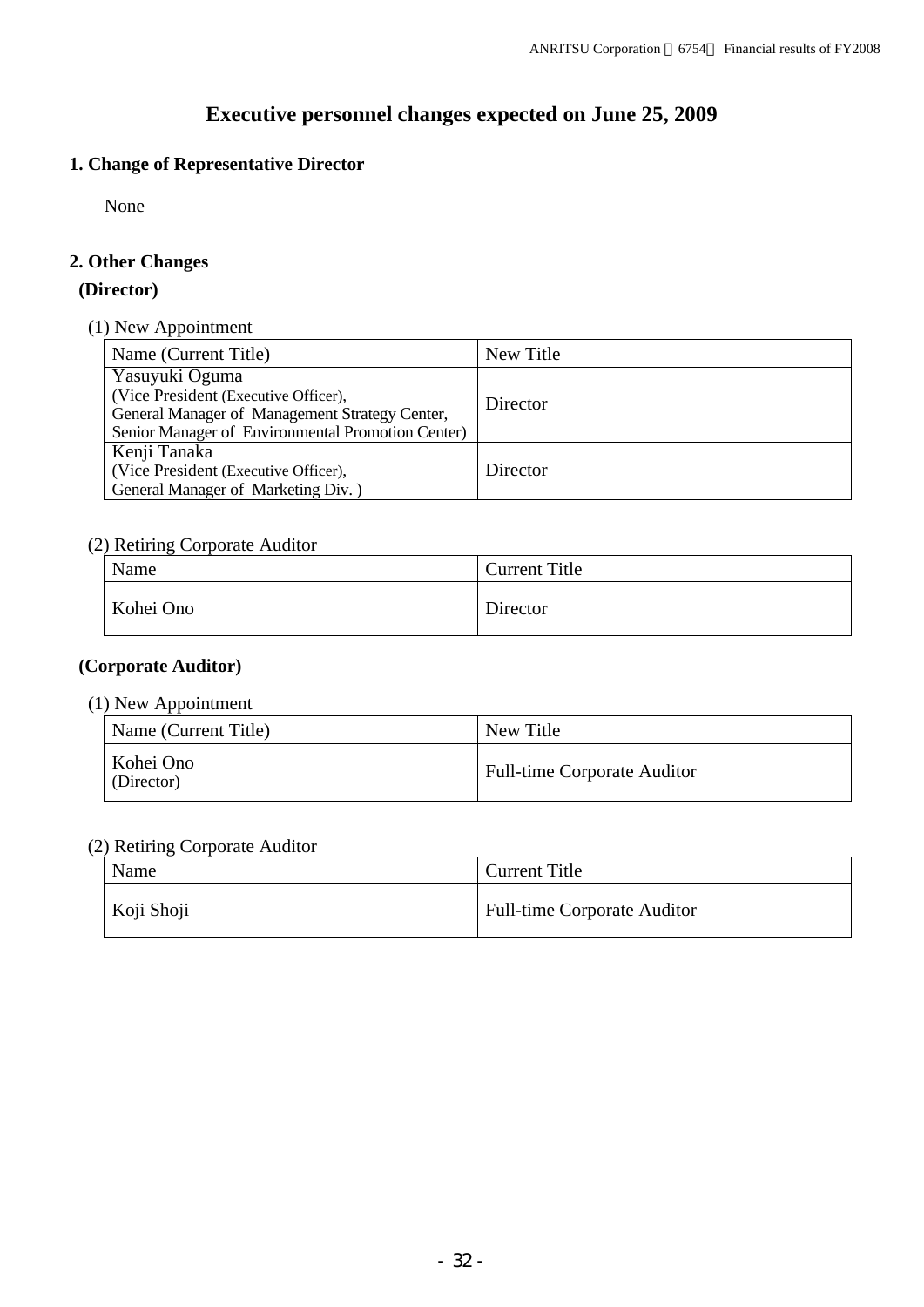# **3. Expected New Order of Executive Personnel after Shareholder's Meeting:**

# **(1) Directors and Corporate Auditors**

| Representative Director, President | Hiromichi Toda      |
|------------------------------------|---------------------|
| Representative Director            | Hirokazu Hashimoto  |
| Director                           | Shigehisa Yamaguchi |
| Director                           | Yasuyuki Oguma      |
| Director                           | Kenji Tanaka        |
| Director (Outside Director)        | Akira Kiyota        |
| <b>Full-time Corporate Auditor</b> | Kohei Ono           |
| <b>Full-time Corporate Auditor</b> | Goro Saito          |
| <b>Outside Corporate Auditor</b>   | Sukeaki Tatsuoka    |
| <b>Outside Corporate Auditor</b>   | Yasuo Matoi         |

# **(2) Executive Officers**

| President                                               | Hiromichi Toda (*)     | Group CEO                                                                                                                                                                                                                                                                      |  |  |
|---------------------------------------------------------|------------------------|--------------------------------------------------------------------------------------------------------------------------------------------------------------------------------------------------------------------------------------------------------------------------------|--|--|
| <b>Executive Vice President</b>                         | Hirokazu Hashimoto (*) | Chief financial and Corporate Officer,<br>Global Audit Dept.,<br>Legal Dept.,<br>Security Trade Control Dept.,<br>Accounting and Control Dept.,<br>Network Sales Div.                                                                                                          |  |  |
| <b>Senior Vice President</b><br>Shigehisa Yamaguchi (*) |                        | Chief Sales and CRM Strategy Officer,<br>Global Sales Administration Dept.,<br>Americas Sales Center,<br><b>EMEA Sales Center,</b><br><b>APAC Sales Center,</b><br>Service Assurance Div.                                                                                      |  |  |
| Vice President                                          | Frank Tiernan          | Deputy Chief Sales and CRM Strategy Officer,<br>President of Anritsu U.S. Holding, Inc. (U.S.A.),<br>President of Anritsu Company (U.S.A.)                                                                                                                                     |  |  |
| Vice President                                          | Yasuyuki Oguma (*)     | Chief Business Planning Officer,<br>Chief Information Officer,<br>Chief Environmental Officer,<br>General Manager of Management Strategy Center,<br>Senior Manager of Environmental Promotion Center,<br>Management Information System Dept.,<br>Corporate Communication Dept. |  |  |
| Vice President                                          | Kenji Tanaka (*)       | Chief Marketing Officer,<br>General Manager of Marketing Div.,<br>Chief GP T&M Business Promotion Officer                                                                                                                                                                      |  |  |
| Vice President                                          | Junkichi Shirono       | Chief SCM Strategy Officer,<br>General Manager of Koriyama Business Office,<br>General Manager of SCM Center,<br>Senior Manager of Procurement Dept.                                                                                                                           |  |  |
| Vice President                                          | Toshihiko Takahashi    | Chief Technology Officer,<br>General Manager of R&D Group,<br>Chief Leading Edge T&M Business Promotion<br>Officer                                                                                                                                                             |  |  |
| Vice President                                          | Toshisumi Taniai       | Chief Human Resource and Administration Officer,<br>Manager<br>Senior<br>of<br>Human<br>Resource<br>and<br>Administration Dept.                                                                                                                                                |  |  |
| Vice President                                          | Nobuo Funahashi        | Chief Japan Sales Officer<br>General Manager of Measurement Solution Sales Div.                                                                                                                                                                                                |  |  |

(Note) Names marked as (\*): Board Member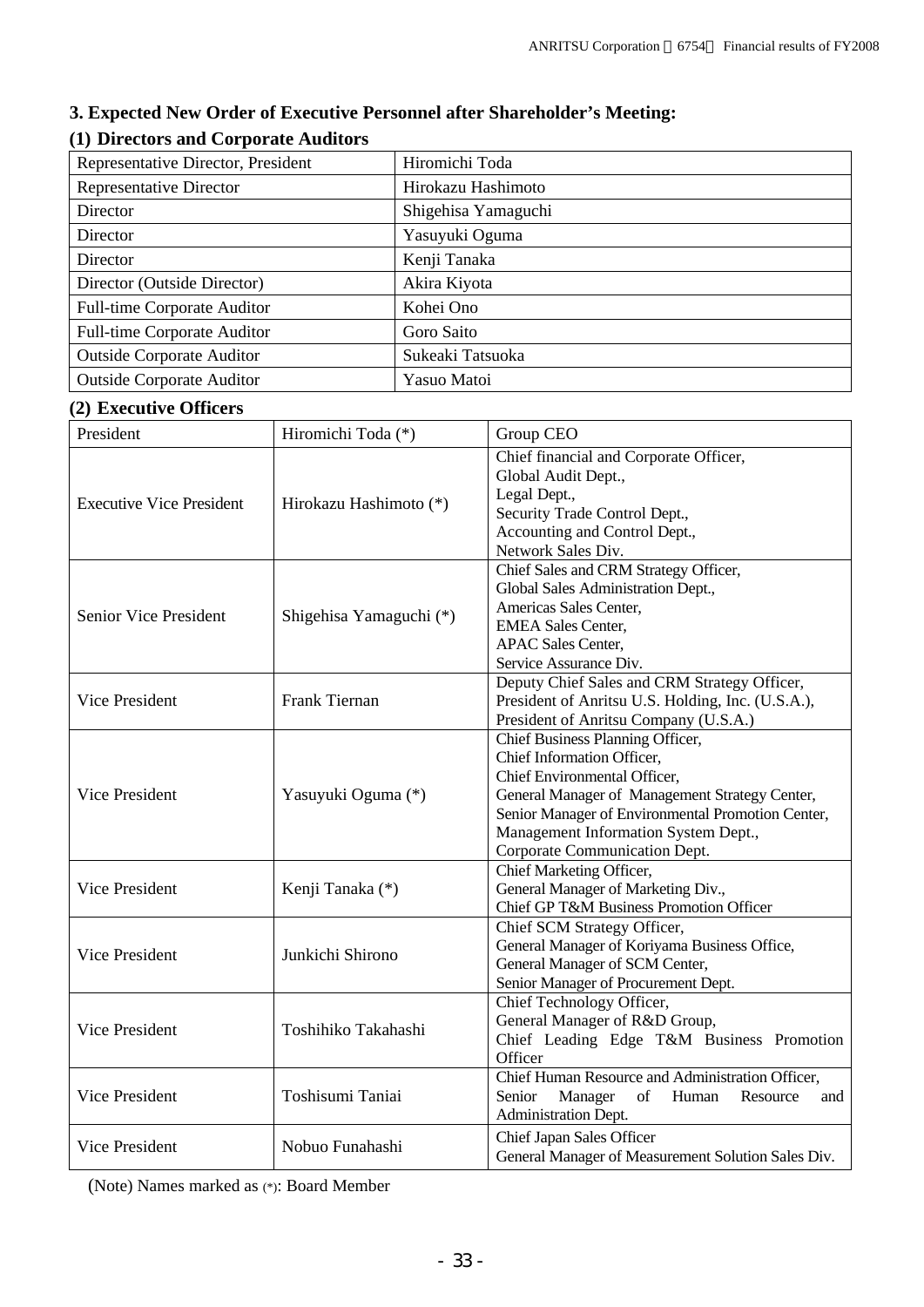# Anritsu Corporation Supplement of FY2008

# 1. Supplement of Five-year Results

| - Consolidated -                           |          |          | <b>Actual</b> |          |              |           |          |
|--------------------------------------------|----------|----------|---------------|----------|--------------|-----------|----------|
|                                            | 2004/3   | 2005/3   | 2006/3        | 2007/3   | 2008/3       | 2009/3    | 2010/3   |
| <b>Net Sales</b>                           | 78,395   | 84,039   | 91,262        | 99,445   | 100,485      | 83,940    | 76,000   |
| Change %                                   | $-0.2%$  | 7.2%     | 8.6%          | 9.0%     | 1.0%         | $-16.5%$  | $-9.5%$  |
| <b>Operating Income</b>                    | 1,808    | 4,862    | 4,549         | 6,358    | 5,356        | 905       | 2,200    |
| Change %                                   |          | 168.9%   | $-6.4%$       | 39.8%    | $-15.8%$     | $-83.1%$  | 143.1%   |
| as % of Net Sales                          | 2.3%     | 5.8%     | 5.0%          | 6.4%     | 5.3%         | 1.1%      | 2.9%     |
| <b>Ordinary Income</b>                     | $-2,514$ | 2,023    | 1,628         | 3,193    | $-2,006$     | 170       | 1,000    |
| Change %                                   |          |          | $-19.5%$      | 96.1%    |              |           | 486.3%   |
| as % of Net Sales                          | $-3.2%$  | 2.4%     | 1.8%          | 3.2%     | $-2.0%$      | 0.2%      | 1.3%     |
| Net Income                                 | 1,101    | 1,279    | 562           | 1,375    | $-3,900$     | $-3,540$  | 500      |
| Change %                                   |          | 16.2%    | $-56.0%$      | 144.4%   |              |           |          |
| as % of Net Sales                          | 1.4%     | 1.5%     | 0.6%          | 1.4%     | $-3.9%$      | $-4.2%$   | 0.7%     |
| <b>EPS</b>                                 | ¥8.38    | ¥9.31    | ¥3.76         | ¥10.79   | ¥-30.60      | $4-27.78$ | ¥3.92    |
| <b>Orders</b>                              | 76,413   | 84,956   | 93,543        | 98,936   | 101,451      | 81,470    | 76,000   |
| Change %                                   | $-3.3%$  | 11.2%    | 10.1%         | 5.8%     | 2.5%         | $-19.7%$  | $-6.7%$  |
| <b>Cash Flow from Operating Activities</b> | 5,952    | 9,277    | 5,929         | 2,488    | 6,251        | 6,916     | 6,700    |
| Change %                                   |          | 55.8%    | $-36.1%$      | $-58.0%$ | 151.2%       | 10.6%     | $-3.1%$  |
| <b>Free Cash Flow</b>                      | 10,373   | 8,231    | $-5,015$      | 2,908    | 3,877        | 5,589     | 5,500    |
| Change %                                   |          | $-20.6%$ |               |          | 33.3%        | 44.2%     | $-1.6%$  |
| <b>Capital Expenditures</b>                | 1,530    | 1,869    | 2,698         | 2,319    | 2,790        | 2,236     | 1,200    |
| Change %                                   | $-46.6%$ | 22.2%    | 44.3%         | $-14.1%$ | 20.3%        | $-19.9%$  | $-46.3%$ |
| Depreciation                               | 4,257    | 3,400    | 3,453         | 3,599    | 3,373        | 3,099     | 2,800    |
| Change %                                   | $-27.0%$ | $-20.1%$ | 1.6%          | 4.2%     | $-6.3%$      | $-8.1%$   | $-9.6%$  |
| <b>R&amp;D Expenses</b>                    | 9,886    | 10,514   | 12,509        | 14,072   | $*$ ) 14,679 | 11,704    | 9,600    |
| Change %                                   | $-25.2%$ | 6.4%     | 19.0%         | 12.5%    | 4.3%         | $-20.3%$  | $-18.0%$ |
| as % of Net Sales                          | 12.6%    | 12.5%    | 13.7%         | 14.2%    | 14.6%        | 13.9%     | 12.6%    |
| Number of employees                        | 3,568    | 3,610    | 4,052         | 3,990    | 3,963        |           |          |

( \* ) R&D expenses as of Mar.2008 contain a lump amortization of capitalized R&D assets in overseas subsidiary.

Assumed exchange rate(average of year); 1US\$=90

# 2. Supplement of Quarterly Results

|                         |          |          |          |               |          |          |                          | (million yen, round down) |
|-------------------------|----------|----------|----------|---------------|----------|----------|--------------------------|---------------------------|
| l- Consolidated -       |          |          |          | <b>Actual</b> |          |          |                          |                           |
| <b>Quarter Results</b>  | 2007/Q1  | 2007/Q2  | 2007/Q3  | 2007/Q4       | 2008/Q1  | 2008/Q2  | 2008/Q3                  | 2008/Q4                   |
| <b>Net Sales</b>        | 20.499   | 28.312   | 22.864   | 28,808        | 19,754   | 24,671   | 17.602                   | 21,910                    |
| YoY                     | 6.4%     | 4.0%     | $-3.8%$  | $-1.3%$       | $-3.6%$  | $-12.9%$ | $-23.0%$                 | $-23.9%$                  |
| <b>Operating Income</b> | $-939$   | 2.215    | 1.447    | 2,632         | $-874$   | 1,419    | $-1,076$                 | 1,437                     |
| YoY                     |          | 0.5%     | 14.0%    | $-18.1%$      | -        | $-35.9%$ | -                        | $-45.4%$                  |
| as % of Net Sales       | $-4.6%$  | 7.8%     | 6.3%     | 9.1%          | $-4.4%$  | 5.8%     | $-6.1%$                  | 6.6%                      |
| <b>Ordinary Income</b>  | $-1,151$ | 834      | 1.141    | $-2,830$      | $-778$   | 955      | - 1,717                  | 1,710                     |
| YoY                     |          | $-42.1%$ | 4.3%     |               |          | 14.4%    | $\overline{\phantom{0}}$ |                           |
| as % of Net Sales       | $-5.6%$  | 2.9%     | 5.0%     | $-9.8%$       | $-3.9%$  | 3.9%     | $-9.8%$                  | 7.8%                      |
| <b>Net Income</b>       | $-1,851$ | 1.677    | 204      | $-3,930$      | $-2,325$ | 759      | $-2,149$                 | 174                       |
| YoY                     |          | 26.0%    | $-47.7%$ |               |          | $-54.7%$ |                          |                           |
| as % of Net Sales       | $-9.0%$  | 5.9%     | 0.9%     | $-13.6%$      | $-11.8%$ | 3.1%     | $-12.2%$                 | 0.8%                      |

|                               |         |         |         |         |         |         |         | (million yen, round down) |  |  |
|-------------------------------|---------|---------|---------|---------|---------|---------|---------|---------------------------|--|--|
| <b>Upper: Sales</b>           | Actual  |         |         |         |         |         |         |                           |  |  |
| Lower: Oper. Income           | 2007/Q1 | 2007/Q2 | 2007/Q3 | 2007/Q4 | 2008/Q1 | 2008/Q2 | 2008/Q3 | 2008/Q4                   |  |  |
| Test and measurement          | 15.629  | 20.488  | 17.541  | 19.058  | 14,535  | 17.247  | 12.496  | 13.169                    |  |  |
|                               | - 665   | 1,685   | 1,536   | 1,569   | - 757   | 846     | - 968   | 88                        |  |  |
| Info. & Comm.                 | 464     | 1.714   | 655     | 2,915   | 533     | 824     | 579     | 3,264                     |  |  |
|                               | $-237$  | $-44$   | $-254$  | 613     | $-329$  | $-126$  | - 109   | 636                       |  |  |
| <b>Industrial Automation</b>  | 2,670   | 4.127   | 2,920   | 3,877   | 2,849   | 4,306   | 2.476   | 3,348                     |  |  |
|                               | 2       | 484     | 57      | 270     | 9       | 403     | $-238$  | 422                       |  |  |
| <b>Services and Others</b>    | 1.735   | 1.982   | 1.748   | 2.957   | 1.836   | 2.293   | 2,051   | 2.128                     |  |  |
|                               | - 38    | 90      | 107     | 179     | 202     | 295     | 239     | 290                       |  |  |
| <b>Total Sales</b>            | 20,499  | 28.312  | 22,864  | 28,808  | 19.754  | 24,671  | 17.602  | 21,910                    |  |  |
| <b>Total Operating Income</b> | - 939   | 2.215   | 1.447   | 2,632   | - 874   | 1.419   | - 1,076 | 1.437                     |  |  |

 "Services and Others" contains "Services and Others" and "Elimination or Corporate" of information by industry segment.

#### Supplement-1